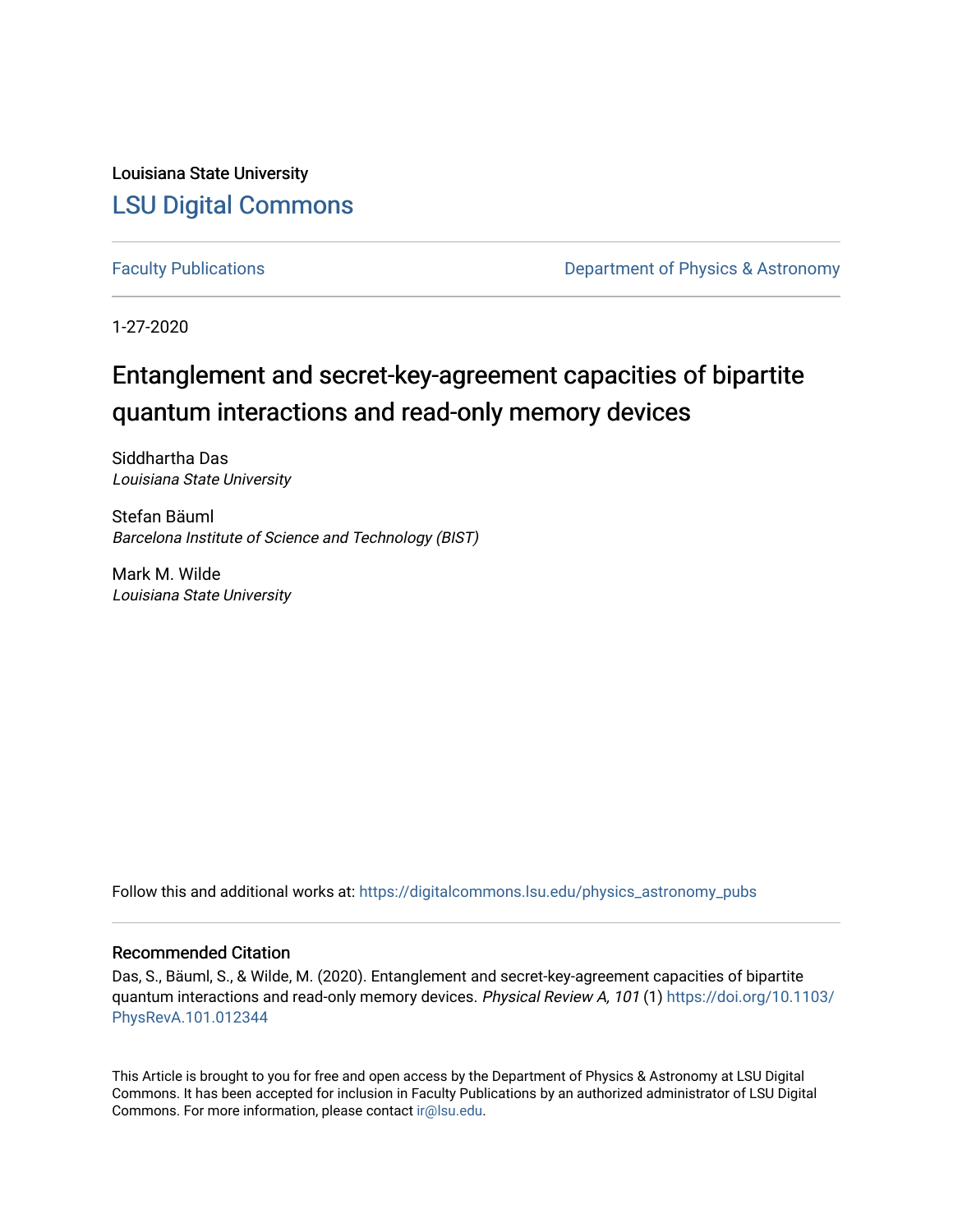## Entanglement and secret-key-agreement capacities of bipartite quantum interactions and read-only memory devices

Siddhartha Das,<sup>1, 2, [∗](#page-1-0)</sup> Stefan Bäuml,<sup>3, 4, 5, [†](#page-1-1)</sup> and Mark M. Wilde<sup>1, 6, [‡](#page-1-2)</sup>

 $1$ <sup>1</sup> Hearne Institute for Theoretical Physics, Department of Physics and Astronomy,

Louisiana State University, Baton Rouge, Louisiana, 70803, USA

 $2$  Centre for Quantum Information  $\mathcal C$  Communication (QuIC),

 $\acute{E}$ cole polytechnique de Bruxelles, Université libre de Bruxelles, Brussels, B-1050, Belgium

 $3$ ICFO-Institut de Ciencies Fotoniques, The Barcelona Institute of Science and Technology,

Av. Carl Friedrich Gauss 3, 08860 Castelldefels (Barcelona), Spain.

 ${}^{4}$ QuTech, Delft University of Technology, Lorentzweg 1, 2628 CJ Delft, Netherlands

<sup>5</sup>NTT Basic Research Laboratories and NTT Research Center for Theoretical Quantum Physics,

NTT Corporation, 3-1 Morinosato-Wakamiya, Atsugi, Kanagawa 243-0198, Japan

<sup>6</sup>Center for Computation and Technology, Louisiana State University, Baton Rouge, Louisiana 70803, USA

(Dated: January 28, 2020)

A bipartite quantum interaction corresponds to the most general quantum interaction that can occur between two quantum systems in the presence of a bath. In this work, we determine bounds on the capacities of bipartite interactions for entanglement generation and secret key agreement between two quantum systems. Our upper bound on the entanglement generation capacity of a bipartite quantum interaction is given by a quantity called the bidirectional max-Rains information. Our upper bound on the secret-key-agreement capacity of a bipartite quantum interaction is given by a related quantity called the bidirectional max-relative entropy of entanglement. We also derive tighter upper bounds on the capacities of bipartite interactions obeying certain symmetries. Observing that reading of a memory device is a particular kind of bipartite quantum interaction, we leverage our bounds from the bidirectional setting to deliver bounds on the capacity of a task that we introduce, called private reading of a wiretap memory cell. Given a set of point-to-point quantum wiretap channels, the goal of private reading is for an encoder to form codewords from these channels, in order to establish secret key with a party who controls one input and one output of the channels, while a passive eavesdropper has access to one output of the channels. We derive both lower and upper bounds on the private reading capacities of a wiretap memory cell. We then extend these results to determine achievable rates for the generation of entanglement between two distant parties who have coherent access to a controlled point-to-point channel, which is a particular kind of bipartite interaction.

#### **CONTENTS**

- I. Introduction [2](#page-2-0)
- II. Preliminaries [3](#page-3-0)

| A. States, channels, isometries, separable    |   |
|-----------------------------------------------|---|
| states, and positive partial transpose        | 3 |
| B. Channels with symmetry                     | 5 |
| C. Bipartite interactions and controlled      |   |
| channels                                      | 6 |
| D. Entropies and information                  | 6 |
| E. Generalized divergence and generalized     |   |
| relative entropies                            | 7 |
| F. Entanglement measures                      |   |
| G. Private states and privacy test            | 9 |
| III. Entanglement distillation from bipartite |   |
| quantum interactions                          |   |

|  | A. Bidirectional max-Rains information |  |  | 10 |
|--|----------------------------------------|--|--|----|
|--|----------------------------------------|--|--|----|

| B. Application to entanglement generation          | 12 |
|----------------------------------------------------|----|
| 1. Protocol for PPT-assisted bidirectional         |    |
| entanglement generation                            | 12 |
| 2. Strong converse rate for PPT-assisted           |    |
| bidirectional entanglement generation              | 14 |
| IV. Secret key distillation from bipartite quantum |    |
| interactions                                       | 14 |
| A. Bidirectional max-relative entropy of           |    |
| entanglement                                       | 14 |
| B. Application to secret key agreement             | 15 |
| 1. Protocol for LOCC-assisted bidirectional        |    |
| secret key agreement                               | 15 |
| 2. Purifying an LOCC-assisted bidirectional        |    |
| secret key agreement protocol                      | 16 |
| 3. Strong converse rate for LOCC-assisted          |    |
| bidirectional secret key agreement                 | 17 |
| V. Bidirectional channels with symmetry            | 18 |

- 
- VI. Private reading of a read-only memory device [20](#page-20-0) A. Private reading protocol [21](#page-21-0)
	-
	- B. Non-adaptive private reading capacity [22](#page-22-0)
	- C. Purifying private reading protocols [23](#page-23-0)

<span id="page-1-0"></span><sup>∗</sup> [sidddas@ulb.ac.be](mailto:sidddas@ulb.ac.be)

<span id="page-1-1"></span><sup>†</sup> [stefan.baeuml@icfo.eu](mailto:stefan.baeuml@icfo.eu)

<span id="page-1-2"></span><sup>‡</sup> [mwilde@lsu.edu](mailto:mwilde@lsu.edu)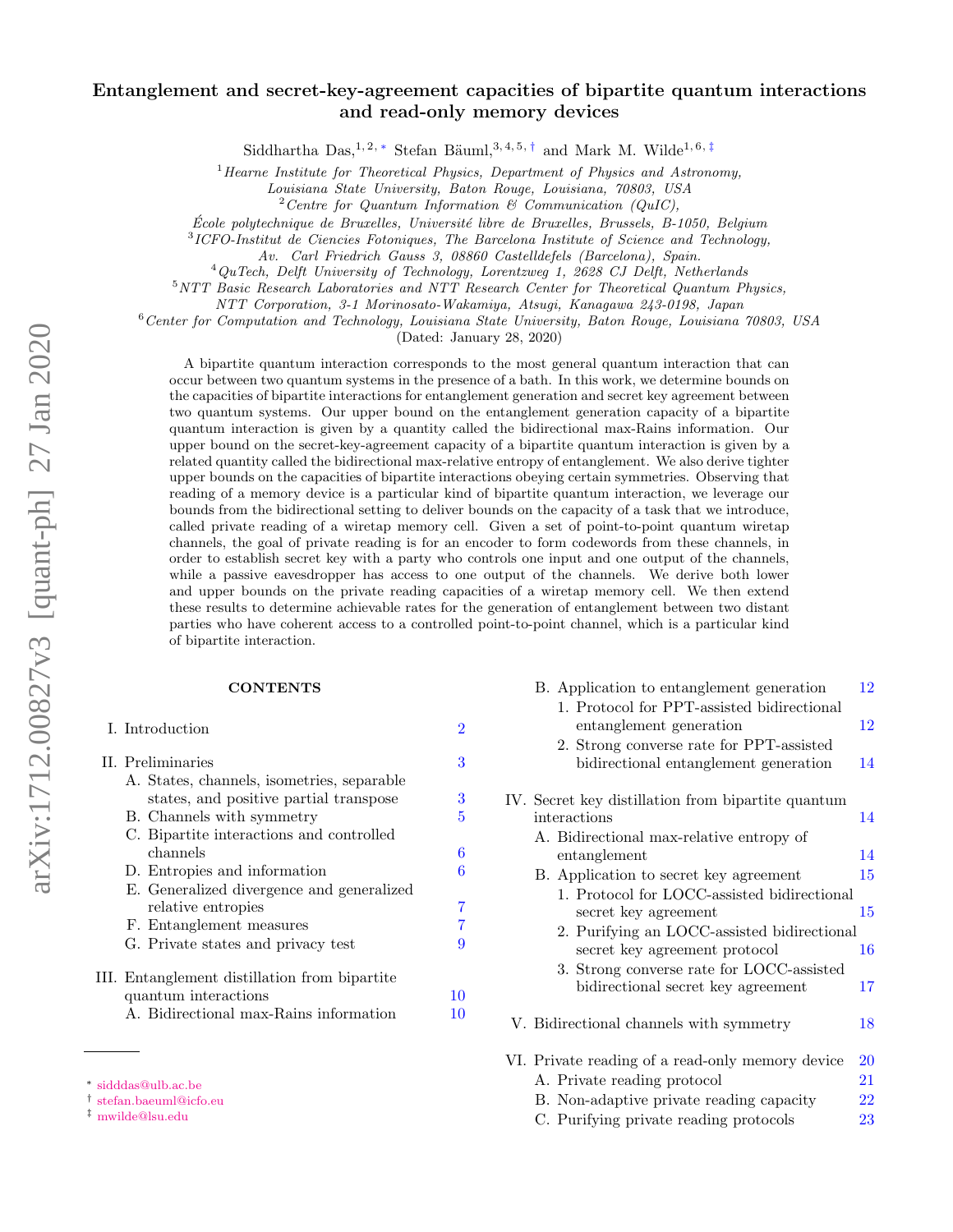| D. Converse bounds on private reading<br>capacities                                | 24 |
|------------------------------------------------------------------------------------|----|
| 1. Qudit erasure wiretap memory cell                                               | 25 |
| VII. Entanglement generation from a coherent<br>memory cell or controlled isometry | 26 |
| VIII. Discussion                                                                   | 28 |
| A. Covariant channel                                                               | 28 |
| B. Bicovariant channels and teleportation<br>simulation                            | 29 |

C. Qudit system and Heisenberg–Weyl group [30](#page-30-0)

References [31](#page-31-0)

## <span id="page-2-0"></span>I. INTRODUCTION

In general, any two-body quantum system of interest can be in contact with a bath, and part of the composite system may be inaccessible to observers possessing these systems. The effective interaction between given two constituent systems in the presence of the bath is known as a bipartite quantum interaction. It is well known that a closed quantum system evolves according to a unitary transformation [\[1,](#page-31-1) [2\]](#page-31-2).

Let  $U_{A'B'E'\rightarrow ABE}^{\hat{H}}$  denote a unitary transformation associated to a Hamiltonian  $\hat{H}$ , which governs the underlying interaction between a two-body quantum system and a bath. Here  $A'B'$  and E' denote system labels for a two-body quantum system of interest and the inaccessible bath, respectively, at an initial time, and AB and E denote system labels for a two-body quantum system of interest and the inaccessible bath, respectively, at a final time when the evolution is complete. The individual input systems  $A', B'$ , and  $E'$  and the respective output systems A, B, and E can have different dimensions. Initially, in the absence of an interaction Hamiltonian  $H$ , the bath is taken to be in a pure state and the systems of interest have no correlation with the bath; i.e., the state of the composite system  $A'B'E'$  is of the form  $\omega_{A'B'} \otimes |0\rangle\langle 0|_{E'},$  where  $\omega_{A'B'}$  and  $|0\rangle\langle 0|_{E'}$  are density operators of the systems  $A'B'$  and  $E'$ , respectively. Under the action of the Hamiltonian  $\hat{H}$ , the state of the composite system transforms as

<span id="page-2-1"></span>
$$
\rho_{ABE} = U^{\hat{H}}(\omega_{A'B'} \otimes |0\rangle\langle 0|_{E'}) (U^{\hat{H}})^{\dagger}.
$$
 (1)

Since the system  $E$  in  $(1)$  is inaccessible, the evolution of the systems of interest is noisy in general. The noisy evolution of the bipartite system  $A'B'$  under the action of Hamiltonian  $H$  is represented by a completely positive, trace-preserving (CPTP) map [\[3\]](#page-31-3), called a bipartite

quantum channel:

$$
\mathcal{N}_{A'B'\to AB}^{\hat{H}}(\omega_{A'B'}) =
$$
  
Tr<sub>E</sub>{ $U^{\hat{H}}(\omega_{A'B'} \otimes |0\rangle\langle 0|_{E'}) (U^{\hat{H}})^{\dagger}$ }, (2)

where system  $E$  represents inaccessible degrees of freedom. In particular, when the Hamiltonian  $\hat{H}$  is such that there is no interaction between the composite system  $A'B'$  and the bath E', and  $A'B' \simeq AB$ , then  $\mathcal{N}_{\hat{H}}^{\hat{H}}$  corresponds to a bipartite unitary, i.e.,  $\mathcal{N}^{\hat{H}}(\cdot)$  =  $U^{\hat{H}}_{A'B'\rightarrow AB}(\cdot)(U^{\hat{H}}_{A'B'\rightarrow AB})^{\dagger}$ .

In an information-theoretic setting, a bipartite quantum channel  $\mathcal{N}_{A'B'\to AB}$  is also called *bidirectional quan*tum channel when system pairs  $A', A$  and  $B', B$  belong to two separate parties (cf. [\[4\]](#page-31-4)).

Depending on the kind of bipartite quantum interaction, there may be an increase, decrease, or no change in the amount of entanglement  $[5, 6]$  $[5, 6]$  of a bipartite state after undergoing a bipartite interaction. As entanglement is one of the fundamental and intriguing quantum phenomena [\[7,](#page-31-7) [8\]](#page-31-8), determining the entangling abilities of bipartite quantum interactions is pertinent.

In this work, we focus on two different informationprocessing tasks relevant for bipartite quantum interactions, the first being entanglement distillation [\[9](#page-31-9)[–11\]](#page-31-10) and the second secret key agreement [\[12](#page-31-11)[–15\]](#page-31-12). Entanglement distillation is the task of generating a maximally entangled state, such as the singlet state, when two separated quantum systems undergo a bipartite interaction. Whereas, secret key agreement is the task of extracting maximal classical correlation between two separated systems, such that it is independent of the state of the bath system, which an eavesdropper could possess. Both of these tasks are of practical interest: distilling pure maximally entangled states is useful for fundamental tasks such as teleportation [\[16\]](#page-31-13), super-dense coding [\[17\]](#page-31-14), and distributed quantum computation, while distilled secret key is useful for private communication when combined with the one-time pad. Thus, it is of interest to know fundamental limitations for these tasks for the design of actual protocols, and this is what our bounds provide.

In an information-theoretic setting, a bipartite interaction between classical systems was first considered in [\[18\]](#page-31-15) in the context of communication; therein, a bipartite interaction was called a two-way communication channel. In the quantum domain, bipartite unitaries have been widely considered in the context of their entangling ability, applications for interactive communication tasks, and the simulation of bipartite Hamiltonians in distributed quantum computation [\[4,](#page-31-4) [19](#page-31-16)[–28\]](#page-32-0). These unitaries form the simplest model of non-trivial interactions in many-body quantum systems and have been used as a model of scrambling in the context of quantum chaotic systems [\[29](#page-32-1)[–31\]](#page-32-2), as well as for the internal dynamics of a black hole [\[32\]](#page-32-3) in the context of the information-loss paradox [\[33\]](#page-32-4). More generally, [\[34\]](#page-32-5) developed the model of a bipartite interaction or two-way quantum communication channel. Bounds on the rate of entanglement gen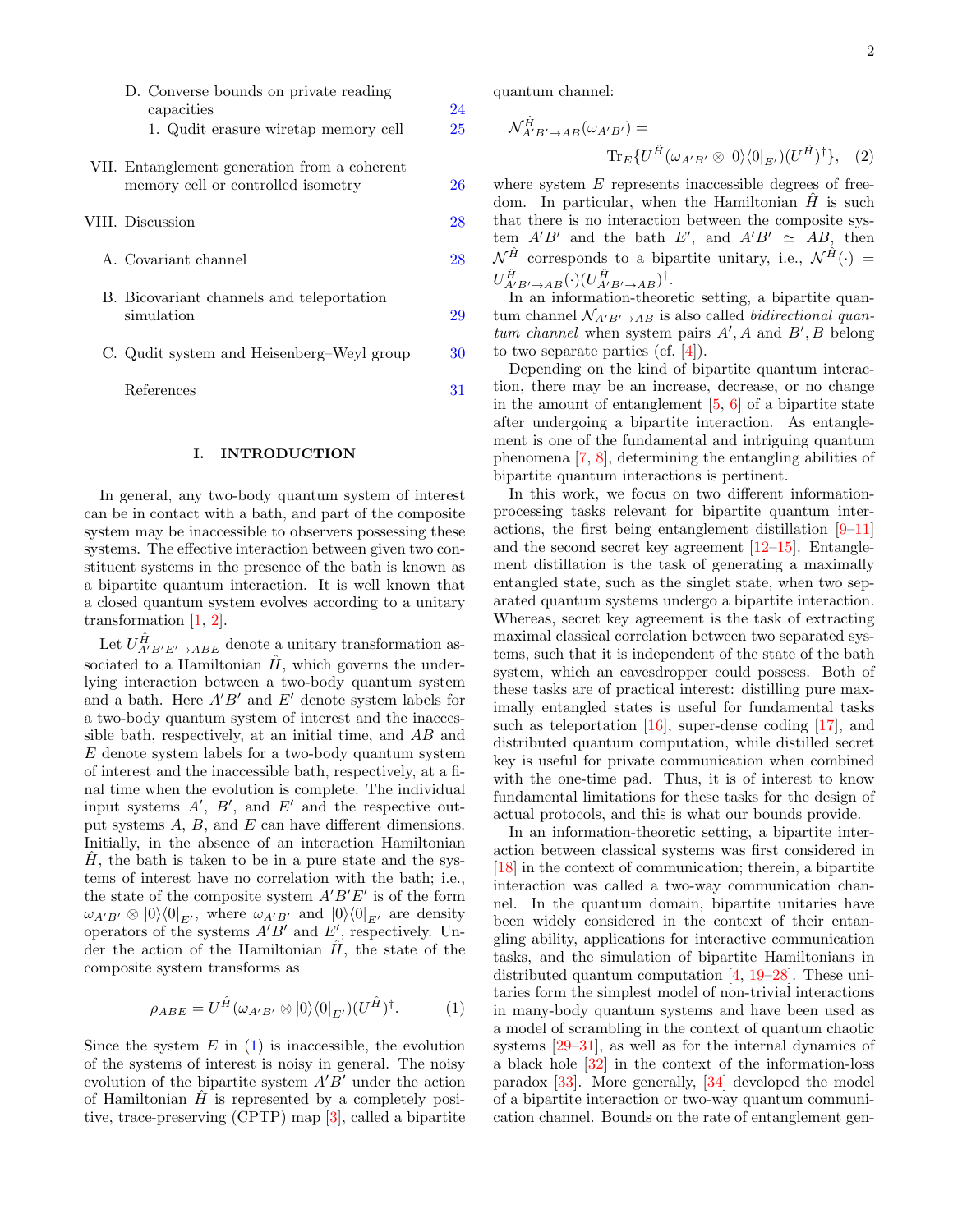eration in open quantum systems undergoing time evolution have also been discussed for particular classes of quantum dynamics [\[35,](#page-32-6) [36\]](#page-32-7).

The maximum rate at which a particular task can be accomplished by allowing the use of a bipartite interaction a large number of times, is equal to the capacity of the interaction for the task. The entanglement generating capacity quantifies the maximum rate of entanglement that can be generated from a bipartite interaction. Various capacities of a general bipartite unitary evolution were formalized in [\[4\]](#page-31-4). Later, various capacities of a general two-way channel were discussed in [\[34\]](#page-32-5). The entanglement generating capacities of bipartite unitaries for different communication protocols have been widely discussed in the literature [\[4,](#page-31-4) [20,](#page-31-17) [37–](#page-32-8)[41\]](#page-32-9). Also, prior to our work here, it was an open question to find a non-trivial, computationally efficient upper bound on the entanglement generating capacity of a bipartite quantum interaction. Another natural direction left open in prior work is to determine other information-processing tasks for bipartite quantum interactions, beyond those discussed previously [\[4,](#page-31-4) [34\]](#page-32-5).

In this paper, we determine bounds on the capacities of bipartite interactions for entanglement generation and secret key agreement. Observing that the read-out task of memory devices is a particular kind of bipartite quantum interaction (cf. [\[22,](#page-31-18) [42\]](#page-32-10)), we leverage our bounds from the bidirectional setting to deliver bounds on the capacity of a task that we introduce here, called private reading of a memory cell. We derive both lower and upper bounds on the capacities of private reading protocols. We then extend these results to determine achievable rates for the generation of entanglement between two distant parties who have coherent access to a controlled point-to-point channel, which is a particular kind of bipartite interaction.

Private reading is a quantum information-processing task in which a classical message from an encoder to a reader is delivered in a read-only memory device. The message is encoded in such a way that a reader can reliably decode it, while a passive eavesdropper recovers no information about it. This protocol can be used for secret key agreement between two trusted parties. A physical model of a read-only memory device involves encoding the classical message using a memory cell, which is a set of point-to-point quantum wiretap channels. Note that a point-to-point quantum wiretap channel is a channel that takes one input and produces two outputs. The reading task is restricted to information-storage devices that are read-only, such as a CD-ROM. One feature of a read-only memory device is that a message is stored for a fairly long duration if it is kept safe from tampering. One can read information from these devices many times without the eavesdropper learning about the encoded message.

The strong converse bounds on the bidirectional quantum and private capacities of bidirectional channels presented in this work have also been stated, in abbreviated form and without proofs, in our companion paper [\[43\]](#page-32-11).

There we also compute the bounds on the bidirectional quantum capacity for several examples. In the current paper, we present a more comprehensive discussion of the results, including proofs and derivations, as well as a detailed overview of the underlying concepts. The present article also includes additional results on private reading, namely the computation of the non-adaptive private reading capacity of a wiretap memory cell presented in Theorem [5,](#page-22-1) an alternative converse bound on the nonadaptive private reading capacity of an isometric memory cell presented in Proposition [4,](#page-24-1) and the study of entanglement generation from a coherent memory cell or controlled isometry, presented in Section [VII.](#page-26-0)

The organization of our paper is as follows. We set notation and review basic definitions in Section [II.](#page-3-0) In Section [III,](#page-10-0) we derive a strong converse upper bound on the rate at which entanglement can be distilled from a bipartite quantum interaction. This bound is given by an information quantity that we call the bidirectional max-Rains information  $R_{\text{max}}^{2\to 2}(\mathcal{N})$  of a bidirectional channel  $\mathcal N$ . The bidirectional max-Rains information is the solution to a semi-definite program and is thus efficiently computable. In Section [IV,](#page-14-1) we derive a strong converse upper bound on the rate at which a secret key can be distilled from a bipartite quantum interaction. This bound is given by a related information quantity that we call the bidirectional max-relative entropy of entanglement  $E_{\text{max}}^{2\to 2}(\mathcal{N})$  of a bidirectional channel  $\mathcal{N}$ . In Section [V,](#page-18-0) we derive upper bounds on the entanglement generation and secret key agreement capacities of bidirectional PPT- and teleportation-simulable channels, respectively. Our upper bounds on the capacities of such channels depend only on the entanglement of the resource states with which these bidirectional channels can be simulated. In Section [VI,](#page-20-0) we introduce a protocol called private reading, whose goal is to generate a secret key between an encoder and a reader. We derive both lower and upper bounds on the private reading capacities. In Section [VII,](#page-26-0) we introduce a protocol whose goal is to generate entanglement between two parties who have coherent access to a memory cell, and we give a lower bound on the entanglement generation capacity in this setting. Finally, we conclude in Section [VIII](#page-28-0) with a summary and some open directions.

#### <span id="page-3-0"></span>II. PRELIMINARIES

We begin by establishing some notation and reviewing definitions needed in the rest of the paper.

## <span id="page-3-1"></span>A. States, channels, isometries, separable states, and positive partial transpose

Let  $\mathcal{B}(\mathcal{H})$  denote the algebra of bounded linear operators acting on a Hilbert space  $H$ . Throughout this paper, we restrict our development to finite-dimensional Hilbert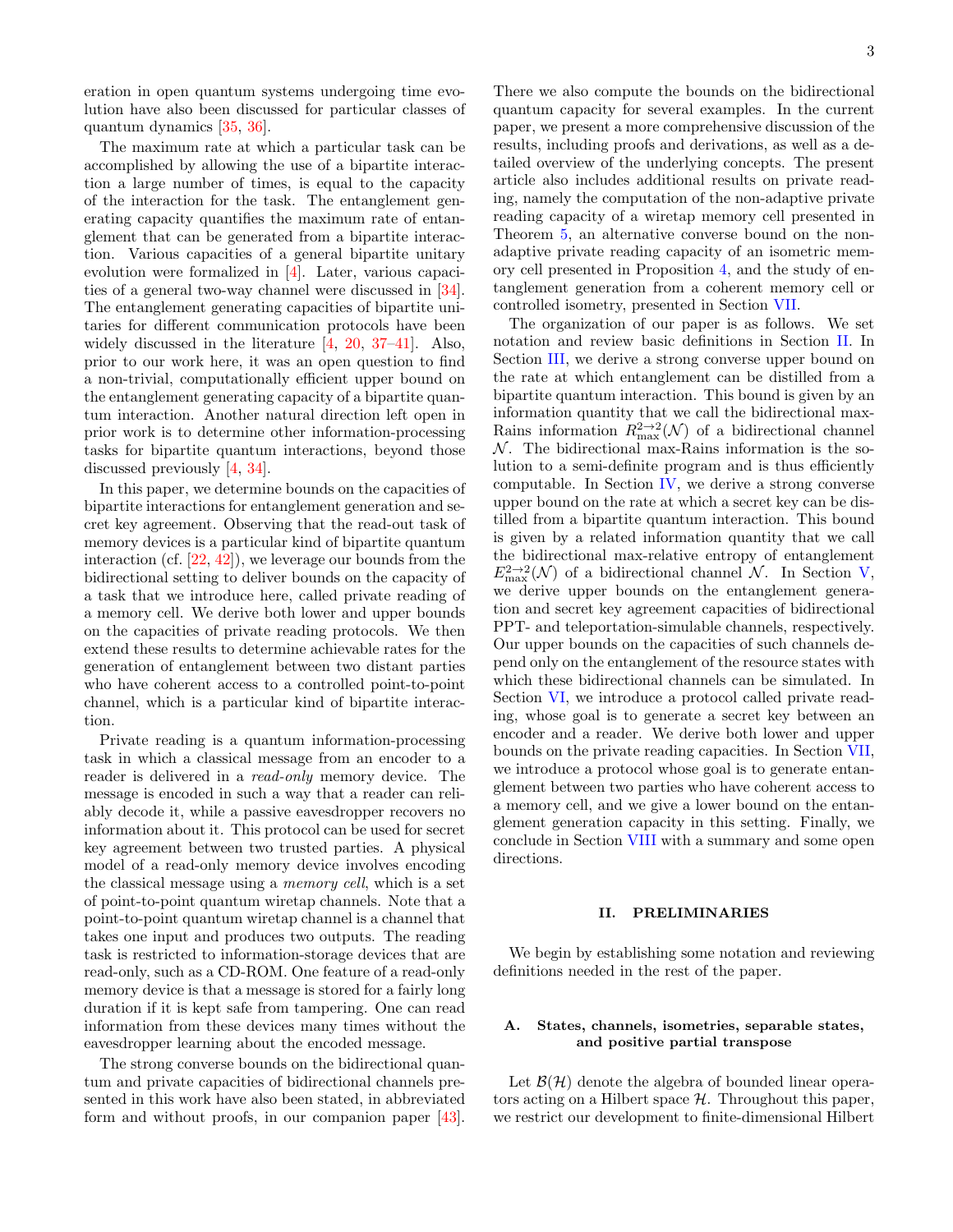spaces. The subset of  $\mathcal{B}(\mathcal{H})$  containing all positive semidefinite operators is denoted by  $\mathcal{B}_+(\mathcal{H})$ . We denote the identity operator as  $I$  and the identity superoperator as id. The Hilbert space of a quantum system A is denoted by  $\mathcal{H}_A$ . The state of a quantum system A is represented by a density operator  $\rho_A$ , which is a positive semi-definite operator with unit trace. Let  $\mathcal{D}(\mathcal{H}_A)$  denote the set of density operators, i.e., all elements  $\rho_A \in \mathcal{B}_+(\mathcal{H}_A)$  such that  $\text{Tr}\{\rho_A\} = 1$ . The Hilbert space for a composite system LA is denoted as  $\mathcal{H}_{LA}$  where  $\mathcal{H}_{LA} = \mathcal{H}_L \otimes \mathcal{H}_A$ . The density operator of a composite system LA is defined as  $\rho_{LA} \in \mathcal{D}(\mathcal{H}_{LA})$ , and the partial trace over A gives the reduced density operator for system L, i.e.,  $\text{Tr}_A\{\rho_{LA}\} = \rho_L$ such that  $\rho_L \in \mathcal{D}(\mathcal{H}_L)$ . The notation  $A^n := A_1 A_2 \cdots A_n$ indicates a composite system consisting of  $n$  subsystems, each of which is isomorphic to the Hilbert space  $\mathcal{H}_A$ . A pure state  $\psi_A$  of a system A is a rank-one density operator, and we write it as  $\psi_A = |\psi\rangle \langle \psi|_A$  for  $|\psi\rangle_A$  a unit vector in  $\mathcal{H}_A$ . A purification of a density operator  $\rho_A$  is a pure state  $\psi_{EA}^{\rho}$  such that  $\text{Tr}_{E} \{ \psi_{EA}^{\rho} \} = \rho_{A}$ , where E is called the purifying system. The maximally mixed state is denoted by  $\pi_A := I_A / \dim(\mathcal{H}_A) \in \mathcal{D}(\mathcal{H}_A)$ . The fidelity of  $\tau, \sigma \in \mathcal{B}_+(\mathcal{H})$  is defined as  $F(\tau, \sigma) = ||\sqrt{\tau}\sqrt{\sigma}||_1^2$  $\frac{2}{1}$  [\[44\]](#page-32-12), with the trace norm  $||X||_1 = \text{Tr} \sqrt{X^{\dagger}X}$  for  $X \in \mathcal{B}(\mathcal{H})$ .

The adjoint  $\mathcal{M}^{\dagger} : \mathcal{B}(\mathcal{H}_{B}) \to \mathcal{B}(\mathcal{H}_{A})$  of a linear map  $\mathcal{M}: \mathcal{B}(\mathcal{H}_A) \to \mathcal{B}(\mathcal{H}_B)$  is the unique linear map such that

$$
\langle Y_B, \mathcal{M}(X_A) \rangle = \langle \mathcal{M}^\dagger(Y_B), X_A \rangle, \tag{3}
$$

for all  $X_A \in \mathcal{B}(\mathcal{H}_A)$  and  $Y_B \in \mathcal{B}(\mathcal{H}_B)$ , where  $\langle C, D \rangle =$  $\text{Tr}\{C^\dagger D\}$  is the Hilbert-Schmidt inner product. An isometry  $U: \mathcal{H} \to \mathcal{H}'$  is a linear map such that  $U^{\dagger}U = I_{\mathcal{H}}$ .

The evolution of a quantum state is described by a quantum channel. A quantum channel  $\mathcal{M}_{A\rightarrow B}$  is a completely positive, trace-preserving (CPTP) map  $\mathcal M$ :  $\mathcal{B}_+(\mathcal{H}_A) \to \mathcal{B}_+(\mathcal{H}_B)$ . A memory cell  $\{\mathcal{M}^x\}_{x \in \mathcal{X}}$  is defined as a set of quantum channels  $\mathcal{M}^x$ , for all  $x \in \mathcal{X}$ , where  $\mathcal{X}$  is a finite alphabet, and  $\mathcal{M}^x : \mathcal{B}_+(\mathcal{H}_A) \to \mathcal{B}_+(\mathcal{H}_B)$ .

Let  $U_{A\rightarrow BE}^{\mathcal{M}}$  denote an isometric extension of a quantum channel  $\mathcal{M}_{A\to B}$ , which by definition means that for all  $\rho_A \in \mathcal{D}(\mathcal{H}_A)$ ,

$$
\operatorname{Tr}_{E}\left\{U_{A\to BE}^{\mathcal{M}}\rho_{A}\left(U_{A\to BE}^{\mathcal{M}}\right)^{\dagger}\right\}=\mathcal{M}_{A\to B}(\rho_{A}),\qquad(4)
$$

along with the following conditions for  $U^{\mathcal{M}}$  to be an isometry:

<span id="page-4-0"></span>
$$
(U^{\mathcal{M}})^{\dagger}U^{\mathcal{M}} = I_A. \tag{5}
$$

As a consequence of [\(5\)](#page-4-0), we conclude that  $U^{\mathcal{M}}(U^{\mathcal{M}})^{\dagger} =$  $\Pi_{BE}$ , where  $\Pi_{BE}$  is a projection onto a subspace of the Hilbert space  $\mathcal{H}_{BE}$ . A complementary channel  $\mathcal{M}_{A\rightarrow E}$ of  $\mathcal{M}_{A\rightarrow B}$  is defined as

$$
\widehat{\mathcal{M}}_{A\to E}(\rho_A) := \text{Tr}_B \left\{ U_{A\to BE}^{\mathcal{M}} \rho_A (U_{A\to BE}^{\mathcal{M}})^{\dagger} \right\}, \quad (6)
$$

for all  $\rho_A \in \mathcal{D}(\mathcal{H}_A)$ .

The Choi isomorphism represents a well known duality between channels and states. Let  $\mathcal{M}_{A\rightarrow B}$  be a quantum

channel, and let  $|\Upsilon\rangle_{L:A}$  denote the following maximally entangled vector:

$$
|\Upsilon\rangle_{L:A} := \sum_{i} |i\rangle_{L} |i\rangle_{A},\tag{7}
$$

where  $\dim(\mathcal{H}_L) = \dim(\mathcal{H}_A)$ , and  $\{|i\rangle_L\}_i$  and  $\{|i\rangle_A\}_i$  are fixed orthonormal bases. We extend this notation to multiple parties with a given bipartite cut as

$$
|\Upsilon\rangle_{L_A L_B:AB} := |\Upsilon\rangle_{L_A:A} \otimes |\Upsilon\rangle_{L_B:B}.
$$
 (8)

The maximally entangled state  $\Phi_{LA}$  is denoted as

$$
\Phi_{LA} := \frac{1}{|A|} |\Upsilon\rangle\langle\Upsilon|_{LA},\qquad(9)
$$

where  $|A| = \dim(\mathcal{H}_A)$ . The Choi operator for a channel  $\mathcal{M}_{A\rightarrow B}$  is defined as

$$
J_{LB}^{\mathcal{M}} := (\mathrm{id}_{L} \otimes \mathcal{M}_{A \to B}) (\vert \Upsilon \rangle \langle \Upsilon \vert_{LA}), \tag{10}
$$

where  $id_L$  denotes the identity map on L. For  $A' \simeq A$ , the following identity holds

<span id="page-4-5"></span>
$$
\langle \Upsilon |_{A':L} (\rho_{SA'} \otimes J_{LB}^{\mathcal{M}}) | \Upsilon \rangle_{A':L} = \mathcal{M}_{A \to B} (\rho_{SA}), \qquad (11)
$$

where  $A' \simeq A$ . The above identity can be understood in terms of a post-selected variant [\[45\]](#page-32-13) of the quantum teleportation protocol [\[16\]](#page-31-13). Another identity that holds is

<span id="page-4-3"></span>
$$
\langle \Upsilon |_{L:A}[Q_{SL} \otimes I_A] | \Upsilon \rangle_{L:A} = \text{Tr}_L \{ Q_{SL} \}, \qquad (12)
$$

for an operator  $Q_{SL} \in \mathcal{B}(\mathcal{H}_S \otimes \mathcal{H}_L)$ .

For a fixed basis  $\{|i\rangle_B\}_i$ , the partial transpose  $T_B$  on system  $B$  is the following map:

$$
(\mathrm{id}_A \otimes \mathrm{T}_B) (Q_{AB})
$$
  
=  $\sum_{i,j} (I_A \otimes |i\rangle\langle j|_B) Q_{AB} (I_A \otimes |i\rangle\langle j|_B),$  (13)

where  $Q_{AB} \in \mathcal{B}(\mathcal{H}_A \otimes \mathcal{H}_B)$ . Furthermore, it holds that

<span id="page-4-4"></span>
$$
(Q_{SL} \otimes I_A) | \Upsilon \rangle_{L:A} = (\mathcal{T}_A (Q_{SA}) \otimes I_L) | \Upsilon \rangle_{L:A}. \tag{14}
$$

We note that the partial transpose is self-adjoint, i.e.,  $T_B = T_B^{\dagger}$  and is also involutory:

<span id="page-4-1"></span>
$$
T_B \circ T_B = I_B. \tag{15}
$$

The following identity also holds

<span id="page-4-2"></span>
$$
T_L(|\Upsilon\rangle\langle\Upsilon|_{LA}) = T_A(|\Upsilon\rangle\langle\Upsilon|_{LA}). \tag{16}
$$

Let  $\text{SEP}(A:B)$  denote the set of all separable states  $\sigma_{AB} \in \mathcal{D}(\mathcal{H}_A \otimes \mathcal{H}_B)$ , which are states that can be written as

$$
\sigma_{AB} = \sum_{x} p(x)\omega_A^x \otimes \tau_B^x, \tag{17}
$$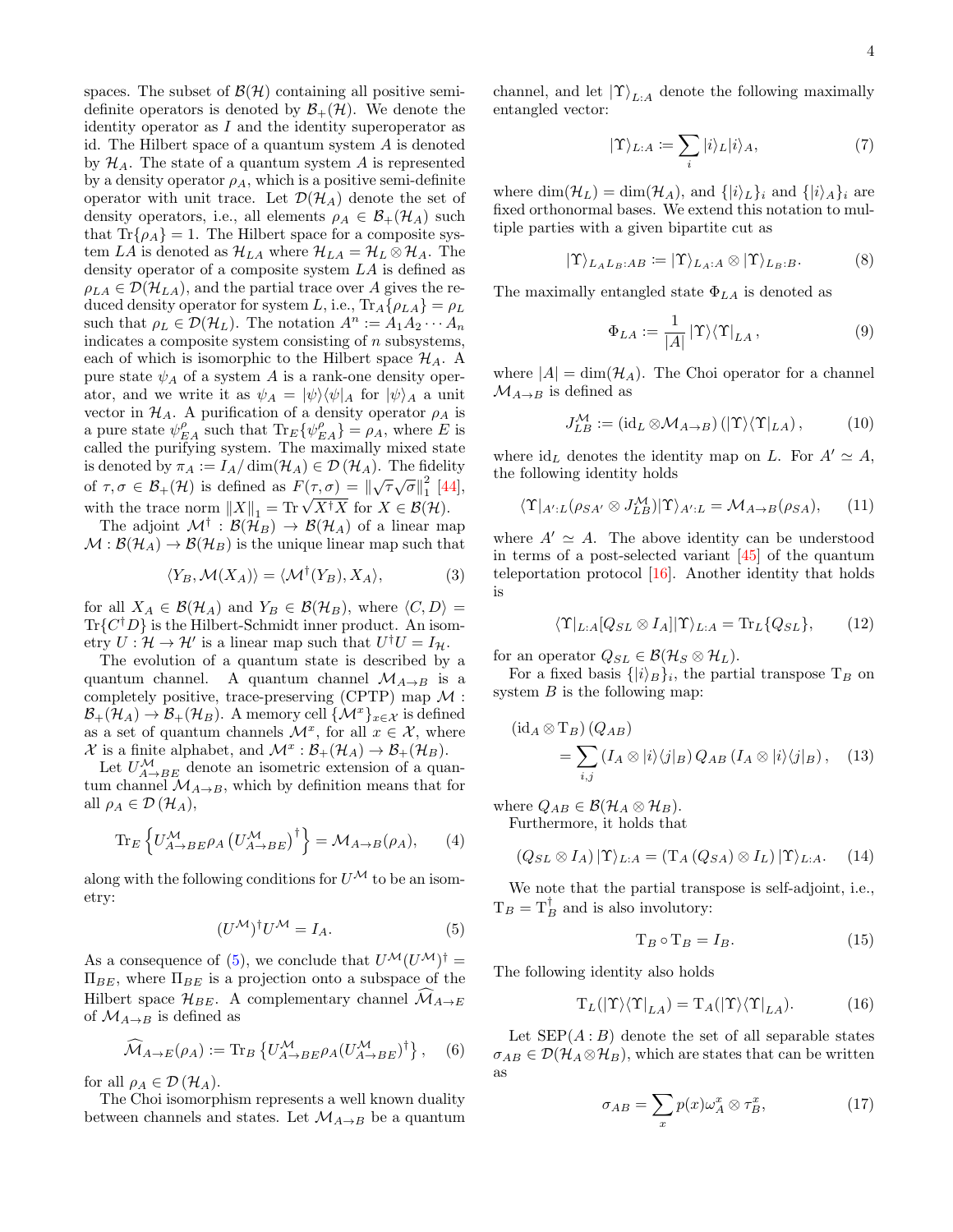where  $p(x)$  is a probability distribution,  $\omega_A^x \in \mathcal{D}(\mathcal{H}_A)$ , and  $\tau_B^x \in \mathcal{D}(\mathcal{H}_B)$  for all x. This set is closed under the action of the partial transpose maps  $T_A$  and  $T_B$  [\[46,](#page-32-14) [47\]](#page-32-15). Generalizing the set of separable states, we define the set  $PPT(A:B)$  of all bipartite states  $\rho_{AB}$  that remain positive after the action of the partial transpose  $T_B$ . A state  $\rho_{AB} \in \text{PPT}(A:B)$  is also called a PPT (positive under partial transpose) state. We can define an even more general set of positive semi-definite operators [\[48\]](#page-32-16) as follows:

$$
PPT'(A:B) \coloneqq \{ \sigma_{AB} : \ \sigma_{AB} \ge 0 \land ||T_B(\sigma_{AB})||_1 \le 1 \}. \tag{18}
$$

We then have the containments SEP  $\subset$  PPT  $\subset$  PPT<sup>'</sup>. A bipartite quantum channel  $\mathcal{P}_{A'B'\to AB}$  is a completely PPT-preserving channel if the map  $T_B \circ \mathcal{P}_{A'B' \to AB} \circ T_{B'}$ is a quantum channel  $[11, 49]$  $[11, 49]$  (see also  $[50]$ ). A bipartite quantum channel  $\mathcal{P}_{A'B'\to AB}$  is completely PPTpreserving if and only if its Choi state is a PPT state [\[49\]](#page-32-17), i.e.,

$$
\frac{J_{LAL_B:AB}^{\mathcal{P}}}{|L_AL_B|} \in \text{PPT}(L_A A:BL_B),\tag{19}
$$

where

$$
\frac{J_{L_A L_B:AB}^{\mathcal{P}}}{|L_A L_B|} = \mathcal{P}_{A'B' \to AB}(\Phi_{L_A A'} \otimes \Phi_{B'L_B}).\tag{20}
$$

Any local operations and classical communication (LOCC) channel is a completely PPT-preserving channel [\[11,](#page-31-10) [49\]](#page-32-17). For a formal definition of LOCC channels, see [\[51\]](#page-32-19).

#### <span id="page-5-0"></span>B. Channels with symmetry

Consider a finite group G. For every  $g \in G$ , let  $g \to U_A(g)$  and  $g \to V_B(g)$  be projective unitary representations of g acting on the input space  $\mathcal{H}_A$  and the output space  $\mathcal{H}_B$  of a quantum channel  $\mathcal{M}_{A\rightarrow B}$ , respectively. A quantum channel  $\mathcal{M}_{A\rightarrow B}$  is covariant with respect to these representations if the following relation is satisfied  $[52, 53]$  $[52, 53]$ :

<span id="page-5-2"></span>
$$
\mathcal{M}_{A \to B} \left( U_A(g) \rho_A U_A^{\dagger}(g) \right) = V_B(g) \mathcal{M}_{A \to B}(\rho_A) V_B^{\dagger}(g),
$$
\n(21)

for all 
$$
\rho_A \in \mathcal{D}(\mathcal{H}_A)
$$
 and  $g \in G$ .

Definition 1 (Covariant channel  $[53]$ ) A quantum channel is covariant if it is covariant with respect to a group G which has a representation  $U(q)$ , for all  $g \in G$ , on  $\mathcal{H}_A$  that is a unitary one-design; i.e., the map  $\frac{1}{|G|}\sum_{g\in G}U(g)(\cdot)U^{\dagger}(g)$  always outputs the maximally mixed state for all input states.

For an isometric channel  $\mathcal{U}_{A\to BE}^{\mathcal{M}}$  extending the above channel  $\mathcal{M}_{A\rightarrow B}$ , there exists a unitary representation

 $W_E(g)$  acting on the environment Hilbert space  $\mathcal{H}_E$  [\[53\]](#page-32-21), such that for all  $g \in G$ ,

$$
\mathcal{U}_{A\to BE}^{\mathcal{M}}\Big(U_{A}(g)\rho_{A}U_{A}^{\dagger}(g)\Big) =
$$
  
\n
$$
(V_{B}(g)\otimes W_{E}(g))\left(\mathcal{U}_{A\to BE}^{\mathcal{M}}(\rho_{A})\right)\left(V_{B}^{\dagger}(g)\otimes W_{E}^{\dagger}(g)\right).
$$
\n(22)

We restate this as the following lemma:

**Lemma 1 ([\[53\]](#page-32-21))** Suppose that a channel  $M_{A\rightarrow B}$  is covariant with respect to a group G. For an isometric extension  $U_{A\to BE}^{\mathcal{M}}$  of  $\mathcal{M}_{A\to B}$ , there is a set of unitaries  ${W_{E}^{g}}_{g \in G}$  such that the following covariance holds for all  $g \in G$ :

<span id="page-5-3"></span>
$$
U_{A \to BE}^{\mathcal{M}} U_A^g = (V_B^g \otimes W_E^g) U_{A \to BE}^{\mathcal{M}}.
$$
 (23)

For convenience, we provide a proof of this interesting lemma in Appendix [A.](#page-28-1)

Definition 2 (Teleportation-simulable [\[54,](#page-32-22) [55\]](#page-32-23)) A channel  $\mathcal{M}_{A\rightarrow B}$  is teleportation-simulable with associated resource state  $\omega_{L_{AB}}$  if there exists an LOCC channel  $\mathcal{L}_{L_{A}AB\rightarrow B}$ , such that for all input states  $\rho_{A} \in \mathcal{D}(\mathcal{H}_{A}),$ the following equality holds

<span id="page-5-1"></span>
$$
\mathcal{M}_{A\to B}(\rho_A) = \mathcal{L}_{L_AAB\to B}(\rho_A \otimes \omega_{L_AB}). \tag{24}
$$

(A particular example of an LOCC channel is a generalized teleportation protocol  $(56)$ .

One can find the defining equation  $(24)$  explicitly stated as [\[55,](#page-32-23) Eq. (11)]. All covariant channels, as given in Definition [1,](#page-5-2) are teleportation-simulable with respect to the resource state  $\mathcal{M}_{A\rightarrow B}(\Phi_{L_{A}A})$  [\[57\]](#page-32-25).

Definition 3 (PPT-simulable  $[58]$ ) A channel  $\mathcal{M}_{A\rightarrow B}$  is PPT-simulable with associated resource state  $\omega_{L_{AB}}$  if there exists a completely PPT-preserving channel  $\mathcal{P}_{L_{A}AB\rightarrow B}$  (acting on systems  $L_{A}A : B$  and where the transposition map is with respect to the system  $B$ ) such that for all input states  $\rho_A \in \mathcal{D}(\mathcal{H}_A)$ , the following equality holds

$$
\mathcal{M}_{A \to B} \left( \rho_A \right) = \mathcal{P}_{L_A A B \to B} \left( \rho_A \otimes \omega_{L_A B} \right). \tag{25}
$$

Definition 4 (Jointly covariant memory cell [\[59\]](#page-32-27)) A set  $\overline{\mathcal{M}}_{\mathcal{X}} = {\mathcal{M}}_{A\rightarrow B}^x\}_{x \in \mathcal{X}}$  of quantum channels is jointly covariant if there exists a group G such that for all  $x \in \mathcal{X}$ , the channel  $\mathcal{M}^x$  is a covariant channel with respect to the group  $G$  (cf., Definition [1\)](#page-5-2).

Remark 1 ([\[59\]](#page-32-27)) Any jointly covariant memory cell  $\overline{\mathcal{M}}_{\mathcal{X}} = {\{\mathcal{M}_{A \rightarrow B}^{x}}\}_{x}$  is jointly teleportation-simulable with respect to the set  $\{M_{A\rightarrow B}^x(\Phi_{L_A A})\}_x$  of resource states.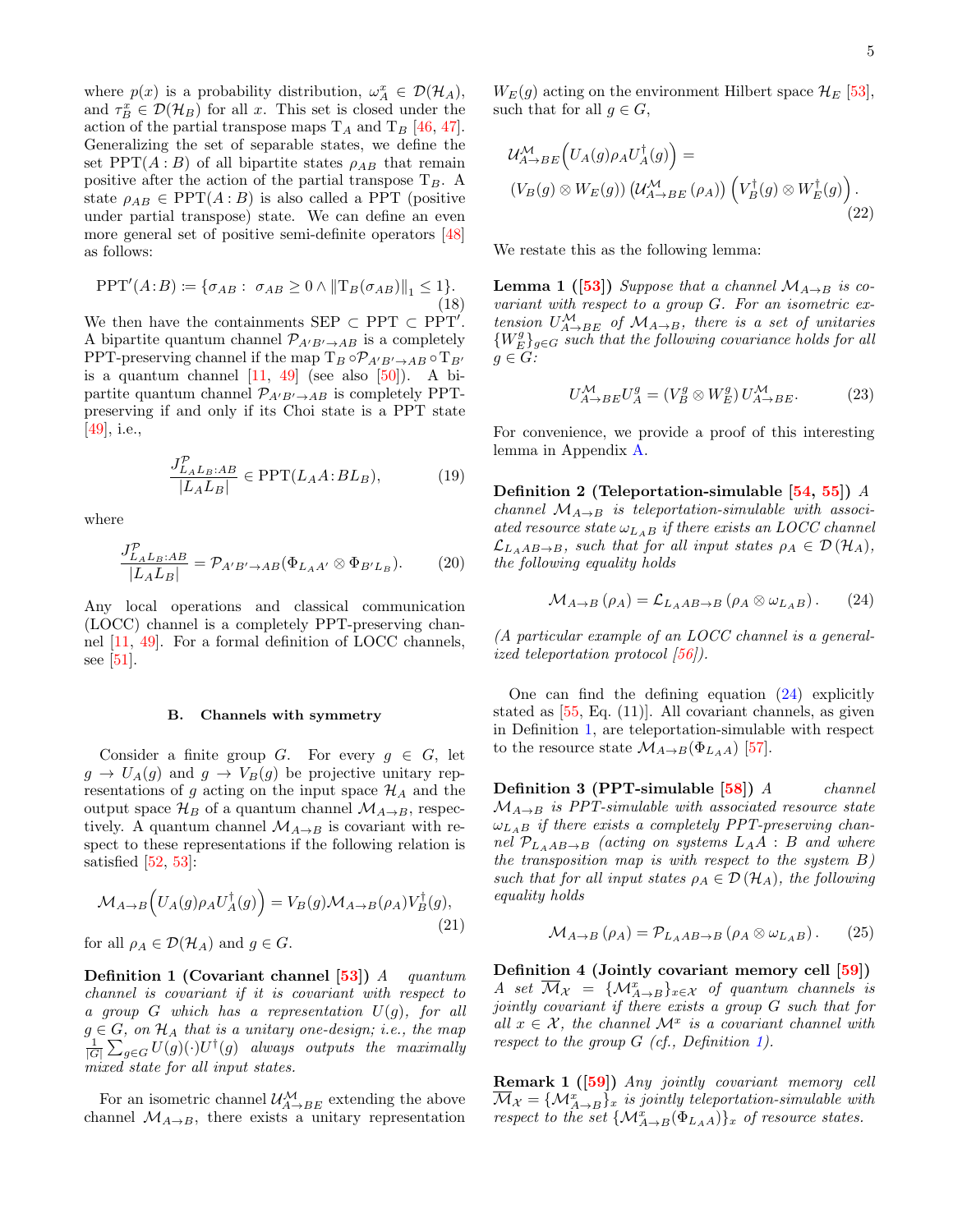#### <span id="page-6-0"></span>C. Bipartite interactions and controlled channels

Let us consider a bipartite quantum interaction between systems  $X'$  and  $B'$ , generated by a Hamiltonian  $\hat{H}_{X'B'E'}$ , where E' is a bath system. Suppose that the Hamiltonian is time independent, having the following form:

$$
\hat{H}_{X'B'E'} := \sum_{x \in \mathcal{X}} |x\rangle \langle x|_{X'} \otimes \hat{H}_{B'E'}^{x}, \tag{26}
$$

where  $\{|x\rangle\}_{x\in\mathcal{X}}$  is an orthonormal basis for the Hilbert space of system  $X'$  and  $\hat{H}_{B'E'}^x$  is a Hamiltonian for the composite system  $B'E'$ . Then, the evolution of the composite system  $X'B'E'$  is given by the following controlled unitary:

$$
U_{\hat{H}}(t) := \sum_{x \in \mathcal{X}} |x\rangle \langle x|_{X'} \otimes \exp\left(-\frac{\iota}{\hbar} \hat{H}_{B'E'}^x t\right), \qquad (27)
$$

where t denotes time. Suppose that the systems  $B'$  and  $E'$  are not correlated before the action of Hamiltonian  $\hat{H}_{B'E'}^x$  for each  $x \in \mathcal{X}$ . Then, the evolution of the system B' under the interaction  $\hat{H}_{B'E'}^x$  is given by a quantum channel  $\mathcal{M}_{B'\rightarrow B}^{x}$  for all x.

For some distributed quantum computing and information processing tasks where the controlling system  $X$ and input system  $B'$  are jointly accessible, the following bidirectional channel is relevant:

<span id="page-6-2"></span>
$$
\mathcal{N}_{X'B'\to XB}(\cdot) \coloneqq \sum_{x \in \mathcal{X}} |x\rangle \langle x|_X \otimes \mathcal{M}_{B'\to B}^x(\langle x | (\cdot) | x \rangle_{X'}).
$$
\n(28)

In the above,  $X'$  is a controlling system that determines which evolution from the set  $\{\mathcal{M}^x\}_{x\in\mathcal{X}}$  takes place on input system  $B'$ . In particular, when  $X'$  and  $B'$  are spatially separated and the input states for the system  $X'B'$  are considered to be in product state, the noisy evolution for such constrained interactions is given by the following bidirectional channel:

$$
\mathcal{N}_{X'B'\to XB}(\sigma_{X'}\otimes \rho_{B'})
$$
  
:= 
$$
\sum_{x\in \mathcal{X}} \langle x|\,\sigma_{X'}\,|x\rangle_{X'}\,|x\rangle\langle x|_X\otimes \mathcal{M}_{B'\to B}^x(\rho_{B'}).
$$
 (29)

This kind of bipartite interaction is in one-to-one correspondence with the notion of a memory cell from the context of quantum reading [\[22,](#page-31-18) [42\]](#page-32-10). There, a memory cell is a collection  $\{\mathcal{M}_{B'\to B}^x\}_x$  of quantum channels. One party chooses which channel is applied to another party's input system  $B'$  by selecting a classical letter x. Clearly, the description in  $(28)$  is a fully quantum description of this process, and thus we see that quantum reading can be understood as the use of a particular kind of bipartite interaction.

#### <span id="page-6-1"></span>D. Entropies and information

The quantum entropy of a density operator  $\rho_A$  is defined as [\[60\]](#page-32-28)

$$
S(A)_{\rho} := S(\rho_A) = -\text{Tr}[\rho_A \log_2 \rho_A].
$$
 (30)

The conditional quantum entropy  $S(A|B)$ <sub>ρ</sub> of a density operator  $\rho_{AB}$  of a composite system AB is defined as

$$
S(A|B)_{\rho} := S(AB)_{\rho} - S(B)_{\rho}.
$$
 (31)

The coherent information  $I(A \rangle B)$ <sub>ρ</sub> of a density operator  $\rho_{AB}$  of a composite system AB is defined as [\[61\]](#page-32-29)

<span id="page-6-4"></span>
$$
I(A \rangle B)_{\rho} := -S(A|B)_{\rho} = S(B)_{\rho} - S(AB)_{\rho}.
$$
 (32)

The quantum relative entropy of two quantum states is a measure of their distinguishability. For  $\rho \in \mathcal{D}(\mathcal{H})$  and  $\sigma \in \mathcal{B}_+(\mathcal{H})$ , it is defined as [\[62\]](#page-32-30)

$$
D(\rho \|\sigma) := \begin{cases} \text{Tr}\{\rho[\log_2 \rho - \log_2 \sigma]\}, \text{ supp}(\rho) \subseteq \text{supp}(\sigma) \\ +\infty, \text{ otherwise.} \end{cases}
$$
(33)

The quantum relative entropy is non-increasing under the action of positive trace-preserving maps [\[63\]](#page-33-0), which is the statement that  $D(\rho||\sigma) \geq D(\mathcal{M}(\rho)||\mathcal{M}(\sigma))$  for any two density operators  $\rho$  and  $\sigma$  and a positive trace-preserving map  $M$  (this inequality applies to quantum channels as well [\[64\]](#page-33-1), since every completely positive map is also a positive map by definition).

The quantum mutual information  $I(L; A)$ <sub>ρ</sub> is a measure of correlations between quantum systems  $L$  and  $A$ in a state  $\rho_{LA}$ . It is defined as

$$
I(L;A)_{\rho} := \inf_{\sigma_A \in \mathcal{D}(\mathcal{H}_A)} D(\rho_{LA} || \rho_L \otimes \sigma_A)
$$
 (34)

$$
= S(L)_{\rho} + S(A)_{\rho} - S(LA)_{\rho}.
$$
 (35)

The conditional quantum mutual information  $I(L; A|C)$ <sub>ρ</sub> of a tripartite density operator  $\rho_{LAC}$  is defined as

$$
I(L; A|C)_{\rho} := S(L|C)_{\rho} + S(A|C)_{\rho} - S(LA|C)_{\rho}.
$$
 (36)

It is known that quantum entropy, quantum mutual information, and conditional quantum mutual information are all non-negative quantities (see [\[65,](#page-33-2) [66\]](#page-33-3)).

<span id="page-6-3"></span>The following Alicki–Fannes–Winter (AFW) inequality gives uniform continuity bounds for conditional entropy:

**Lemma 2** ([\[67,](#page-33-4) [68\]](#page-33-5)) Let  $\rho_{LA}, \sigma_{LA} \in \mathcal{D}(\mathcal{H}_{LA})$ . Suppose that  $\frac{1}{2} \|\rho_{LA} - \sigma_{LA}\|_1 \leq \varepsilon$ , where  $\varepsilon \in [0, 1]$ . Then

$$
|S(A|L)_{\rho} - S(A|L)_{\sigma}| \le 2\varepsilon \log_2 \dim(\mathcal{H}_A) + g(\varepsilon), \quad (37)
$$

where

$$
g(\varepsilon) \coloneqq (1 + \varepsilon) \log_2(1 + \varepsilon) - \varepsilon \log_2 \varepsilon,\tag{38}
$$

and  $\dim(\mathcal{H}_A)$  denotes the dimension of the Hilbert space  $\mathcal{H}_A$ .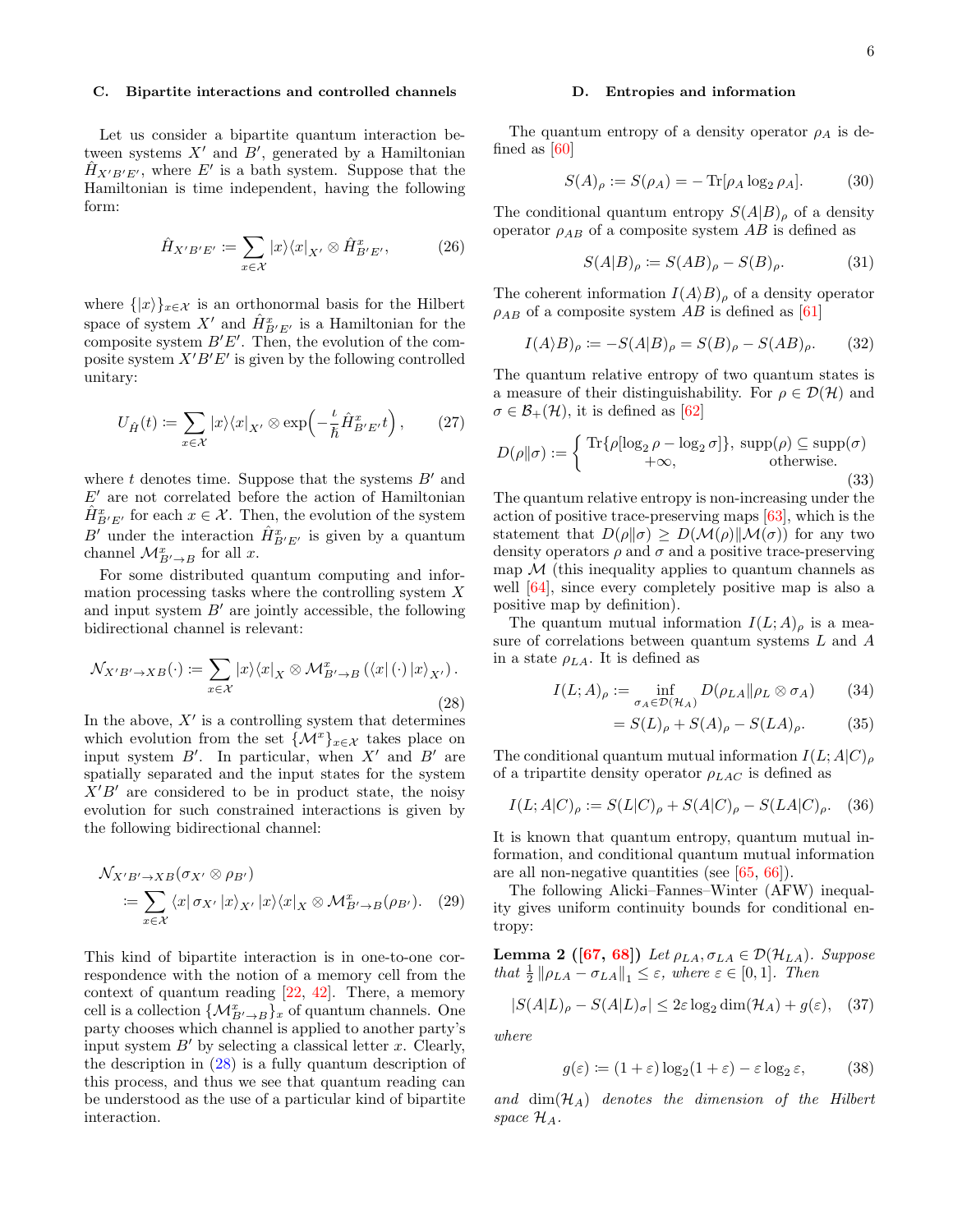Suppose that system  $L$  is a classical register  $X$  such that  $\rho_{XA}$  and  $\sigma_{XA}$  are classical–quantum (cq) states of the following form:

$$
\rho_{XA} = \sum_{x \in \mathcal{X}} p_X(x) |x\rangle \langle x|_X \otimes \rho_A^x,\tag{39}
$$

$$
\sigma_{XA} = \sum_{x \in \mathcal{X}} q_X(x)|x\rangle\langle x|_X \otimes \sigma_A^x,\tag{40}
$$

where  $\{|x\rangle_X\}_{x\in\mathcal{X}}$  forms an orthonormal basis and for all  $x \in \mathcal{X}, \ \rho_A^x, \sigma_A^x \in \mathcal{D}(\mathcal{H}_A)$ . Then the following inequalities hold

$$
|S(X|A)_{\rho} - S(X|A)_{\sigma}| \le \varepsilon \log_2 \dim(\mathcal{H}_X) + g(\varepsilon), \quad (41)
$$

$$
|S(A|X)_{\rho} - S(A|X)_{\sigma}| \le \varepsilon \log_2 \dim(\mathcal{H}_A) + g(\varepsilon). \quad (42)
$$

#### <span id="page-7-0"></span>E. Generalized divergence and generalized relative entropies

A quantity is called a generalized divergence [\[69,](#page-33-6) [70\]](#page-33-7) if it satisfies the following monotonicity (data-processing) inequality for all density operators  $\rho$  and  $\sigma$  and quantum channels  $\mathcal{N}$ :

$$
\mathbf{D}(\rho \| \sigma) \ge \mathbf{D}(\mathcal{N}(\rho) \| \mathcal{N}(\sigma)). \tag{43}
$$

As a direct consequence of the above inequality, any generalized divergence satisfies the following two properties for an isometry U and a state  $\tau$  [\[71\]](#page-33-8):

$$
\mathbf{D}(\rho \| \sigma) = \mathbf{D}(U\rho U^{\dagger} \| U\sigma U^{\dagger}), \tag{44}
$$

$$
\mathbf{D}(\rho||\sigma) = \mathbf{D}(\rho \otimes \tau||\sigma \otimes \tau). \tag{45}
$$

One can define a generalized mutual information for a quantum state  $\rho_{RA}$  as

$$
I_{\mathbf{D}}(R;A)_{\rho} := \inf_{\sigma_A \in \mathcal{D}(\mathcal{H}_A)} \mathbf{D}(\rho_{RA} \| \rho_R \otimes \sigma_A). \tag{46}
$$

The sandwiched Rényi relative entropy  $[71, 72]$  $[71, 72]$  is denoted as  $\widetilde{D}_{\alpha}(\rho||\sigma)$  and defined for  $\rho \in \mathcal{D}(\mathcal{H}), \sigma \in \mathcal{B}_{+}(\mathcal{H}),$ and  $\forall \alpha \in (0,1) \cup (1,\infty)$  as

$$
\widetilde{D}_{\alpha}(\rho\|\sigma) := \frac{1}{\alpha - 1} \log_2 \text{Tr}\left\{ \left( \sigma^{\frac{1 - \alpha}{2\alpha}} \rho \sigma^{\frac{1 - \alpha}{2\alpha}} \right)^{\alpha} \right\},\qquad(47)
$$

but it is set to  $+\infty$  for  $\alpha \in (1,\infty)$  if  $\text{supp}(\rho) \nsubseteq \text{supp}(\sigma)$ . The sandwiched Rényi relative entropy obeys the following "monotonicity in  $\alpha$ " inequality [\[72\]](#page-33-9): for  $\alpha, \beta \in$  $(0, 1) \cup (1, \infty),$ 

<span id="page-7-2"></span>
$$
\widetilde{D}_{\alpha}(\rho \| \sigma) \le \widetilde{D}_{\beta}(\rho \| \sigma) \quad \text{if} \quad \alpha \le \beta. \tag{48}
$$

The following lemma states that the sandwiched Rényi relative entropy  $D_{\alpha}(\rho\|\sigma)$  is a particular generalized divergence for certain values of  $\alpha$ .

**Lemma 3 ([\[73\]](#page-33-10))** Let  $\mathcal{N}$  :  $\mathcal{B}_+(\mathcal{H}_A) \rightarrow \mathcal{B}_+(\mathcal{H}_B)$  be a quantum channel and let  $\rho_A \in \mathcal{D}(\mathcal{H}_A)$  and  $\sigma_A \in$  $\mathcal{B}_{+}(\mathcal{H}_{A})$ . Then, for all  $\alpha \in [1/2, 1) \cup (1, \infty)$ 

$$
D_{\alpha}(\rho \| \sigma) \ge D_{\alpha}(\mathcal{N}(\rho) \| \mathcal{N}(\sigma)). \tag{49}
$$

See [\[74\]](#page-33-11) for an alternative proof of Lemma [3,](#page-7-2) and [\[75\]](#page-33-12) for an even different proof when  $\alpha > 1$ .

In the limit  $\alpha \to 1$ , the sandwiched Rényi relative entropy  $D_{\alpha}(\rho||\sigma)$  converges to the quantum relative entropy [\[71,](#page-33-8) [72\]](#page-33-9):

$$
\lim_{\alpha \to 1} \widetilde{D}_{\alpha}(\rho \| \sigma) := D_1(\rho \| \sigma) = D(\rho \| \sigma). \tag{50}
$$

In the limit  $\alpha \to \infty$ , the sandwiched Rényi relative entropy  $D_{\alpha}(\rho||\sigma)$  converges to the max-relative entropy [\[72\]](#page-33-9), which is defined as  $[76, 77]$  $[76, 77]$ 

$$
D_{\max}(\rho||\sigma) = \inf\{\lambda : \ \rho \le 2^{\lambda}\sigma\},\tag{51}
$$

and if  $\text{supp}(\rho) \nsubseteq \text{supp}(\sigma)$  then  $D_{\max}(\rho||\sigma) = \infty$ .

Another generalized divergence is the  $\varepsilon$ -hypothesistesting divergence [\[78,](#page-33-15) [79\]](#page-33-16), defined as

$$
D_h^{\varepsilon}(\rho \| \sigma) :=
$$
  
-  $\log_2 \inf_{\Lambda} \{ \text{Tr} \{ \Lambda \sigma \} : 0 \le \Lambda \le I \wedge \text{Tr} \{ \Lambda \rho \} \ge 1 - \varepsilon \},$  (52)

for  $\varepsilon \in [0,1], \rho \in \mathcal{D}(\mathcal{H}),$  and  $\sigma \in \mathcal{B}_{+}(\mathcal{H}).$ 

#### <span id="page-7-1"></span>F. Entanglement measures

Let  $E(A;B)$ <sub>ρ</sub> denote an entanglement measure [\[6\]](#page-31-6) that is evaluated for a bipartite state  $\rho_{AB}$ . The basic property of an entanglement measure is that it should be an LOCC monotone  $[6]$ , i.e., non-increasing under the action of an LOCC channel. Given such an entanglement measure, one can define the entanglement  $E(\mathcal{M})$  of a channel  $\mathcal{M}_{A\rightarrow B}$  in terms of it by optimizing over all pure, bipartite states that can be input to the channel:

<span id="page-7-4"></span>
$$
E(\mathcal{M}) = \sup_{\psi_{LA}} E(L; B)_{\omega}, \tag{53}
$$

where  $\omega_{LB} = \mathcal{M}_{A\rightarrow B}(\psi_{LA})$ . Due to the properties of an entanglement measure and the well known Schmidt decomposition theorem, it suffices to optimize over pure states  $\psi_{LA}$  such that  $L \simeq A$  (i.e., one does not achieve a higher value of  $E(\mathcal{M})$  by optimizing over mixed states with unbounded reference system  $L$ ). In an informationtheoretic setting, the entanglement  $E(\mathcal{M})$  of a channel M characterizes the amount of entanglement that a sender A and receiver B can generate by using the channel if they do not share entanglement prior to its use.

Alternatively, one can consider the amortized entanglement  $E_A(\mathcal{M})$  of a channel  $\mathcal{M}_{A\rightarrow B}$  as the following optimization [\[58\]](#page-32-26) (see also  $[4, 37, 80-82]$  $[4, 37, 80-82]$  $[4, 37, 80-82]$  $[4, 37, 80-82]$ ):

<span id="page-7-3"></span>
$$
E_A(\mathcal{M}) := \sup_{\rho_{L_A A L_B}} [E(L_A; BL_B)_{\tau} - E(L_A A; L_B)_{\rho}], \quad (54)
$$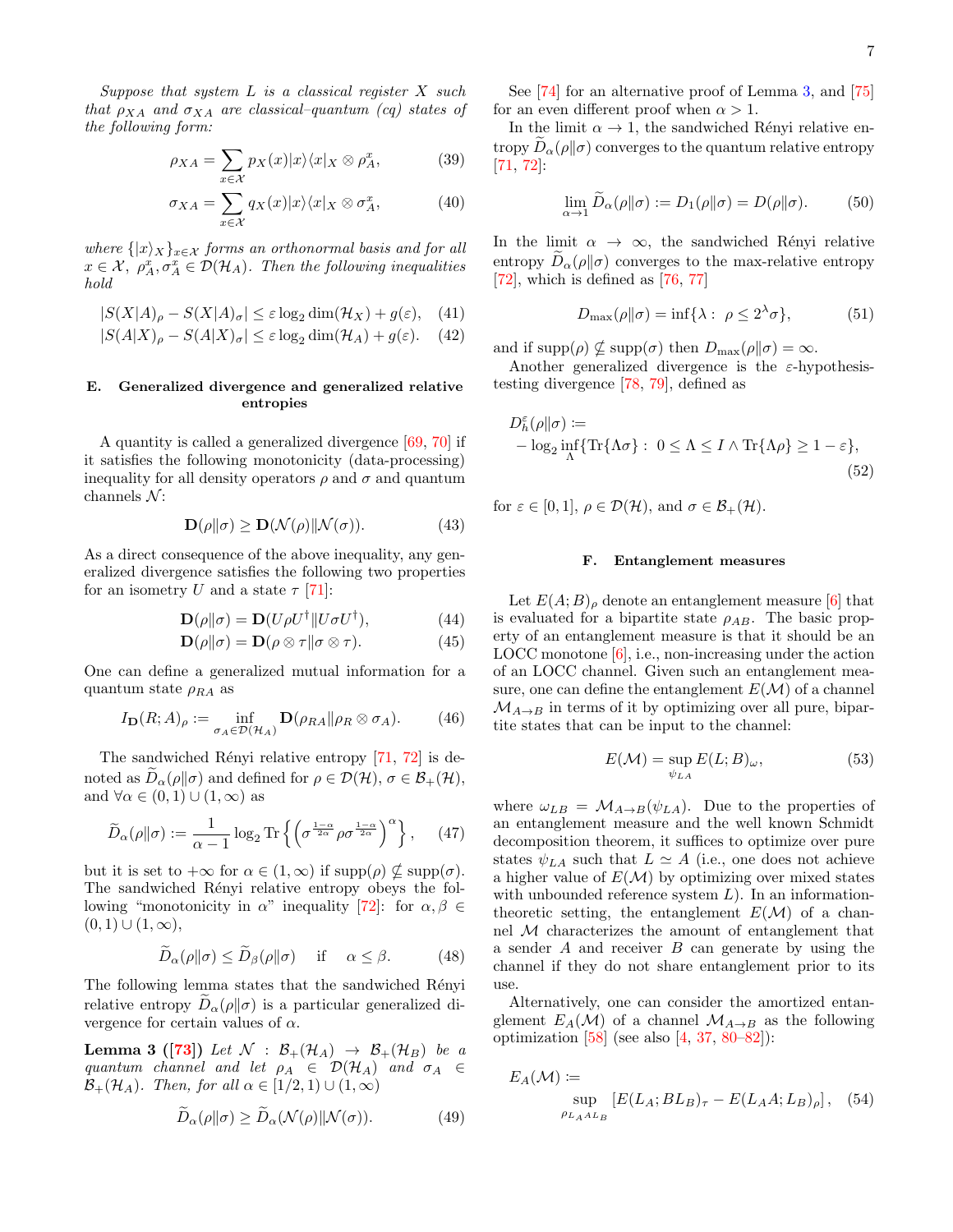where  $\tau_{L_A BL_B} = \mathcal{M}_{A\rightarrow B}(\rho_{L_A AL_B})$  and  $\rho_{L_A AL_B}$  is a state. The supremum is with respect to all states  $\rho_{L_{A}AL_{B}}$ and the systems  $L_A, L_B$  are finite-dimensional but could be arbitrarily large. Thus, in general,  $E_A(\mathcal{M})$  need not be computable. The amortized entanglement quantifies the net amount of entanglement that can be generated by using the channel  $\mathcal{M}_{A\rightarrow B}$ , if the sender and the receiver are allowed to begin with some initial entanglement in the form of the state  $\rho_{L_AAL_B}$ . That is,  $E(L_A A; L_B)$ <sub>ρ</sub> quantifies the entanglement of the initial state  $\rho_{L_{A}AL_{B}}$ , and  $E(L_A; BL_B)_{\tau}$  quantifies the entanglement of the final state produced after the action of the channel.

The Rains relative entropy of a state  $\rho_{AB}$  is defined as [\[48,](#page-32-16) [49\]](#page-32-17)

<span id="page-8-1"></span>
$$
R(A;B)_{\rho} := \min_{\sigma_{AB} \in \text{PPT}'(A:B)} D(\rho_{AB} \| \sigma_{AB}), \tag{55}
$$

and it is monotone non-increasing under the action of a completely PPT-preserving quantum channel  $\mathcal{P}_{A'B'\to AB}$ , i.e.,

$$
R(A';B')_{\rho} \ge R(A;B)_{\omega},\tag{56}
$$

where  $\omega_{AB} = \mathcal{P}_{A'B'\rightarrow AB}(\rho_{A'B'})$ . The sandwiched Rains relative entropy of a state  $\rho_{AB}$  is defined as follows [\[83\]](#page-33-19):

<span id="page-8-0"></span>
$$
\widetilde{R}_{\alpha}(A;B)_{\rho} \coloneqq \min_{\sigma_{AB} \in \text{PPT}'(A:B)} \widetilde{D}_{\alpha}(\rho_{AB} \| \sigma_{AB}). \tag{57}
$$

The max-Rains relative entropy of a state  $\rho_{AB}$  is defined as [\[84\]](#page-33-20)

$$
R_{\max}(A;B)_{\rho} := \min_{\sigma_{AB} \in \text{PPT}'(A:B)} D_{\max}(\rho_{AB} || \sigma_{AB}). \quad (58)
$$

The max-Rains information of a quantum channel  $\mathcal{M}_{A\rightarrow B}$  is defined as [\[85\]](#page-33-21)

<span id="page-8-3"></span>
$$
R_{\max}(\mathcal{M}) := \max_{\phi_{SA}} R_{\max}(S; B)_{\omega},\tag{59}
$$

where  $\omega_{SB} = \mathcal{M}_{A\rightarrow B}(\phi_{SA})$  and  $\phi_{SA}$  is a pure state, with  $\dim(\mathcal{H}_S) = \dim(\mathcal{H}_A)$ . The amortized max-Rains information of a channel  $\mathcal{M}_{A\rightarrow B}$ , denoted as  $R_{\text{max},A}(\mathcal{M})$ , is defined by replacing  $E$  in  $(54)$  with the max-Rains relative entropy  $R_{\text{max}}$  [\[86\]](#page-33-22). It was shown in [\[86\]](#page-33-22) that amortization does not enhance the max-Rains information of an arbitrary point-to-point channel, i.e.,

$$
R_{\max,A}(\mathcal{M}) = R_{\max}(\mathcal{M}).\tag{60}
$$

Recently, in  $[87, Eq. (8)]$  (see also  $[85]$ ), the max-Rains relative entropy of a state  $\rho_{AB}$  was expressed as

<span id="page-8-2"></span>
$$
R_{\max}(A;B)_{\rho} = \log_2 W(A;B)_{\rho},\tag{61}
$$

where  $W(A;B)_{\rho}$  is the solution to the following semidefinite program:

$$
\begin{array}{ll}\text{minimize} & \text{Tr}\{C_{AB} + D_{AB}\} \\ \text{subject to} & C_{AB}, D_{AB} \ge 0, \end{array}
$$

<span id="page-8-10"></span>
$$
T_B(C_{AB} - D_{AB}) \ge \rho_{AB}.
$$
 (62)

Similarly, in  $[85, Eq. (21)]$ , the max-Rains information of a quantum channel  $\mathcal{M}_{A\rightarrow B}$  was expressed as

<span id="page-8-9"></span><span id="page-8-8"></span>
$$
R_{\max}(\mathcal{M}) = \log_2 \Gamma(\mathcal{M}),\tag{63}
$$

where  $\Gamma(\mathcal{M})$  is the solution to the following semi-definite program:

minimize 
$$
||\text{Tr}_B\{V_{SB} + Y_{SB}\}||_{\infty}
$$
  
subject to  $Y_{SB}, V_{SB} \ge 0$ ,  
 $\text{T}_B(V_{SB} - Y_{SB}) \ge J_{SB}^{\mathcal{M}}$ . (64)

The sandwiched relative entropy of entanglement of a bipartite state  $\rho_{AB}$  is defined as [\[88\]](#page-33-24)

<span id="page-8-4"></span>
$$
\widetilde{E}_{\alpha}(A;B)_{\rho} := \min_{\sigma_{AB} \in \text{SEP}(A:B)} \widetilde{D}_{\alpha}(\rho_{AB} \| \sigma_{AB}). \tag{65}
$$

In the limit  $\alpha \to 1$ ,  $E_{\alpha}(A;B)_{\rho}$  converges to the relative entropy of entanglement [\[89\]](#page-33-25), i.e.,

$$
\lim_{\alpha \to 1} \widetilde{E}_{\alpha}(A;B)_{\rho} = E_R(A;B)_{\rho}
$$
\n(66)

<span id="page-8-5"></span>
$$
\coloneqq \min_{\sigma_{AB} \in \text{SEP}(A:B)} D(\rho_{AB} \| \sigma_{AB}). \tag{67}
$$

The max-relative entropy of entanglement [\[76,](#page-33-13) [77\]](#page-33-14) is defined for a bipartite state  $\rho_{AB}$  as

<span id="page-8-6"></span>
$$
E_{\max}(A;B)_{\rho} := \min_{\sigma_{AB} \in \text{SEP}(A:B)} D_{\max}(\rho_{AB} || \sigma_{AB}). \quad (68)
$$

The max-relative entropy of entanglement  $E_{\text{max}}(\mathcal{M})$  of a channel  $\mathcal{M}_{A\to B}$  is defined as in [\(53\)](#page-7-4), by replacing E with  $E_{\text{max}}$  [\[80\]](#page-33-17). It was shown in [\[80\]](#page-33-17) that amortization does not increase max-relative entropy of entanglement of a channel  $\mathcal{M}_{A\rightarrow B}$ , i.e.,

<span id="page-8-7"></span>
$$
E_{\max,A}(\mathcal{M}) = E_{\max}(\mathcal{M}).\tag{69}
$$

The squashed entanglement of a state  $\rho_{AB} \in \mathcal{D}(\mathcal{H}_{AB})$ is defined as  $[90]$  (see also  $[91, 92]$  $[91, 92]$ ):

$$
E_{\text{sq}}(A;B)_{\rho} := \frac{1}{2} \inf_{\omega_{ABE} \in \mathcal{D}(\mathcal{H}_{ABE})} \{ I(A;B|E)_{\omega} : \text{Tr}_{E}\{\omega_{ABE}\} = \rho_{AB} \}. \tag{70}
$$

In general, the extension system  $E$  is finite-dimensional, but can be arbitrarily large. We can directly infer from the above definition that  $E_{\text{sq}}(B;A)_{\rho} = E_{\text{sq}}(A;B)_{\rho}$ for any  $\rho_{AB} \in \mathcal{D}(\mathcal{H}_{AB})$ . We can similarly define the squashed entanglement  $E_{\text{sq}}(\mathcal{M})$  of a channel  $\mathcal{M}_{A\rightarrow B}$  [\[93\]](#page-33-29), and it is known that amortization does not increase the squashed entanglement of a channel [\[93\]](#page-33-29):

$$
E_{\text{sq},A}(\mathcal{M}) = E_{\text{sq}}(\mathcal{M}). \tag{71}
$$

For an overview of the various entanglement measures used in this work, see Table [I.](#page-9-1)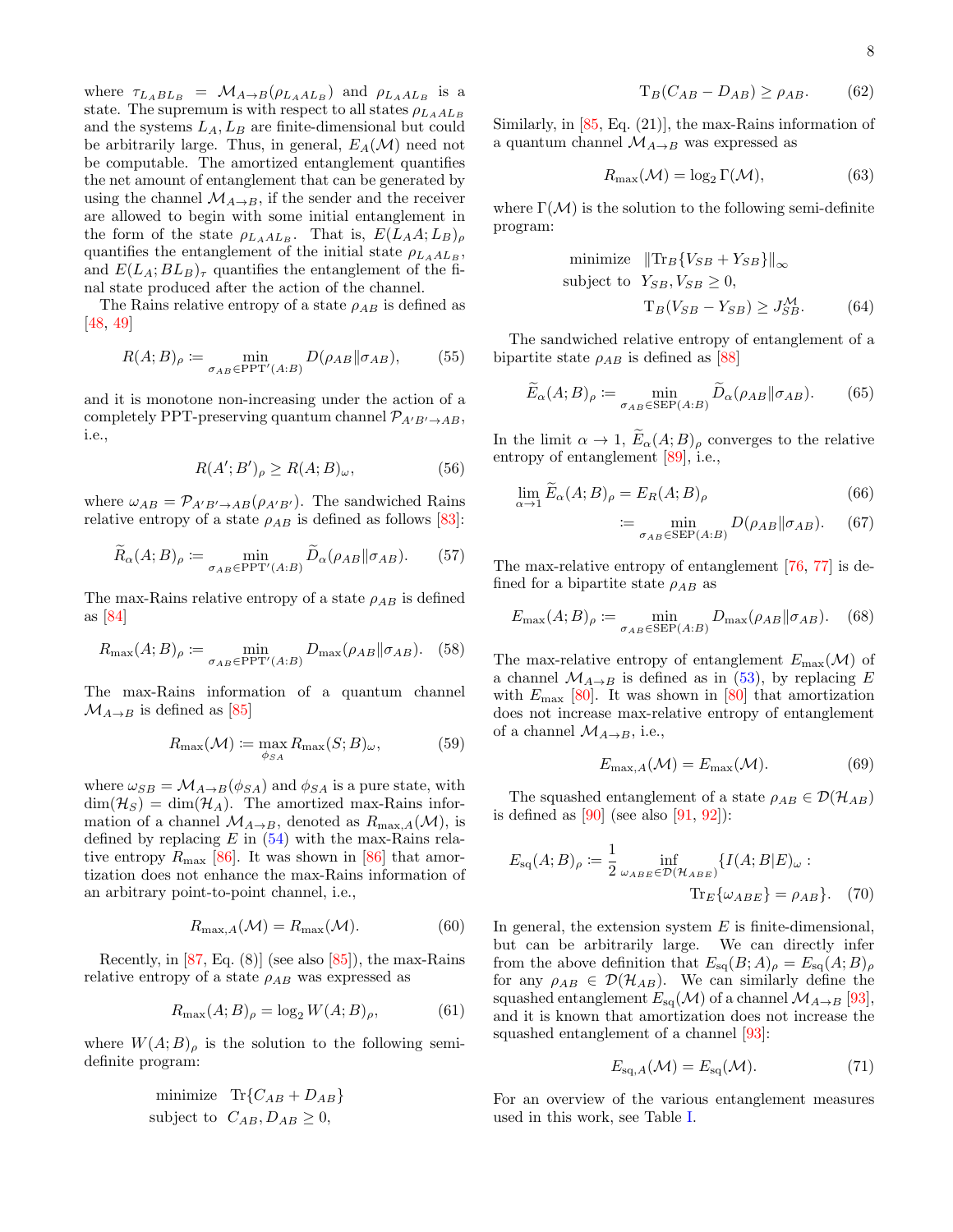|                    |  |                                                                                  | $\ E(\rho_{AB})\ E(\mathcal{M}_{A\rightarrow B})\ E_A(\mathcal{M}_{A\rightarrow B})\ E^{2\rightarrow 2}(\mathcal{N}_{A'B'\rightarrow AB})\ E^{2\rightarrow 2}_A(\mathcal{N}_{A'B'\rightarrow AB})$ |             |
|--------------------|--|----------------------------------------------------------------------------------|----------------------------------------------------------------------------------------------------------------------------------------------------------------------------------------------------|-------------|
| $\tilde{R}_\alpha$ |  | $\mathbb{E}[q. (57) \text{via Eq. (53)} \text{via Eq. (54)} $                    |                                                                                                                                                                                                    |             |
| $R_{\parallel}$    |  | $\ \text{Eq. (55)} $ via Eq. (53) via Eq. (54)                                   |                                                                                                                                                                                                    |             |
|                    |  | $R_{\text{max}}    \text{Eq. (61)}    \text{Eq. (59)}    \text{via Eq. (54)}   $ | Definition 5                                                                                                                                                                                       | Eq. $(111)$ |
|                    |  | $\tilde{E}_{\alpha}$   Eq. (65)   via Eq. (53)   via Eq. (54)                    |                                                                                                                                                                                                    |             |
|                    |  | $E_R$  Eq. (66) via Eq. (53) via Eq. (54)                                        |                                                                                                                                                                                                    |             |
|                    |  | $E_{\text{max}}$ Eq. (68) via Eq. (53) via Eq. (54)                              | Definition 6                                                                                                                                                                                       | Eq. $(140)$ |
|                    |  | $E_{\text{sq}}$   Eq. (70)   via Eq. (53)   via Eq. (54)                         |                                                                                                                                                                                                    |             |

 $2-2-2i$ 

<span id="page-9-1"></span>TABLE I. Overview of where one can find the definitions of various entanglement measures for states  $\rho_{AB}$ , point-to-point channels  $\mathcal{M}_{A\to B}$ , bidirectional channels  $\mathcal{N}_{A'B'\to AB}$ , and their amortized versions.

#### <span id="page-9-0"></span>G. Private states and privacy test

Private states [\[14,](#page-31-19) [15\]](#page-31-12) are an essential notion in any discussion of secret key distillation in quantum information, and we review their basics here.

A tripartite key state  $\gamma_{K_A K_B E}$  contains  $\log_2 K$  bits of secret key, shared between systems  $K_A$  and  $K_B$ , such that  $|K_A| = |K_B| = K$ , and protected from an eavesdropper possessing system  $E$ , if there exists a  $\sum_i |i\rangle\langle i| (\cdot) |i\rangle\langle i|$ , where  $\{|i\rangle\}_i$  is an orthonormal basis, state  $\sigma_E$  and a projective measurement channel  $\mathcal{M}(\cdot)$  = such that

$$
\begin{aligned} \left(\mathcal{M}_{K_A} \otimes \mathcal{M}_{K_B}\right) \left(\gamma_{K_A K_B E}\right) \\ &= \frac{1}{K} \sum_{i=0}^{K-1} |i\rangle \langle i|_{K_A} \otimes |i\rangle \langle i|_{K_B} \otimes \sigma_E. \end{aligned} \tag{72}
$$

The systems  $K_A$  and  $K_B$  are maximally classically correlated, and the key value is uniformly random and independent of the system E.

A bipartite private state  $\gamma_{S_A K_A K_B S_B}$  containing  $\log_2 K$ bits of secret key has the following form:

$$
\gamma_{S_A K_A K_B S_B} = U_{S_A K_A K_B S_B}^t (\Phi_{K_A K_B} \otimes \theta_{S_A S_B}) (U_{S_A K_A K_B S_B}^t)^{\dagger}, \quad (73)
$$

where  $\Phi_{K_A K_B}$  is a maximally entangled state of Schmidt rank K,  $\overline{U}_{SAK_{A}K_{B}S_{B}}^{t}$  is a "twisting" unitary of the form

$$
U_{S_A K_A K_B S_B}^t := \sum_{i,j=0}^{K-1} |i\rangle\langle i|_{K_A} \otimes |j\rangle\langle j|_{K_B} \otimes U_{S_A S_B}^{ij}, \tag{74}
$$

with each  $U_{S_A S_B}^{ij}$  a unitary, and  $\theta_{S_A S_B}$  is a state. The systems  $S_A$ ,  $S_B$  are called "shield" systems because they, along with the twisting unitary, can help to protect the key in systems  $K_A$  and  $K_B$  from any party possessing a purification of  $\gamma_{S_A K_A K_B S_B}$ .

Bipartite private states and tripartite key states are equivalent [\[14,](#page-31-19) [15\]](#page-31-12). That is, for  $\gamma_{S_A K_A K_B S_B}$  a bipartite private state and  $\gamma_{S_A K_A K_B S_B E}$  some purification of it,  $\gamma_{K_A K_B E}$  is a tripartite key state. Conversely, for any tripartite key state  $\gamma_{K_A K_B E}$  and any purification  $\gamma_{S_A K_A K_B S_B E}$  of it,  $\gamma_{S_A K_A K_B S_B}$  is a bipartite private state.

 $2-2-2i$ 

A state  $\rho_{K_A K_B E}$  is an  $\varepsilon$ -approximate tripartite key state if there exists a tripartite key state  $\gamma_{K_A K_B E}$  such that

$$
F(\rho_{K_A K_B E}, \gamma_{K_A K_B E}) \ge 1 - \varepsilon,\tag{75}
$$

where  $\varepsilon \in [0, 1]$ . Similarly, a state  $\rho_{S_A K_A K_B S_B}$  is an ε-approximate bipartite private state if there exists a bipartite private state  $\gamma_{S_A K_A K_B S_B}$  such that

$$
F(\rho_{S_A K_A K_B S_B E}, \gamma_{S_A K_A K_B S_B E}) \ge 1 - \varepsilon. \tag{76}
$$

If  $\rho_{S_A K_A K_B S_B}$  is an  $\varepsilon$ -approximate bipartite key state with K key values, then Alice and Bob hold an  $\varepsilon$ approximate tripartite key state with  $K$  key values, and the converse is true as well  $[14, 15]$  $[14, 15]$ .

A privacy test corresponding to  $\gamma_{S_A K_A K_B S_B}$  (a  $\gamma$ privacy test) is defined as the following dichotomic measurement [\[88\]](#page-33-24):

$$
\{\Pi_{S_A K_A K_B S_B}^{\gamma}, I_{S_A K_A K_B S_B} - \Pi_{S_A K_A K_B S_B}^{\gamma}\},\tag{77}
$$

where

$$
\Pi_{S_A K_A K_B S_B}^{\gamma} :=
$$
\n
$$
U_{S_A K_A K_B S_B}^t (\Phi_{K_A K_B} \otimes I_{S_A S_B}) (U_{S_A K_A K_B S_B}^t)^{\dagger}
$$
\n(78)

and  $U_{S_A K_A K_B S_B}^t$  is the twisting unitary discussed earlier. Let  $\varepsilon \in [0,1]$  and  $\rho_{S_A K_A K_B S_B}$  be an  $\varepsilon$ -approximate bipartite private state. The probability for  $\rho_{S_A K_A K_B S_B}$  to pass the  $\gamma$ -privacy test is never smaller than  $1 - \varepsilon$  [\[88\]](#page-33-24):

$$
\text{Tr}\{\Pi_{S_A K_A K_B S_B}^{\gamma} \rho_{S_A K_A K_B S_B}\} \ge 1 - \varepsilon. \tag{79}
$$

For a state  $\sigma_{S_A K_A K_B S_B} \in \text{SEP}(S_A K_A : K_B S_B)$ , the probability of passing any  $\gamma$ -privacy test is never greater than  $\frac{1}{K}$  [\[15\]](#page-31-12):

$$
\text{Tr}\{\Pi_{S_A K_A K_B S_B}^{\gamma} \sigma_{S_A K_A K_B S_B}\} \le \frac{1}{K},\tag{80}
$$

where  $K$  is the number of values that the secret key can take (i.e.,  $K = \dim(\mathcal{H}_{K_A}) = \dim(\mathcal{H}_{K_B})$ ). These two inequalities are foundational for some of the converse bounds established in this paper, as was the case in [\[15,](#page-31-12) [88\]](#page-33-24).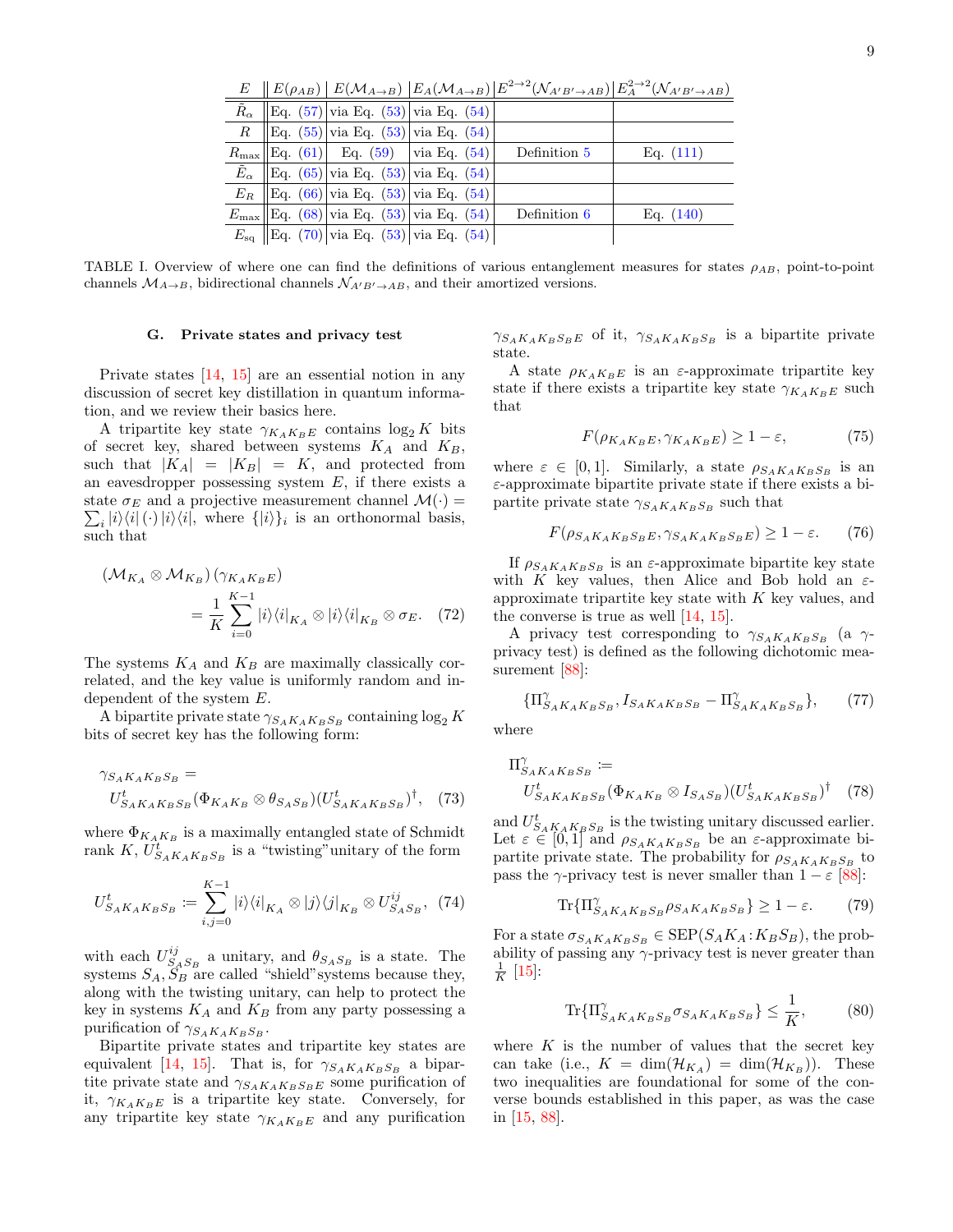## <span id="page-10-0"></span>III. ENTANGLEMENT DISTILLATION FROM BIPARTITE QUANTUM INTERACTIONS

In this section, we define the bidirectional max-Rains information  $R_{\max}^{2\to 2}(\mathcal{N})$  of a bidirectional channel  $\mathcal N$  and show that it is not enhanced by amortization. We also prove that  $R_{\max}^{2\to 2}(\mathcal{N})$  is an upper bound on the amount of entanglement that can be distilled from a bidirectional channel  $\mathcal N$ . We do so by adapting to the bidirectional setting, the result from [\[58\]](#page-32-26) discussed below and recent techniques developed in [\[80,](#page-33-17) [82,](#page-33-18) [86\]](#page-33-22) for point-to-point quantum communication protocols.

Recently, it was shown in [\[58\]](#page-32-26), connected to related developments in [\[4,](#page-31-4) [37,](#page-32-8) [59,](#page-32-27) [80,](#page-33-17) [81\]](#page-33-30), that the amortized entanglement of a point-to-point channel  $\mathcal{M}_{A\rightarrow B}$  serves as an upper bound on the entanglement of the final state, say  $\omega_{AB}$ , generated at the end of an LOCCor PPT-assisted quantum communication protocol that uses  $\mathcal{M}_{A\rightarrow B}$  *n* times:

$$
E(A;B)_{\omega} \le nE_A(\mathcal{M}).\tag{81}
$$

Thus, the physical question of determining meaningful upper bounds on the LOCC- or PPT-assisted capacities of point-to-point channel  $\mathcal M$  is equivalent to the mathematical question of whether amortization can enhance the entanglement of a given channel, i.e., whether the following equality holds for a given entanglement measure E:

$$
E_A(\mathcal{M}) \stackrel{?}{=} E(\mathcal{M}).\tag{82}
$$

#### <span id="page-10-1"></span>A. Bidirectional max-Rains information

The following definition generalizes the max-Rains information from  $(59)$ ,  $(63)$ , and  $(64)$  to the bidirectional setting:

## <span id="page-10-2"></span>Definition 5 (Bidirectional max-Rains information)

The bidirectional max-Rains information of a bidirectional quantum channel  $\mathcal{N}_{A'B'\to AB}$  is defined as

<span id="page-10-5"></span>
$$
R_{\max}^{2 \to 2}(\mathcal{N}) \coloneqq \log \Gamma^{2 \to 2}(\mathcal{N}),\tag{83}
$$

where  $\Gamma^{2\to 2}(\mathcal{N})$  is the solution to the following semidefinite program:

minimize 
$$
||\text{Tr}_{AB}\{V_{S_AABS_B} + Y_{S_AABS_B}\}||_{\infty}
$$
  
subject to  $V_{S_AABS_B}, Y_{S_AABS_B} \ge 0$ ,  
 $\text{Tr}_{BS_B}(V_{S_AABS_B} - Y_{S_AABS_B}) \ge J_{S_AABS_B}^{\mathcal{N}}$ ,  
(84)

such that  $S_A \simeq A'$ , and  $S_B \simeq B'$ .

Remark 2 By employing the Lagrange multiplier method, the bidirectional max-Rains information of a bidirectional channel  $\mathcal{N}_{A'B'\to AB}$  can also be expressed as

$$
R_{\max}^{2 \to 2}(\mathcal{N}) = \log \Gamma^{2 \to 2}(\mathcal{N}),\tag{85}
$$

where  $\Gamma^{2\to 2}(\mathcal{N})$  is solution to the following semi-definite program (SDP):

maximize subject to :

$$
X_{SAABS_B}, \rho_{SAS_B} \ge 0, \quad \text{Tr}\{\rho_{SAS_B}\} = 1,
$$
  
- 
$$
\rho_{SAS_B} \otimes I_{AB} \le \text{T}_{BS_B}(X_{SAABS_B}) \le \rho_{SAS_B} \otimes I_{AB},
$$
(86)

<span id="page-10-3"></span> $\frac{\mathcal{N}_{SAABS_{B}}}{S_{AA}BS_{B}}\}$ 

such that  $S_A \simeq A'$ , and  $S_B \simeq B'$ . Strong duality holds by employing Slater's condition  $[94]$  (see also  $[87]$ ). Thus, as indicated above, the optimal values of the primal and dual semi-definite programs, i.e.,  $(86)$  and  $(84)$ , respectively, are equal.

The following proposition constitutes one of our main technical results, and an immediate corollary of it is that the bidirectional max-Rains information of a bidirectional quantum channel is an upper bound on the amortized max-Rains information of the same channel.

<span id="page-10-8"></span>**Proposition 1** Let  $\rho_{L_A A'B'L_B}$  be a state and let  $\mathcal{N}_{A'B'\to AB}$  be a bidirectional channel. Then

$$
R_{\max}(L_A A; BL_B)_{\omega} \le
$$
  

$$
R_{\max}(L_A A'; B'L_B)_{\rho} + R_{\max}^{2 \to 2}(\mathcal{N}), \quad (87)
$$

where  $\omega_{L_{A}ABL_{B}} = \mathcal{N}_{A'B'\rightarrow AB}(\rho_{L_{A}A'B'L_{B}})$  and  $R_{\text{max}}^{2\rightarrow2}(\mathcal{N})$ is the bidirectional max-Rains information of  $\mathcal{N}_{A'B'\to AB}$ .

**Proof.** We adapt the proof steps of [\[86,](#page-33-22) Proposition 1] to the bidirectional setting. By removing logarithms and applying  $(61)$  and  $(83)$ , the desired inequality is equivalent to the following one:

<span id="page-10-6"></span>
$$
W(L_A A; BL_B)_{\omega} \le W(L_A A'; B'L_B)_{\rho} \cdot \Gamma^{2 \to 2}(\mathcal{N}), \tag{88}
$$

and so we aim to prove this one. Exploiting the identity in [\(62\)](#page-8-10), we find that

$$
W(L_A A'; B'L_B)_{\rho} = \min \text{Tr} \{ C_{L_A A'B'L_B} + D_{L_A A'B'L_B} \},
$$
\n(89)

subject to the constraints

$$
C_{L_A A'B'L_B}, D_{L_A A'B'L_B} \ge 0,
$$
\n(90)

$$
T_{B'L_B}(C_{LA A'B'L_B} - D_{LA A'B'L_B}) \ge \rho_{LA A'B'L_B}, \quad (91)
$$

while the definition in [\(84\)](#page-10-4) gives that

$$
\Gamma^{2\to 2}(\mathcal{N}) = \min \| \text{Tr}_{AB} \{ V_{SAABS_B} + Y_{SAABS_B} \} \|_{\infty},
$$
\n(92)

<span id="page-10-4"></span>subject to the constraints

<span id="page-10-7"></span>
$$
V_{S_AABS_B}, V_{S_AABS_B} \ge 0,\t\t(93)
$$

$$
T_{BS_B}(V_{S_AABS_B} - Y_{S_AABS_B}) \ge J_{S_AABS_B}^{\mathcal{N}}.\tag{94}
$$

The identity in [\(62\)](#page-8-10) implies that the left-hand side of [\(88\)](#page-10-6) is equal to

$$
W(L_A A; BL_B)_{\omega} = \min \text{Tr}\{E_{LAABL_B} + F_{LAABL_B}\},\tag{95}
$$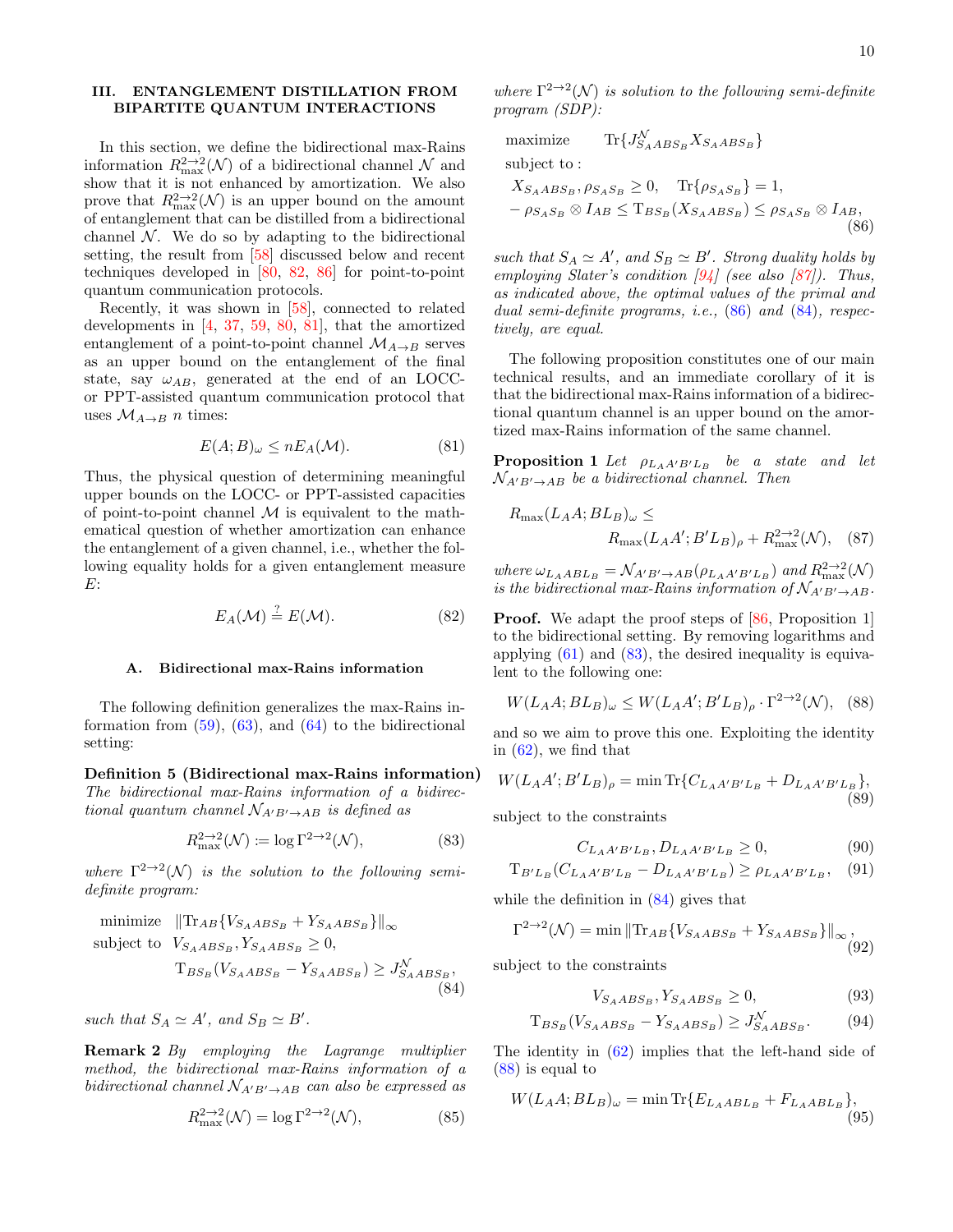subject to the constraints

$$
E_{L_A A B L_B}, F_{L_A A B L_B} \ge 0,
$$
\n
$$
\mathcal{N}_{A'B' \to AB}(\rho_{L_A A'B' L_B}) \le T_{B L_B}(E_{L_A A B L_B} - F_{L_A A B L_B}).
$$
\n
$$
(97)
$$

Once we have these SDP formulations, we can now show that the inequality in [\(88\)](#page-10-6) holds by making appropriate choices for  $E_{L_{A}ABL_{B}}$  and  $F_{L_{A}ABL_{B}}$ . Let  $C_{L_A A'B'L_B}$  and  $D_{L_A A'B'L_B}$  be optimal for  $W(L_A A'; B'L_B)_{\rho}$ , and let  $V_{S_AABS_B}$  and  $Y_{S_AABS_B}$  be optimal for  $\Gamma^{2\to 2}(\mathcal{N})$ . Let  $|\Upsilon\rangle_{S_A S_B:A'B'}$  be the maximally entangled vector. Choose

$$
E_{L_{A}ABL_{B}} = \langle \Upsilon |_{S_{A}S_{B}:A'B'} C_{L_{A}A'B'L_{B}} \otimes V_{S_{A}ABS_{B}} + D_{L_{A}A'B'L_{B}} \otimes Y_{S_{A}ABS_{B}} | \Upsilon \rangle_{S_{A}S_{B}:A'B'} (98)
$$

$$
F_{L_{A}ABL_{B}} = \langle \Upsilon |_{S_{A}S_{B}:A'B'} C_{L_{A}A'B'L_{B}} \otimes Y_{S_{A}ABS_{B}}
$$

<span id="page-11-3"></span>
$$
+ D_{L_A A'B'L_B} \otimes V_{S_A ABS_B} | \Upsilon \rangle_{S_A S_B:A'B'}.
$$
\n(99)

<span id="page-11-1"></span><span id="page-11-0"></span>Then, we have,  $E_{L_{A}ABL_{B}}$ ,  $F_{L_{A}ABL_{B}} \geq 0$ , because

$$
C_{L_A A'B'L_B}, D_{L_A A'B'L_B}, Y_{S_A ABS_B}, V_{S_A ABS_B} \ge 0. (100)
$$

Also, consider that

$$
E_{L_{A}ABL_{B}} - F_{L_{A}ABL_{B}}
$$
  
=  $\langle \Upsilon |_{S_{A}S_{B}:A'B'} (C_{L_{A}A'B'L_{B}} - D_{L_{A}A'B'L_{B}}) \otimes$   
 $(V_{S_{A}ABS_{B}} - Y_{S_{A}ABS_{B}}) | \Upsilon \rangle_{S_{A}S_{B}:A'B'}$   
=  $\text{Tr}_{S_{A}A'B'S_{B}} \{ | \Upsilon \rangle \langle \Upsilon |_{S_{A}S_{B}:A'B'} (C_{L_{A}A'B'L_{B}} - D_{L_{A}A'B'L_{B}) \otimes (V_{S_{A}ABS_{B}} - Y_{S_{A}ABS_{B}}) \}.$  (101)

<span id="page-11-2"></span>Then, using the abbreviations  $E' := E_{L_A A B L_B}$ ,  $F' := F_{L_A A B L_B}, C' := C_{L_A A' B' L_B}, D' := D_{L_A A' B' L_B},$  $V' \coloneqq V_{S_AABS_B}$ , and  $Y' \coloneqq Y_{S_AABS_B}$ , we have

$$
T_{BL_B}(E'-F') = T_{BL_B} \left[ \text{Tr}_{S_A A'B'S_B} \{ |\Upsilon\rangle\langle\Upsilon|_{S_A S_B:A'B'} (C'-D') \otimes (V'-Y') \} \right]
$$
(102)

$$
= \mathrm{T}_{BL_B} \left[ \mathrm{Tr}_{S_A A'B'S_B} \{ |\Upsilon\rangle\langle\Upsilon|_{S_A S_B:A'B'} (C'-D') \otimes (\mathrm{T}_{S_B} \circ \mathrm{T}_{S_B}) (V'-Y') \} \right] \tag{103}
$$

$$
= \mathrm{T}_{BL_B} \left[ \mathrm{Tr}_{S_A A'B'S_B} \{ \mathrm{T}_{S_B} (|\Upsilon\rangle\langle\Upsilon|_{S_A S_B:A'B'}) (C'-D') \otimes \mathrm{T}_{S_B} (V'-Y') \} \right] \tag{104}
$$

$$
= \mathrm{T}_{BL_B} \left[ \mathrm{Tr}_{S_A A'B'S_B} \{ |\Upsilon\rangle\langle\Upsilon|_{S_A S_B:A'B'} \mathrm{T}_{B'}(C'-D') \otimes \mathrm{T}_{S_B}(V'-Y') \} \right] \tag{105}
$$

$$
= \operatorname{Tr}_{S_A A'B'S_B} \{ |\Upsilon\rangle\langle \Upsilon|_{S_A S_B:A'B'} \operatorname{T}_{B'L_B}(C'-D') \otimes \operatorname{T}_{BS_B}(V'-Y') \} \tag{106}
$$

$$
\geq \langle \Upsilon |_{S_A S_B:AB} \rho_{L_A A'B' L_B} \otimes J_{S_A A B S_B}^{\mathcal{N}} | \Upsilon \rangle_{S_A S_B:AB}
$$
\n
$$
(107)
$$

$$
= \mathcal{N}_{A'B' \to AB}(\rho_{L_A A'B' L_B}). \tag{108}
$$

In the above, we employed properties of the partial transpose reviewed in  $(13)$ – $(16)$ . In particular, the third equality follows from the fact that  $T_{S_B}^{\dagger} = T_{S_B}$ . For the fourth equality we have used [\(16\)](#page-4-2) to change  $T_{S_B}$  to  $T_{B'}$  and then  $T_{B'}^{\dagger} = T_{B'}$ . Now, consider that

$$
\begin{split}\n& \text{Tr}\{E_{LAABL_B} + F_{LAABL_B}\} \\
&= \text{Tr}\{\langle \Upsilon|_{S_A S_B:A'B'}(C_{LAA'B'L_B} + D_{LAA'B'L_B})\otimes \\ & (V_{S_AABS_B} + Y_{S_AABS_B})|\Upsilon\rangle_{S_A S_B:A'B'}\} \\
&= \text{Tr}\{(C_{LAA'B'L_B} + D_{LAA'B'L_B}) \\
& T_{A'B'}(V_{A'ABB'} + Y_{A'ABB'})\} \\
&= \text{Tr}\{(C_{LAA'B'L_B} + D_{LAA'B'L_B}) \\
& T_{A'B'}(\text{Tr}_{AB}\{V_{A'ABB'} + Y_{A'ABB'}\})\} \\
&\leq \text{Tr}\{(C_{LAA'B'L_B} + D_{LAA'B'L_B})\} \\
& \|T_{A'B'}(\text{Tr}_{AB}\{V_{A'ABB'} + Y_{A'ABB'})\}\|_{\infty} \\
&= \text{Tr}\{(C_{LAA'B'L_B} + D_{LAA'B'L_B})\} \\
& \| \text{Tr}_{AB}\{V_{A'ABB'} + Y_{A'ABB'}\}\|_{\infty} \\
&= W(L_AA';B'L_B)_{\rho} \cdot \Gamma^{2 \to 2}(\mathcal{N}).\n\end{split} \tag{109}
$$

The second equality follows from  $(12)$  and  $(14)$ . The inequality is a consequence of Hölder's inequality  $[95]$ .

The second-to-last equality follows because the spectrum of a positive semi-definite operator is invariant under the action of a full transpose (note, in this case,  $T_{A'B'}$  is the full transpose as it acts on reduced positive semi-definite operators  $V_{A'B'}$  and  $Y_{A'B'}$ ).

Therefore, we can infer that our choices of  $E_{L_{A}ABL_{B}}$ and  $F_{L_{A}ABL_{B}}$  are feasible for  $W(L_{A}A; BL_{B})_{\omega}$ . Since  $W(L<sub>A</sub>A; BL<sub>B</sub>)<sub>\omega</sub>$  involves a minimization over all operators  $E_{L_{A}ABL_{B}}$  and  $F_{L_{A}ABL_{B}}$  satisfying [\(96\)](#page-11-0) and [\(97\)](#page-11-1), this concludes our proof of  $(88)$ .

**Remark 3** The choices made for  $E_{L_{A}ABL_{B}}$  and  $F_{L_{A}ABL_{B}}$  in [\(98\)](#page-11-2) and [\(99\)](#page-11-3), respectively, can be thought of as bidirectional generalizations of those made in the proof of  $[86,$  Proposition 1] (see also  $[85,$  Proposition 6]), and they can be understood roughly via [\(11\)](#page-4-5) as a post-selected teleportation of the optimal operators of  $W(L_A A'; B'L_B)_{\rho}$  through the optimal operators of  $\Gamma^{2\to 2}(\mathcal{N})$ , with the optimal operators of  $W(L_A A'; B'L_B)$ <sub>p</sub> being in correspondence with the Choi operator  $J_{S_{A}ABS_{B}}^{N}$  through [\(94\)](#page-10-7).

<span id="page-11-4"></span>An immediate corollary of Proposition [1](#page-10-8) is the following: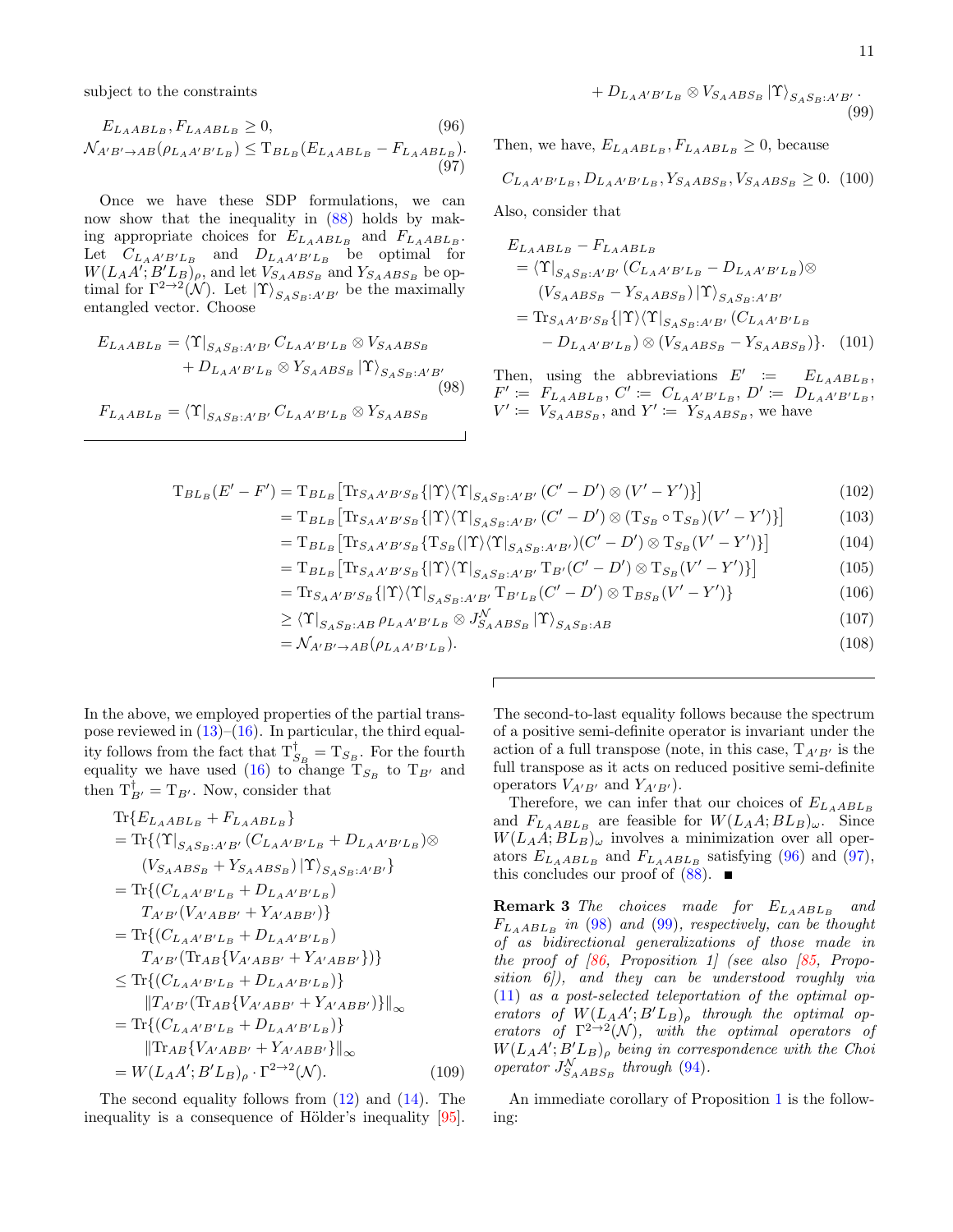<span id="page-12-3"></span>
$$
R_{\max,A}^{2\to 2}(\mathcal{N}) \le R_{\max}^{2\to 2}(\mathcal{N}),\tag{110}
$$

where  $R_{\max,A}^{2\to 2}(\mathcal{N})$  is the amortized max-Rains information of a bidirectional channel  $N$ , *i.e.*,

i.e., the following inequality holds

$$
R_{\max,A}^{2\to2}(\mathcal{N}) \coloneqq
$$
  
\n
$$
\sup_{\rho_{L_A A'B'L_B}} [R_{\max}(L_A A; BL_B)_{\sigma} - R_{\max}(L_A A'; B'L_B)_{\rho}],
$$
  
\n(111)

where  $\rho_{L_A A'B'L_B} \in \mathcal{D}(\mathcal{H}_{L_A A'B'L_B})$  and  $\sigma_{L_A ABL_B} :=$  $\mathcal{N}_{A'B'\rightarrow AB}(\rho_{L_A A'B'L_B}).$ 

**Proof.** The inequality in  $(110)$  is an immediate conse-quence of Proposition [1.](#page-10-8) To see this, let  $\rho_{L_A A'B'L_B}$  denote an arbitrary input state. Then from Proposition [1](#page-10-8)

$$
R_{\max}(L_A A; BL_B)_{\omega} - R_{\max}(L_A A'; B'L_B)_{\rho}
$$
  
\$\leq R\_{\max}^{2 \to 2}(\mathcal{N}), \quad (112)\$

where  $\omega_{L_A A B L_B} = \mathcal{N}_{A' B' \rightarrow A B} (\rho_{L_A A' B' L_B})$ . As the inequality holds for any state  $\rho_{L_A A'B'L_B}$ , we conclude the inequality in  $(110)$ .

#### <span id="page-12-0"></span>B. Application to entanglement generation

In this section, we discuss the implication of Proposition [1](#page-10-8) for PPT-assisted entanglement generation from a bidirectional channel. Suppose that two parties Alice and Bob are connected by a bipartite quantum interaction. Suppose that the systems that Alice and Bob hold are  $A'$  and  $B'$ , respectively. The bipartite quantum interaction between them is represented by a bidirectional quantum channel  $\mathcal{N}_{A'B'\to AB}$ , where output systems A and B are in possession of Alice and Bob, respectively. This kind of protocol was considered in [\[4\]](#page-31-4) when there is LOCC assistance.

#### <span id="page-12-1"></span>1. Protocol for PPT-assisted bidirectional entanglement generation

We now discuss PPT-assisted entanglement generation protocols that make use of a bidirectional quantum channel. We do so by generalizing the point-to-point communication protocol discussed in [\[58\]](#page-32-26) to the bidirectional setting.

In a PPT-assisted bidirectional protocol, as depicted in Figure [1,](#page-13-0) Alice and Bob are spatially separated and they are allowed to undergo a bipartite quantum interaction  $\mathcal{N}_{A'B'\to AB}$ , where for a fixed basis  $\{|i\rangle_B|j\rangle_{L_B }\}_{i,j}$ , the partial transposition  $T_{BL_B}$  is considered on systems

associated to Bob. Alice holds systems labeled by  $A', A$ whereas Bob holds  $B', B$ . They begin by performing a completely PPT-preserving channel  $\mathcal{P}_{\emptyset \rightarrow L_{A_1} A'_1 B'_1 L_{B_1}}^{(1)}$ , which leads to a PPT state  $\rho_{LA_1A_1B_1'LA_2}^{(1)}$ , where  $L_{A_1}, L_{B_1}$ are finite-dimensional systems of arbitrary size and  $A'_1, B'_1$  are input systems to the first channel use. Alice and Bob send systems  $A'_1$  and  $B'_1$ , respectively, through the first channel use, which yields the output state

$$
\sigma_{L_{A_1}A_1B_1L_{B_1}}^{(1)} := \mathcal{N}_{A'_1B'_1 \to A_1B_1}(\rho_{L_{A_1}A'_1B'_1L_{B_1}}^{(1)}).
$$
 (113)

<span id="page-12-2"></span>Alice and Bob then perform the completely PPTpreserving channel  $\mathcal{P}_{L_{A_1}A_1B_1L_{B_1}\rightarrow L_{A_2}A'_2B'_2L_{B_2}}^{(2)}$ , which leads to the state

$$
\rho_{L_{A_2}A'_2B'_2L_{B_2}}^{(2)} := \mathcal{P}_{L_{A_1}A_1B_1L_{B_1} \to L_{A_2}A'_2B'_2L_{B_2}}^{(2)}(\sigma_{L_{A_1}A_1B_1L_{B_1}}^{(1)}).
$$
\n(114)

Both parties then send systems  $A'_2, B'_2$  through the second channel use  $\mathcal{N}_{A_2'B_2' \to A_2B_2}$ , which yields the state

$$
\sigma_{L_{A_2}A_2B_2L_{B_2}}^{(2)} := \mathcal{N}_{A'_2B'_2 \to A_2B_2}(\rho_{L_{A_2}A'_2B'_2L_{B_2}}^{(2)}).
$$
 (115)

They iterate this process such that the protocol makes use of the channel  $n$  times. In general, we have the following states for the *i*th use, for  $i \in \{2, 3, ..., n\}$ :

$$
\rho_{L_{A_i} A'_i B'_i L_{B_i}}^{(i)} := \mathcal{P}^{(i)}(\sigma_{L_{A_{i-1}} A_{i-1} B_{i-1} L_{B_{i-1}}}^{(i-1)}), \qquad (116)
$$

$$
\sigma_{L_{A_i}A_iB_iL_{B_i}}^{(i)} := \mathcal{N}_{A_i'B_i' \to A_iB_i}(\rho_{L_{A_i}A_i'B_i'L_{B_i}}^{(i)}), \qquad (117)
$$

where  $\mathcal{P}_{L_{A_{i-1}}A_{i-1}B_{i-1}L_{B_{i-1}}\to L_{A_i}A'_iB'_iL_{B_i}}^{(i)}$  is a completely PPT-preserving channel, with the partial transposition acting on systems  $B_{i-1}, L_{B_{i-1}}$  associated to Bob. In the final step of the protocol, a completely PPT-preserving channel  $\mathcal{P}_{L_{A_n}A}^{(n+1)}$  $L_{A_n}^{(n+1)} A_n B_n L_{B_n} \rightarrow M_A M_B$  is applied, which generates the final state:

$$
\omega_{M_A M_B} := \mathcal{P}_{L_{A_n} A_n B_n L_{B_n} \to M_A M_B}^{(n+1)} (\sigma_{L_{A_n} A'_n B'_n L_{B_n}}^{(n)}),
$$
\n(118)

where  $M_A$  and  $M_B$  are held by Alice and Bob, respectively.

The goal of the protocol is for Alice and Bob to distill entanglement in the end; i.e., the final state  $\omega_{M_A M_B}$ should be close to a maximally entangled state. For a fixed n,  $M \in \mathbb{N}$ ,  $\varepsilon \in [0,1]$ , the original protocol is an  $(n, M, \varepsilon)$  protocol if the channel is used n times as discussed above,  $|M_A| = |M_B| = M$ , and if

$$
F(\omega_{M_A M_B}, \Phi_{M_A M_B}) = \langle \Phi|_{M_A M_B} \omega_{M_A M_B} | \Phi \rangle_{AB}
$$
  
\n
$$
\geq 1 - \varepsilon,
$$
 (119)

where  $\Phi_{M_A M_B}$  is the maximally entangled state.

A rate  $R$  is achievable for PPT-assisted bidirectional entanglement generation if for all  $\varepsilon \in (0,1], \delta > 0$ , and sufficiently large *n*, there exists an  $(n, 2^{n(R-\delta)}, \varepsilon)$  protocol. The PPT-assisted bidirectional quantum capacity of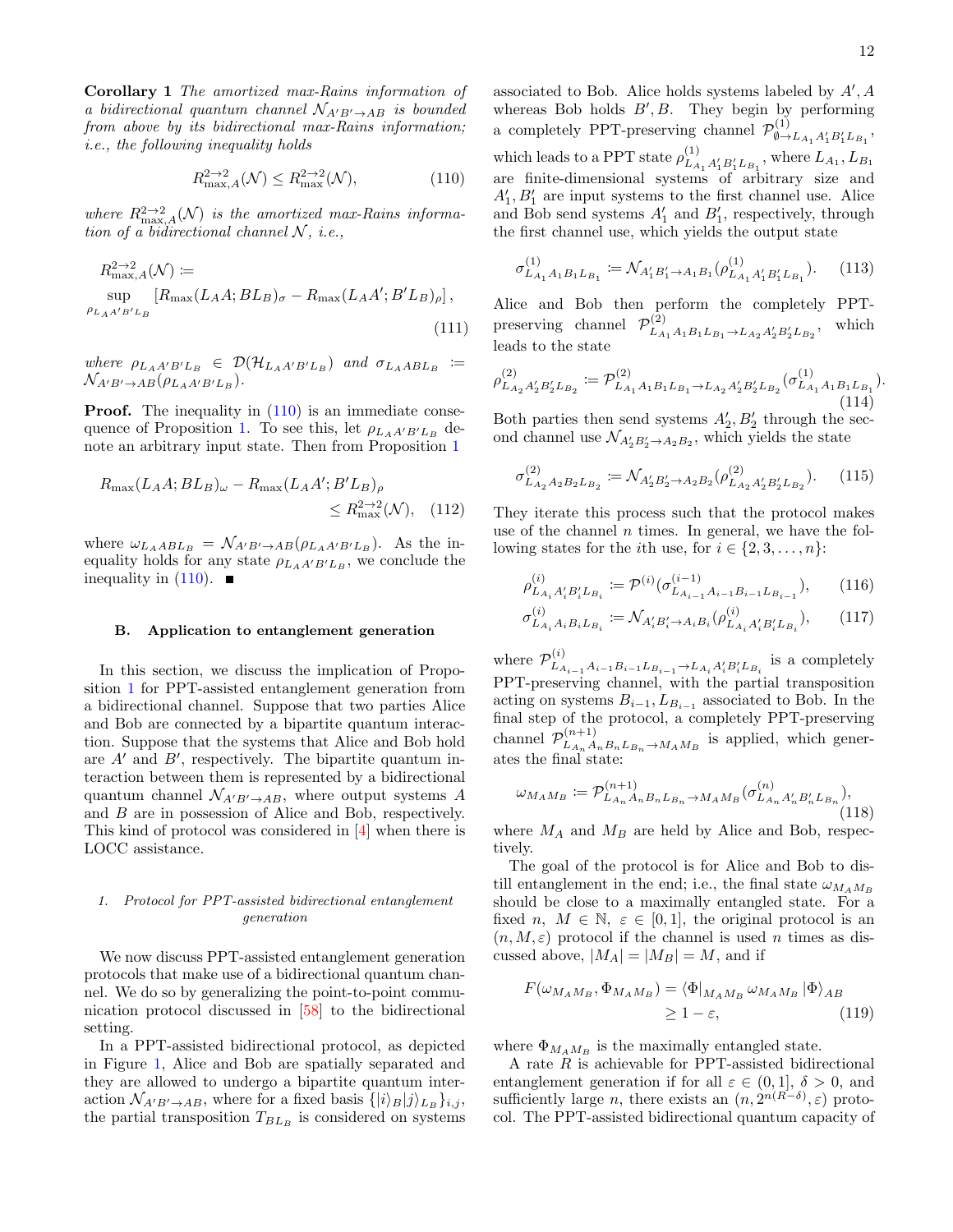

<span id="page-13-0"></span>FIG. 1. A protocol for PPT-assisted bidirectional quantum communication that employs n uses of a bidirectional quantum channel  $\mathcal N$ . Every channel use is interleaved by a completely PPT-preserving channel. The goal of such a protocol is to produce an approximate maximally entangled state in the systems  $M_A$  and  $M_B$ , where Alice possesses system  $M_A$  and Bob system  $M_B$ .

a bidirectional channel  $\mathcal{N}$ , denoted as  $Q_{\text{PPT}}^{2\to 2}(\mathcal{N})$ , is equal to the supremum of all achievable rates. Whereas, a rate R is a strong converse rate for PPT-assisted bidirectional entanglement generation if for all  $\varepsilon \in [0,1)$ ,  $\delta > 0$ , and sufficiently large *n*, there does not exist an  $(n, 2^{n(R+\delta)}, \varepsilon)$ protocol. The strong converse PPT-assisted bidirectional quantum capacity  $\widetilde{Q}_{\text{PPT}}^{2\to 2}(\mathcal{N})$  is equal to the infimum of all strong converse rates. A bidirectional channel  $\mathcal N$  is said to obey the strong converse property for PPT-assisted bidirectional entanglement generation if  $Q_{\rm PPT}^{2\to 2}(\mathcal{N}) = \widetilde{Q}_{\rm PPT}^{2\to 2}(\mathcal{N}).$ 

We note that every LOCC channel is a completely PPT-preserving channel. Given this, the well-known fact that teleportation [\[16\]](#page-31-13) is an LOCC channel, and completely PPT-preserving channels are allowed for free in the above protocol, there is no difference between an  $(n, M, \varepsilon)$  entanglement generation protocol and an  $(n, M, \varepsilon)$  quantum communication protocol. Thus, all of the capacities for quantum communication are equal to those for entanglement generation.

Also, one can consider the whole development discussed above for LOCC-assisted bidirectional quantum communication instead of more general PPT-assisted bidirectional quantum communication. All the notions discussed above follow when we restrict the class of assisting completely PPT-preserving channels allowed to be LOCC channels. It follows that the LOCC-assisted bidirectional quantum capacity  $Q_{\text{LOCC}}^{2\to 2}(\mathcal{N})$  and the strong converse LOCC-assisted quantum capacity  $\widetilde{Q}_{\text{LOCC}}^{2\to 2}(\mathcal{N})$ are bounded from above as

$$
Q_{\text{LOCC}}^{2 \to 2}(\mathcal{N}) \le Q_{\text{PPT}}^{2 \to 2}(\mathcal{N}),\tag{120}
$$

$$
\widetilde{Q}_{\text{LOCC}}^{2 \to 2}(\mathcal{N}) \le \widetilde{Q}_{\text{PPT}}^{2 \to 2}(\mathcal{N}).\tag{121}
$$

Also, the capacities of bidirectional quantum communication protocols without any assistance are always less than or equal to the LOCC-assisted bidirectional quantum capacities.

<span id="page-13-2"></span>The following lemma is useful in deriving upper bounds on the bidirectional quantum capacities in the forthcoming sections, and it represents a generalization of the amortization idea to the bidirectional setting (see [\[4\]](#page-31-4) in this context).

**Lemma 4** Let  $E_{\text{PPT}}(A;B)$ <sub>ρ</sub> be a bipartite entanglement measure for an arbitrary bipartite state  $\rho_{AB}$ . Suppose that  $E_{\text{PPT}}(A;B)_{\rho}$  vanishes for all  $\rho_{AB} \in \text{PPT}(A:B)$ and is monotone non-increasing under completely PPTpreserving channels. Consider an  $(n, M, \varepsilon)$  protocol for PPT-assisted entanglement generation over a bidirectional quantum channel  $\mathcal{N}_{A'B'\to AB}$ , as described in Section  $IIIB1$ . Then the following bound holds

<span id="page-13-1"></span>
$$
E_{\rm PPT}(M_A; M_B)_{\omega} \le nE_{\rm PPT, A}(\mathcal{N}),\tag{122}
$$

where  $E_{\text{PPT},A}(\mathcal{N})$  is the amortized entanglement of a bidirectional channel  $N$ , *i.e.*,

$$
E_{\text{PPT},A}(\mathcal{N}) := \sup_{\rho_{L_A A'B'L_B}} [E_{\text{PPT}}(L_A A; BL_B)_{\sigma} -E_{\text{PPT}}(L_A A'; B'L_B)_{\rho}], \quad (123)
$$

 $\rho_{L_A A'B'L_B}$   $\in$   $\mathcal{D}(\mathcal{H}_{L_A A'B'L_B}),$  and  $\sigma_{L_A ABL_B}$ :=  $\mathcal{N}_{A'B'\rightarrow AB}(\rho_{L_A A'B'L_B}).$ 

**Proof.** From Section [III B 1,](#page-12-1) as  $E$  is monotonically non-increasing under the action of completely PPTpreserving channels, we get that

$$
E_{\rm PPT}(M_A; M_B)_{\omega} \leq E_{\rm PPT}(L_{A_n} A_n; B_n L_{B_n})_{\sigma^{(n)}}
$$
  
\n
$$
= E_{\rm PPT}(L_{A_n} A_n; B_n L_{B_n})_{\sigma^{(n)}}
$$
  
\n
$$
- E_{\rm PPT}(L_{A_1} A'_1; B'_1 L_{B_1})_{\rho^{(1)}}
$$
  
\n
$$
= E_{\rm PPT}(L_{A_n} A_n; B_n L_{B_n})_{\sigma^{(n)}}
$$
  
\n
$$
+ \sum_{i=2}^n \left[ E_{\rm PPT}(L_{A_i} A'_i; B'_i L_{B_i})_{\rho^{(i)}} \right]
$$
  
\n
$$
- E_{\rm PPT}(L_{A_1} A'_1; B'_1 L_{B_1})_{\rho^{(1)}}
$$
  
\n
$$
\leq \sum_{i=1}^n \left[ E_{\rm PPT}(L_{A_i} A_i; B_i L_{B_i})_{\sigma^{(i)}} \right]
$$
  
\n
$$
- E_{\rm PPT}(L_{A_i} A'_i; B'_i L_{B_i})_{\rho^{(i)}} \right]
$$
  
\n
$$
\leq n E_{\rm PPT,A}(M). \qquad (124)
$$

The first equality follows because  $\rho_{L_{A_1}A'_1B'_1L_{B_1}}^{(1)}$ is a PPT state with vanishing  $E_{\text{PPT}}$ . The second equality follows trivially because we add and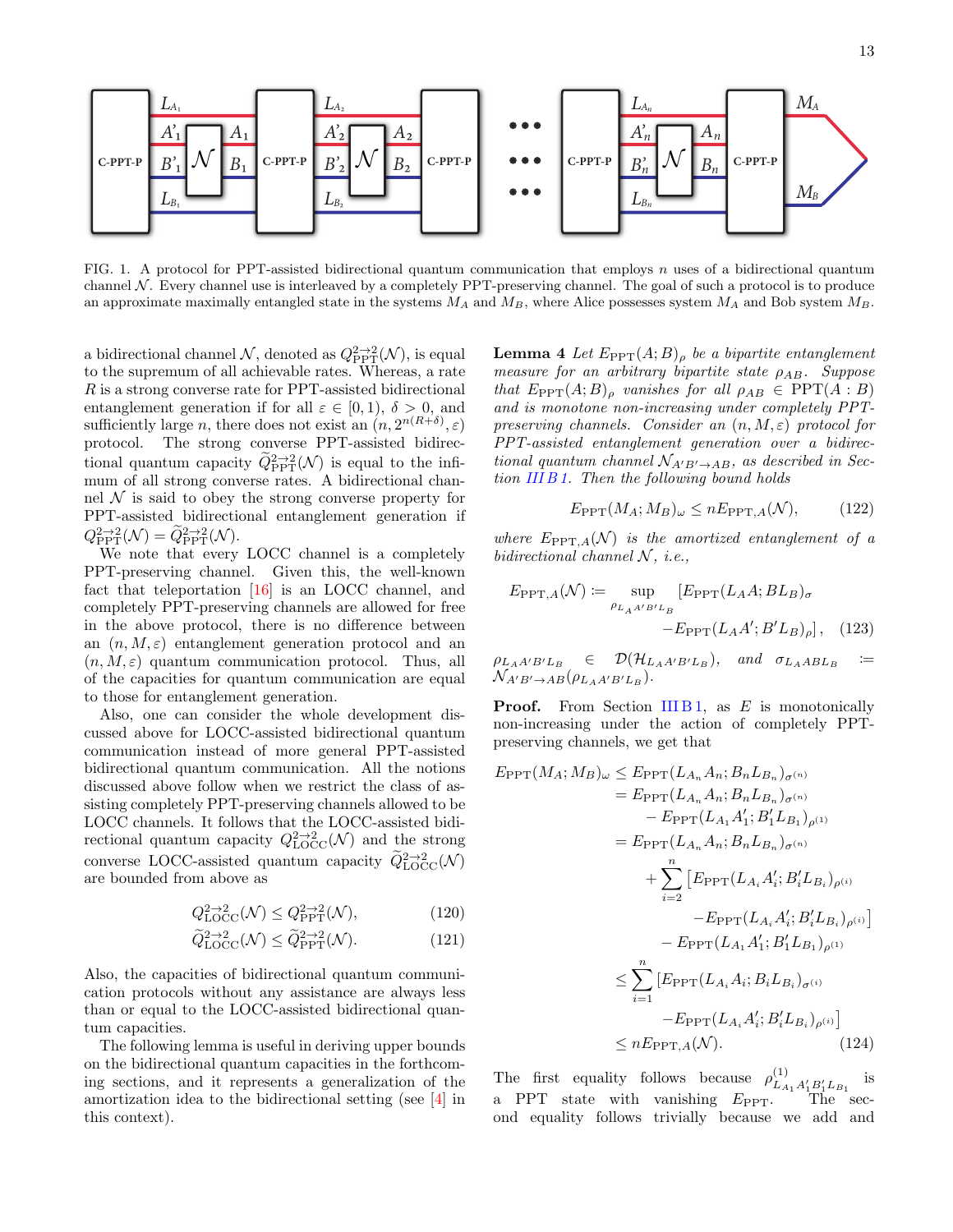subtract the same terms. The second inequality follows because  $E_{\text{PPT}}(L_{A_i}A'_i; B'_i L_{B_i})_{\rho^{(i)}} \leq$  $E_{\text{PPT}}(L_{A_{i-1}}A_{i-1};B_{i-1}L_{B_{i-1}})_{\sigma^{(i-1)}}$  for all  $i \in$  $\{2, 3, \ldots, n\}$ , due to monotonicity of the entanglement measure  $E_{\text{PPT}}$  with respect to completely PPT-preserving channels. The final inequality follows by applying the definition in [\(123\)](#page-13-1) to each summand.  $\blacksquare$ 

## <span id="page-14-0"></span>2. Strong converse rate for PPT-assisted bidirectional entanglement generation

We now establish the following upper bound on the bidirectional entanglement generation rate  $\frac{1}{n} \log_2 M$ (qubits per channel use) of any  $(n, M, \varepsilon)$  PPT-assisted protocol:

<span id="page-14-9"></span>**Theorem 1** For a fixed n,  $M \in \mathbb{N}$ ,  $\varepsilon \in (0,1)$ , the following bound holds for an  $(n, M, \varepsilon)$  protocol for PPT-assisted bidirectional entanglement generation over a bidirectional quantum channel  $N$ :

<span id="page-14-6"></span>
$$
\frac{1}{n}\log_2 M \le R_{\max}^{2\to 2}(\mathcal{N}) + \frac{1}{n}\log_2\left(\frac{1}{1-\varepsilon}\right). \tag{125}
$$

**Proof.** From Section [III B 1,](#page-12-1) we have that

$$
\text{Tr}\{\Phi_{M_A M_B} \omega_{M_A M_B}\} \ge 1 - \varepsilon,\tag{126}
$$

while [\[11,](#page-31-10) Lemma 2] implies that, for all  $\sigma_{M_A M_B}$  ∈  $\operatorname{PPT}^{\prime}(\stackrel{.}{M}_A : M_B),$ 

$$
\text{Tr}\{\Phi_{M_A M_B} \sigma_{M_A M_B}\} \le \frac{1}{M}.\tag{127}
$$

Under an "entanglement test", which is a measurement with POVM  $\{\Phi_{M_A M_B}, I_{M_A M_B} - \Phi_{M_A M_B}\}$ , and applying the data processing inequality for the max-relative entropy, we find that (for details, see  $(56)$ – $(59)$  in  $[86]$ )

<span id="page-14-4"></span>
$$
R_{\max}(M_A; M_B)_{\omega} \ge \log_2[(1-\varepsilon)M].\tag{128}
$$

Applying Lemma [4](#page-13-2) and Proposition [1,](#page-10-8) we get that

<span id="page-14-5"></span>
$$
R_{\max}(M_A; M_B)_{\omega} \le nR_{\max}^{2 \to 2}(\mathcal{N}).\tag{129}
$$

Combining  $(128)$  and  $(129)$ , we arrive at the desired inequality in  $(125)$ .

Remark 4 The bound in [\(125\)](#page-14-6) can also be rewritten as

$$
1 - \varepsilon \le 2^{-n[Q - R_{\text{max}}^{2 \to 2}(\mathcal{N})]},\tag{130}
$$

where we set the rate  $Q = \frac{1}{n} \log_2 M$ . Thus, if the bidirectional communication rate  $Q$  is strictly larger than the bidirectional max-Rains information  $\mathcal{R}_{\max}^{2\to 2}(\mathcal{N})$ , then the fidelity of the transmission  $(1 - \varepsilon)$  decays exponentially fast to zero in the number n of channel uses.

An immediate corollary of the above remark is the following strong converse statement:

Corollary 2 The strong converse PPT-assisted bidirectional quantum capacity of a bidirectional channel  $N$  is bounded from above by its bidirectional max-Rains information:

$$
\widetilde{Q}_{\text{PPT}}^{2 \to 2}(\mathcal{N}) \le R_{\text{max}}^{2 \to 2}(\mathcal{N}).\tag{131}
$$

## <span id="page-14-1"></span>IV. SECRET KEY DISTILLATION FROM BIPARTITE QUANTUM INTERACTIONS

In this section, we define the bidirectional max-relative entropy of entanglement  $E_{\text{max}}^{2\to 2}(\mathcal{N})$ . The main goal of this section is to derive an upper bound on the rate at which secret key can be distilled from a bipartite quantum interaction. In deriving this bound, we consider private communication protocols that use a bidirectional quantum channel, and we make use of recent techniques developed in quantum information theory for point-to-point private communication protocols [\[15,](#page-31-12) [58,](#page-32-26) [80,](#page-33-17) [88\]](#page-33-24).

## <span id="page-14-2"></span>A. Bidirectional max-relative entropy of entanglement

The following definition generalizes a channel's maxrelative entropy of entanglement from [\[80\]](#page-33-17) to the bidirectional setting:

<span id="page-14-3"></span>Definition 6 The bidirectional max-relative entropy of entanglement of a bidirectional channel  $\mathcal{N}_{A'B'\to AB}$  is defined as

$$
E_{\text{max}}^{2 \to 2}(\mathcal{N}) = \sup_{\psi_{S_A A'} \otimes \varphi_{B'S_B}} E_{\text{max}}(S_A A; B S_B)_{\omega}, \quad (132)
$$

where  $\omega_{S_AABS_B}$  :=  $\mathcal{N}_{A'B'\rightarrow AB}(\psi_{S_A A'} \otimes \varphi_{B'S_B})$  and  $\psi_{S_A A'}$  and  $\varphi_{B'S_B}$  are pure bipartite states such that  $S_A \simeq A'$ , and  $S_B \simeq B'$ .

<span id="page-14-7"></span>**Remark 5** Note that we could define  $E_{\text{max}}^{2\rightarrow2}(\mathcal{N})$  to have an optimization over separable input states  $\rho_{S_A A'B'S_B}$  $\text{SEP}(S_A A':B'S_B)$  with finite-dimensional, but arbitrarily large auxiliary systems  $S_A$  and  $S_B$ . However, the quasi-convexity of the max-relative entropy of entanglement [\[76,](#page-33-13) [77\]](#page-33-14) and the Schmidt decomposition theorem guarantee that it suffices to restrict the optimization to be as stated in Definition [6.](#page-14-3)

<span id="page-14-8"></span>**Proposition 2** Let  $\rho_{L_A A'B'L_B}$  be a state and let  $\mathcal{N}_{A'B'\rightarrow AB}$  be a bidirectional channel. Then

$$
E_{\text{max}}(L_A A; BL_B)_{\omega}
$$
  
\n
$$
\leq E_{\text{max}}(L_A A'; B'L_B)_{\rho} + E_{\text{max}}^{2 \to 2}(\mathcal{N}), \quad (133)
$$

where  $\omega_{L_AABL_B} = \mathcal{N}_{A'B'\to AB}(\rho_{L_A A'B'L_B})$  and  $E_{\text{max}}^{2\to 2}(\mathcal{N})$ is the bidirectional max-relative entropy of entanglement of  $\mathcal{N}_{A'B'\rightarrow AB}$ .

**Proof.** Let us consider states  $\sigma'_{LAA'B'L_B} \in \text{SEP}(LAA')$  $B'L_B$ ) and  $\sigma_{L_{A}ABL_B} \in \text{SEP}(L_{A}A:BL_B)$ , where  $L_{A}$  and  $L_B$  are finite-dimensional, but arbitrarily large. With respect to the bipartite cut  $L_A A : BL_B$ , the following inequality holds

$$
E_{\max}(L_A A; BL_B)_{\omega}
$$
  
\n
$$
\leq D_{\max}(\mathcal{N}_{A'B'\to AB}(\rho_{L_A A'B'L_B})||\sigma_{L_A ABL_B}).
$$
 (134)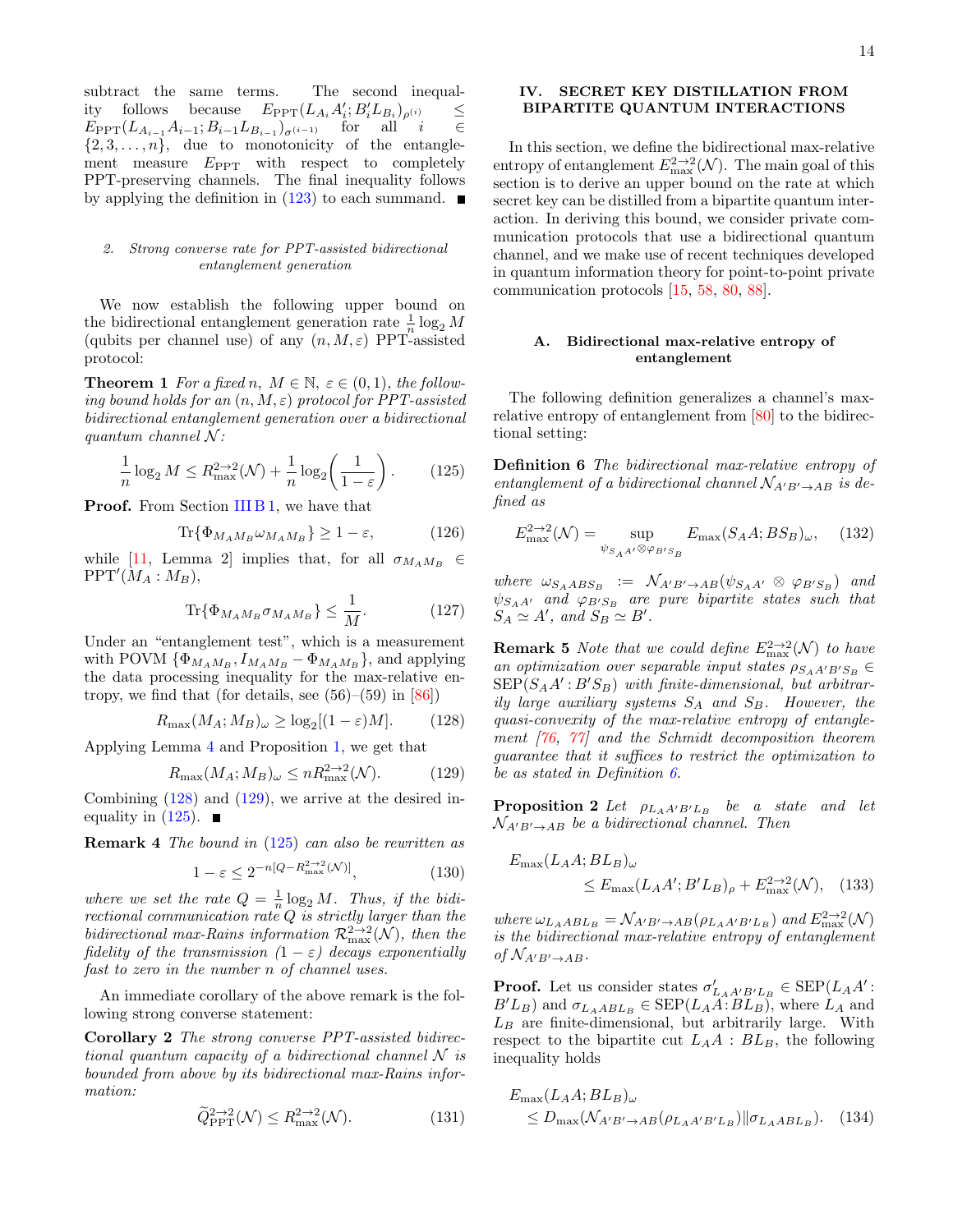Applying the data-processed triangle inequality [\[80,](#page-33-17) Theorem III.1], we find that

$$
D_{\max}(\mathcal{N}_{A'B'\to AB}(\rho_{LAA'B'L_B})||\sigma_{LAABL_B})
$$
  
\n
$$
\leq D_{\max}(\rho_{LAA'B'L_B}||\sigma'_{LAA'B'L_B})
$$
  
\n
$$
+ D_{\max}(\mathcal{N}_{A'B'\to AB}(\sigma'_{LAA'B'L_B})||\sigma_{LAABL_B}). \quad (135)
$$

Since  $\sigma'_{L_A A' B' L_B}$  and  $\sigma_{L_A A B L_B}$  are arbitrary separable states, we arrive at

$$
E_{\text{max}}(L_A A; BL_B)_{\omega} \le E_{\text{max}}(L_A A'; B'L_B)_{\rho}
$$
  
+  $E_{\text{max}}(L_A A; BL_B)_{\tau}$ , (136)

where

$$
\omega_{L_A A B L_B} = \mathcal{N}_{A' B' \to A B} (\rho_{L_A A' B' L_B}) \tag{137}
$$

$$
\tau_{L_{A}ABL_{B}} = \mathcal{N}_{A'B' \to AB}(\sigma'_{L_{A}A'B'L_{B}}). \tag{138}
$$

This implies the desired inequality after applying the observation in Remark [5,](#page-14-7) given that  $\sigma'_{L_A A'B'L_B}$   $\in$  $\text{SEP}(L_A A':B'L_B).$ 

<span id="page-15-3"></span>An immediate consequence of Proposition [2](#page-14-8) is the following corollary:

Corollary 3 Amortization does not enhance the bidirectional max-relative entropy of entanglement of a bidirectional quantum channel  $\mathcal{N}_{A'B'\rightarrow AB}$ ; and the following equality holds

$$
E_{\max,A}^{2 \to 2}(\mathcal{N}) = E_{\max}^{2 \to 2}(\mathcal{N}),\tag{139}
$$

where  $E_{\max,A}^{2\to 2}(\mathcal{N})$  is the amortized entanglement of a bidirectional channel  $N$ , *i.e.*,

$$
E_{\max,A}^{2\to 2}(\mathcal{N}) \coloneqq \sup_{\rho_{L_A A'B'L_B}} [E_{\max}(L_A A; BL_B)_{\sigma}
$$

$$
-E_{\max}(L_A A'; B'L_B)_{\rho}], \quad (140)
$$

where  $\rho_{L_A A'B'L_B} \in \mathcal{D}(\mathcal{H}_{L_A A'B'L_B})$  and  $\sigma_{L_A ABL_B} :=$  $\mathcal{N}_{A'B'\rightarrow AB}(\rho_{L_A A'B'L_B}).$ 

**Proof.** The inequality  $E_{\max,A}^{2\to 2}(\mathcal{N}) \ge E_{\max}^{2\to 2}(\mathcal{N})$  always holds. The other inequality  $E_{\max,A}^{2\to 2}(\mathcal{N}) \leq E_{\max}^{2\to 2}(\mathcal{N})$  is an immediate consequence of Proposition [2](#page-14-8) (the argument is similar to that given in the proof of Corollary [1\)](#page-11-4).  $\blacksquare$ 

#### <span id="page-15-0"></span>B. Application to secret key agreement

## <span id="page-15-1"></span>1. Protocol for LOCC-assisted bidirectional secret key agreement

We first introduce an LOCC-assisted secret key agreement protocol that employs a bidirectional quantum channel.

In an LOCC-assisted bidirectional secret key agreement protocol, Alice and Bob are spatially separated and they are allowed to make use of a bipartite quantum interaction  $\mathcal{N}_{A'B'\to AB}$ , where the bipartite cut is considered between systems associated to Alice and Bob,  $L_A A: L_B B$ . Let  $\mathcal{U}_{A'B'\to ABE}^{\mathcal{N}}$  be an isometric channel extending  $\mathcal{N}_{A'B'\to AB}$ :

$$
\mathcal{U}_{A'B'\to ABE}^{\mathcal{N}}(\cdot) = U_{A'B'\to ABE}^{\mathcal{N}}(\cdot) (U_{A'B'\to ABE}^{\mathcal{N}})^{\dagger}, (141)
$$

where  $U_{A'B'\to ABE}^{\mathcal{N}}$  is an isometric extension of  $\mathcal{N}_{A'B'\rightarrow AB}$ . We assume that the eavesdropper Eve has access to the system  $E$ , also referred to as the environment, as well as a coherent copy of the classical communication exchanged between Alice and Bob. One could also consider a weaker assumption, in which the eavesdropper has access to only part of  $E = E'E''$ .

Alice and Bob begin by performing an LOCC channel  $\mathcal{L}_{\emptyset \to L_{A_1} A'_1 B'_1 L_{B_1}}^{(1)}$ , which leads to a state  $\rho_{L_{A_1} A'_1 B'_1 L_{B_1}}^{(1)} \in$  $\text{SEP}(L_{A_1}A_1')$  :  $B_1'L_{B_1}$ ), where  $L_{A_1}, L_{B_1}$  are finitedimensional systems of arbitrary size and  $A'_1, B'_1$  are input systems to the first channel use. Alice and Bob send systems  $A'_1$  and  $B'_1$ , respectively, through the first channel use, that outputs the state

$$
\sigma_{L_{A_1}A_1B_1L_{B_1}}^{(1)} := \mathcal{N}_{A'_1B'_1 \to A_1B_1}(\rho_{L_{A_1}A'_1B'_1L_{B_1}}^{(1)}).
$$
 (142)

They then perform the LOCC channel  $\mathcal{L}_{L_{A_1}A_1B_1L_{B_1} \to L_{A_2}A'_2B'_2L_{B_2}}^{(2)}$ , which leads to the state

$$
\rho_{L_{A_2}A'_2B'_2L_{B_2}}^{(2)} := \mathcal{L}_{L_{A_1}A_1B_1L_{B_1} \to L_{A_2}A'_2B'_2L_{B_2}}^{(2)}(\sigma_{L_{A_1}A_1B_1L_{B_1}}^{(1)}).
$$
\n(143)

Both parties then send systems  $A'_2, B'_2$  through the second channel use  $\mathcal{N}_{A_2'B_2' \to A_2B_2}$ , which yields the state  $\sigma^{(2)}_{L_A}$  $L_{A_2 A_2 B_2 L_{B_2}} \coloneqq \mathcal{N}_{A'_2 B'_2 \to A_2 B_2} (\rho^{(2)}_{L_{A_2} A'_2 B'_2 L_{B_2}}).$  They iterate the process such that the protocol uses the channel n times. In general, we have the following states for the *i*th channel use, for  $i \in \{2, 3, \ldots, n\}$ :

<span id="page-15-2"></span>
$$
\rho_{L_{A_i}A'_iB'_iL_{B_i}}^{(i)} := \mathcal{L}^{(i)}(\sigma_{L_{A_{i-1}}A_{i-1}B_{i-1}L_{B_{i-1}}}^{(i-1)}),\qquad(144)
$$

$$
\sigma_{L_{A_i}A_iB_iL_{B_i}}^{(i)} := \mathcal{N}_{A_i'B_i' \to A_iB_i}(\rho_{L_{A_i}A_i'B_i'L_{B_i}}^{(i)}), \qquad (145)
$$

where  $\mathcal{L}_{L_{A_{i-1}}A_{i-1}B_{i-1}L_{B_{i-1}} \to L_{A_i}A'_iB'_iL_{B_i}}^{(i)}$  is an LOCC channel corresponding to the bipartite cut  $L_{A_{i-1}}A_{i-1}$ :  $B_{i-1}L_{B_{i-1}}$ . In the final step of the protocol, an LOCC channel  $\mathcal{L}_{L_{A_n}A}^{(n+1)}$  $(L_{A_n}^{(n+1)} A_n B_n L_{B_n} \rightarrow K_A K_B$  is applied, which generates the final state:

$$
\omega_{K_A K_B} := \mathcal{L}_{L_{A_n} A'_n B'_n L_{B_n} \to K_A K_B}^{(n+1)} (\sigma_{L_{A_n} A'_n B'_n L_{B_n}}^{(n)}), (146)
$$

where the key systems  $K_A$  and  $K_B$  are held by Alice and Bob, respectively.

The goal of the protocol is for Alice and Bob to distill a secret key state, such that the systems  $K_A$  and  $K_B$  are maximally classical correlated and tensor product with all of the systems that Eve possesses (see Section [II G](#page-9-0) for a review of tripartite secret key states). See Figure [2](#page-16-1) for a depiction of the protocol.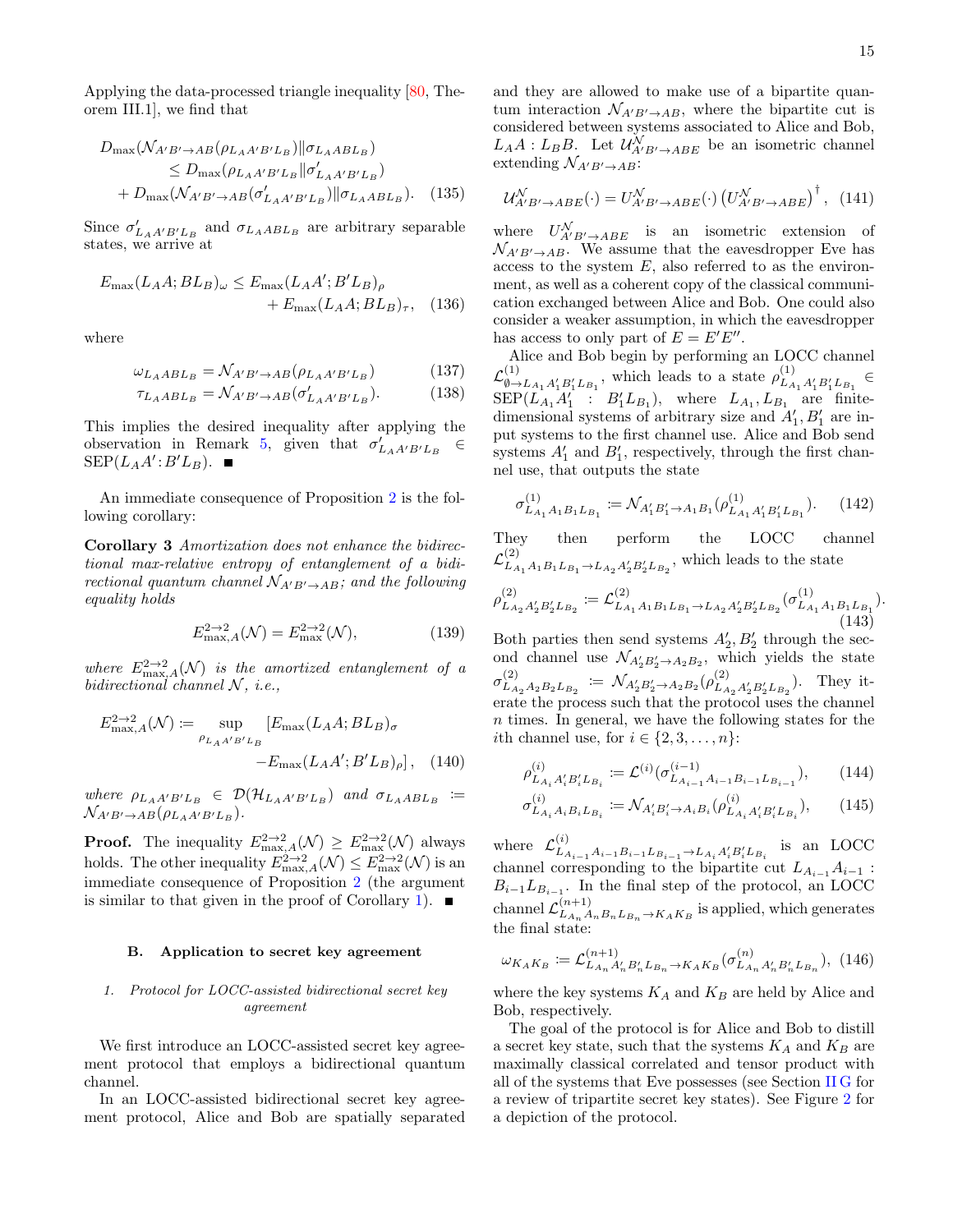

<span id="page-16-1"></span>FIG. 2. A protocol for LOCC-assisted bidirectional private communication that employs n uses of a bidirectional quantum channel  $N$ . Every channel use is interleaved by an LOCC channel. The goal of such a protocol is to produce an approximate private state in the systems  $K_A$  and  $K_B$ , where Alice possesses system  $K_A$  and Bob system  $K_B$ .

## <span id="page-16-0"></span>2. Purifying an LOCC-assisted bidirectional secret key agreement protocol

As observed in [\[14,](#page-31-19) [15\]](#page-31-12) and reviewed in Section [II G,](#page-9-0) any protocol of the above form, discussed in Section [IV B 1,](#page-15-1) can be purified in the following sense.

The initial state  $\rho_{L_{A_1}A'_1B'_1L_{B_1}}^{(1)} \in \text{SEP}(L_{A_1}A'_1:B'_1L_{B_1})$ is of the following form:

$$
\rho_{L_{A_1}A'_1B'_1L_{B_1}}^{(1)} := \sum_{y_1} p_{Y_1}(y_1) \tau_{L_{A_1}A'_1}^{y_1} \otimes \varsigma_{L_{B_1}B'_1}^{y_1}. \tag{147}
$$

The classical random variable  $Y_1$  corresponds to a message exchanged between Alice and Bob to establish this state. It can be purified in the following way:

$$
|\psi^{(1)}\rangle_{Y_1 S_{A_1} L_{A_1} A'_1 B'_1 L_{B_1} S_{B_1}} :=\n\sum_{y_1} \sqrt{p_{Y_1}(y_1)} |y_1\rangle_{Y_1} \otimes |\tau^{y_1}\rangle_{S_{A_1} L_{A_1} A'_1} \otimes |\varsigma^{y_1}\rangle_{S_{B_1} L_{B_1} B'_1},
$$
\n(148)

where  $S_{A_1}$  and  $S_{B_1}$  are local "shield" systems that in principle could be held by Alice and Bob, respectively,  $|\tau^{y_1}\rangle_{S_{A_1}L_{A_1}A'_1}$  and  $|\varsigma^{y_1}\rangle_{S_{B_1}L_{B_1}B'_1}$  purify  $\tau^{y_1}_{L_{A_1}A'_1}$ <br>and  $\varsigma^{y_1}_{L_{B_1}B'_1}$ , respectively, and Eve possesses system  $Y_1$ , which contains a coherent classical copy of the classical data exchanged between Alice and Bob. Each LOCC channel  $\mathcal{L}_{L_{A_{i-1}}A_{i-1}B_{i-1}L_{B_{i-1}} \to L_{A_i}A_i'B_i'L_{B_i}}^{(i)}$  can be written in the following form [\[94\]](#page-33-31), for all  $i \in 2, 3, \ldots, n$ :

$$
\mathcal{L}_{L_{A_{i-1}}A_{i-1}B_{i-1}L_{B_{i-1}}\to L_{A_i}A'_iB'_iL_{B_i}}^{(i)}\n \coloneqq \sum_{y_i} \mathcal{E}_{L_{A_{i-1}}A_{i-1}\to L_{A_i}A'_i}^{y_i} \otimes \mathcal{F}_{B_{i-1}L_{B_{i-1}}\to B'_iL_{B_i}}^{y_i}, \quad (149)
$$

where  $\{\mathcal{E}_{L_{A_{i-1}}A_{i-1}\to L_{A_i}A'_i}\}$  and  $\{\mathcal{F}_{B_{i-1}L_{B_{i-1}}\to B'_iL_{B_i}}^{y_i}\}$  y<sub>i</sub> are collections of completely positive, trace nonincreasing maps such that the map in [\(149\)](#page-16-2) is trace preserving. Such an LOCC channel can be purified to an isometry in the following way:

$$
U_{L_{A_{i-1}}A_{i-1}B_{i-1}L_{B_{i-1}} \to Y_i S_{A_i}L_{A_i}A'_i B'_i L_{B_i}S_{B_i}}
$$

<span id="page-16-3"></span>
$$
\begin{aligned} \coloneqq \sum_{y_i} |y_i\rangle_{Y_i} \otimes U_{LA_{i-1}A_{i-1}\to SA_iLA_iA'_i}^{\mathcal{E}^{y_i}} \\ \otimes U_{B_{i-1}L_{B_{i-1}}\to B'_iL_{B_i}S_{B_i}}^{\mathcal{F}^{y_i}}, \end{aligned} \tag{150}
$$

where  $\mathcal{L}^{y_i}_{A_{i-1}A_{i-1}\rightarrow S_{A_i}L_{A_i}A'_i}$ and  $\{U_{B_{i-1}L_{B_{i-1}} \to B_i'L_{B_i}S_{B_i}}^{J^{y_i}}\}_{y_i}$  are collections of linear operators (each of which is a contraction, i.e.,

$$
\left\| U_{LA_{i-1}A_{i-1}\to SA_i}^{E^{y_i}} L_{A_i} A'_i \right\|_{\infty},
$$

$$
\left\| U_{B_{i-1}LB_{i-1}\to B'_i}^{F^{y_i}} - B'_i L_{B_i} S_{B_i} \right\|_{\infty} \le 1 \quad (151)
$$

for all  $y_i$ ) such that the linear operator  $U^{\mathcal{L}^{(i)}}$  in [\(150\)](#page-16-3) is an isometry, the system  $Y_i$  being held by Eve. The final LOCC channel can be written similarly as

$$
\mathcal{L}_{L_{A_n}A'_nB'_nL_{B_n}\to K_AK_B}^{(n+1)} := \sum_{y_{n+1}} \mathcal{E}_{L_{A_n}A_n\to K_A}^{y_{n+1}} \otimes \mathcal{F}_{B_nL_{B_n}\to K_B}^{y_{n+1}},
$$
\n(152)

and it can be purified to an isometry similarly as

$$
U_{L_{A_n}A_nB_nL_{B_n}}^{\mathcal{L}^{(n+1)}} = \sum_{y_{n+1}} |y_{n+1}\rangle_{Y_{n+1}} \otimes U_{L_{A_n}A_n \to S_{A_{n+1}}K_A}^{\mathcal{L}^{y_{n+1}}} \otimes U_{K_B S_{B_{n+1}}}^{\mathcal{L}^{y_{n+1}}}.
$$
\n(153)

Furthermore, each channel use  $\mathcal{N}_{A_i'B_i' \to A_iB_i}$ , for all  $i \in$  $\{1, 2, \ldots, n\}$ , is purified by an isometry  $U^{\mathcal{N}}_{A'_i B'_i \to A_i B_i E_i}$ , such that Eve possesses the environment system  $E_i$ .

<span id="page-16-2"></span>At the end of the purified protocol, Alice possesses the key system  $K_A$  and the shield systems  $S_A$  :=  $S_{A_1} S_{A_2} \cdots S_{A_{n+1}}$ , Bob possesses the key system  $K_B$  and the shield systems  $S_B \coloneqq S_{B_1} S_{B_2} \cdots S_{B_{n+1}}$ , and Eve possesses the environment systems  $E^n := E_1E_2 \cdots E_n$  as well as the coherent copies  $Y^{n+1} := Y_1 Y_2 \cdots Y_{n+1}$  of the classical data exchanged between Alice and Bob. The state at the end of the protocol is a pure state  $\omega_{Y^{n+1}S_A K_A K_B S_B E^n}.$ 

For a fixed  $n, K \in \mathbb{N}, \varepsilon \in [0, 1]$ , the original protocol is an  $(n, K, \varepsilon)$  protocol if the channel is used n times as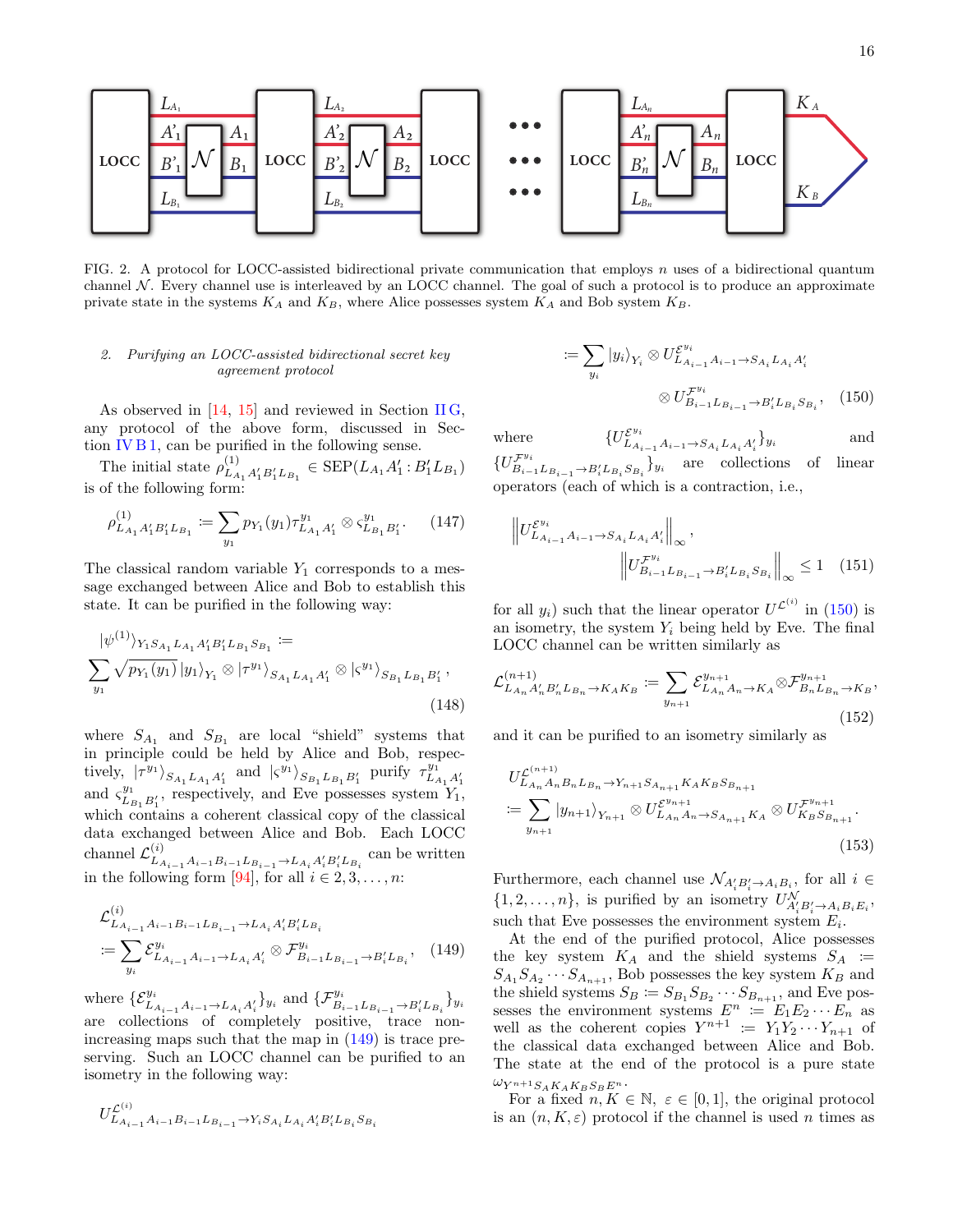discussed above,  $|K_A| = |K_B| = K$ , and if

$$
F(\omega_{S_A K_A K_B S_B}, \gamma_{S_A K_A K_B S_B}) \ge 1 - \varepsilon, \tag{154}
$$

where  $\gamma_{S_A K_A K_B S_B}$  is a bipartite private state.

A rate R is achievable for LOCC-assisted bidirectional secret key agreement if for all  $\varepsilon \in (0,1], \delta > 0$ , and sufficiently large *n*, there exists an  $(n, 2^{n(R-\delta)}, \varepsilon)$ protocol. The LOCC-assisted bidirectional secret-keyagreement capacity of a bidirectional channel  $N$ , denoted as  $P_{\text{LOCC}}^{2\to2}(\mathcal{N})$ , is equal to the supremum of all achievable rates. Whereas, a rate  $R$  is a strong converse rate for LOCC-assisted bidirectional secret key agreement if for all  $\varepsilon \in [0,1)$ ,  $\delta > 0$ , and sufficiently large *n*, there does not exist an  $(n, 2^{n(R+\delta)}, \varepsilon)$  protocol. The strong converse LOCC-assisted bidirectional secret-key-agreement capacity  $\widetilde{P}_{\text{LOCC}}^{2\to 2}(\mathcal{N})$  is equal to the infimum of all strong converse rates. A bidirectional channel  $\mathcal N$  is said to obey the strong converse property for LOCC-assisted bidirectional secret key agreement if  $P_{\text{LOCC}}^{2\to 2}(\mathcal{N}) = \widetilde{P}_{\text{LOCC}}^{2\to 2}(\mathcal{N}).$ 

We note that the identity channel corresponding to no assistance is an LOCC channel. Therefore, one can consider the whole development discussed above for bidirectional private communication without any assistance or feedback instead of LOCC-assisted communication. All the notions discussed above follow when we exempt the employment of any non-trivial LOCC-assistance. It follows that the non-adaptive bidirectional private capacity  $P_{\text{n-a}}^{2\to 2}(\mathcal{N})$  and the strong converse non-adaptive bidirectional private capacity  $\tilde{P}_{n-a}^{2 \to 2}(\mathcal{N})$  are bounded from above as

$$
P_{\text{n-a}}^{2 \to 2}(\mathcal{N}) \le P_{\text{LOCC}}^{2 \to 2}(\mathcal{N}),\tag{155}
$$

$$
\widetilde{P}_{\text{n-a}}^{2 \to 2}(\mathcal{N}) \le \widetilde{P}_{\text{LOCC}}^{2 \to 2}(\mathcal{N}).\tag{156}
$$

The following lemma is useful in deriving upper bounds on the bidirectional secret-key-agreement capacity of a bidirectional channel. Its proof is very similar to the proof of Lemma [4,](#page-13-2) and so we omit it.

**Lemma 5** Let  $E_{\text{LOCC}}(A;B)_{\rho}$  be a bipartite entanglement measure for an arbitrary bipartite state  $\rho_{AB}$ . Suppose that  $E_{\text{LOCC}}(A;B)_{\rho}$  vanishes for all  $\rho_{AB} \in \text{SEP}(A:$ B) and is monotone non-increasing under LOCC channels. Consider an  $(n, K, \varepsilon)$  protocol for LOCC-assisted secret key agreement over a bidirectional quantum channel  $\mathcal{N}_{A'B'\rightarrow AB}$  as described in Section [IV B 2.](#page-16-0) Then the following bound holds

$$
E_{\text{LOCC}}(S_A K_A; K_B S_B)_{\omega} \le nE_{\text{LOCC},A}(\mathcal{N}),\qquad(157)
$$

where  $E_{\text{LOCC},A}(\mathcal{N})$  is the amortized entanglement of a bidirectional channel  $N$ , *i.e.*,

$$
E_{\text{LOCC},A}(\mathcal{N}) := \sup_{\rho_{L_A A'B'L_B}} [E_{\text{LOCC}}(L_A A; BL_B)_{\sigma} -E_{\text{LOCC}}(L_A A'; B'L_B)_{\rho}], \quad (158)
$$

and  $\sigma_{L_{A}ABL_{B}} \coloneqq \mathcal{N}_{A'B' \rightarrow AB}(\rho_{L_{A}A'B'L_{B}}).$ 

## <span id="page-17-0"></span>3. Strong converse rate for LOCC-assisted bidirectional secret key agreement

We now prove the following upper bound on the bidirectional secret key agreement rate  $\frac{1}{n} \log_2 K$  (secret bits per channel use) of any  $(n, K, \varepsilon)$  LOCC-assisted secretkey-agreement protocol:

<span id="page-17-5"></span>**Theorem 2** For a fixed n,  $K \in \mathbb{N}$ ,  $\varepsilon \in (0,1)$ , the following bound holds for an  $(n, K, \varepsilon)$  protocol for LOCCassisted bidirectional secret key agreement over a bidirectional quantum channel  $N$ :

<span id="page-17-4"></span>
$$
\frac{1}{n}\log_2 K \le E_{\max}^{2\to 2}(\mathcal{N}) + \frac{1}{n}\log_2\left(\frac{1}{1-\varepsilon}\right). \tag{159}
$$

**Proof.** From Section [IV B 2,](#page-16-0) the following inequality holds for an  $(n, K, \varepsilon)$  protocol:

$$
F(\omega_{S_A K_A K_B S_B}, \gamma_{S_A K_A K_B S_B}) \ge 1 - \varepsilon, \tag{160}
$$

for some bipartite private state  $\gamma_{S_A K_A K_B S_B}$  with key di-mension K. From Section [II G,](#page-9-0)  $\omega_{S_A K_A K_B S_B}$  passes a  $\gamma$ privacy test with probability at least  $1 - \varepsilon$ , whereas any  $\tau_{S_A K_A K_B S_B} \in \text{SEP}(S_A K_A : K_B S_B)$  does not pass with probability greater than  $\frac{1}{K}$  [\[15\]](#page-31-12) (see also [\[88\]](#page-33-24)). Making use of the discussion in  $[80, \text{Sections III} \& \text{IV}]$  (i.e., from the monotonicity of the max-relative entropy of entanglement under the  $\gamma$ -privacy test), we conclude that

<span id="page-17-2"></span>
$$
\log_2 K \le E_{\max}(S_A K_A; K_B S_B)_{\omega} + \log_2 \left(\frac{1}{1-\varepsilon}\right). (161)
$$

Applying Lemma [5](#page-17-1) and Corollary [3,](#page-15-3) we get that

<span id="page-17-3"></span>
$$
E_{\max}(S_A K_A; K_B S_B)_{\omega} \le n E_{\max}^{2 \to 2}(\mathcal{N}). \tag{162}
$$

Combining  $(161)$  and  $(162)$ , we get the desired inequality in  $(159)$ .

<span id="page-17-1"></span>Remark 6 The bound in [\(159\)](#page-17-4) can also be rewritten as

$$
1 - \varepsilon \le 2^{-n[P - E_{\text{max}}^{2 \to 2}(\mathcal{N})]},\tag{163}
$$

where we set the rate  $P = \frac{1}{n} \log_2 K$ . Thus, if the bidirectional secret-key-agreement rate P is strictly larger than the bidirectional max-relative entropy of entanglement  $\mathcal{E}_{\max}^{2\to 2}(\mathcal{N})$ , then the reliability and security of the transmission  $(1 - \varepsilon)$  decays exponentially fast to zero in the number n of channel uses.

An immediate corollary of the above remark is the following strong converse statement:

Corollary 4 The strong converse LOCC-assisted bidirectional secret-key-agreement capacity of a bidirectional channel  $N$  is bounded from above by its bidirectional maxrelative entropy of entanglement:

$$
\widetilde{P}_{\text{LOCC}}^{2 \to 2}(\mathcal{N}) \le E_{\text{max}}^{2 \to 2}(\mathcal{N}).\tag{164}
$$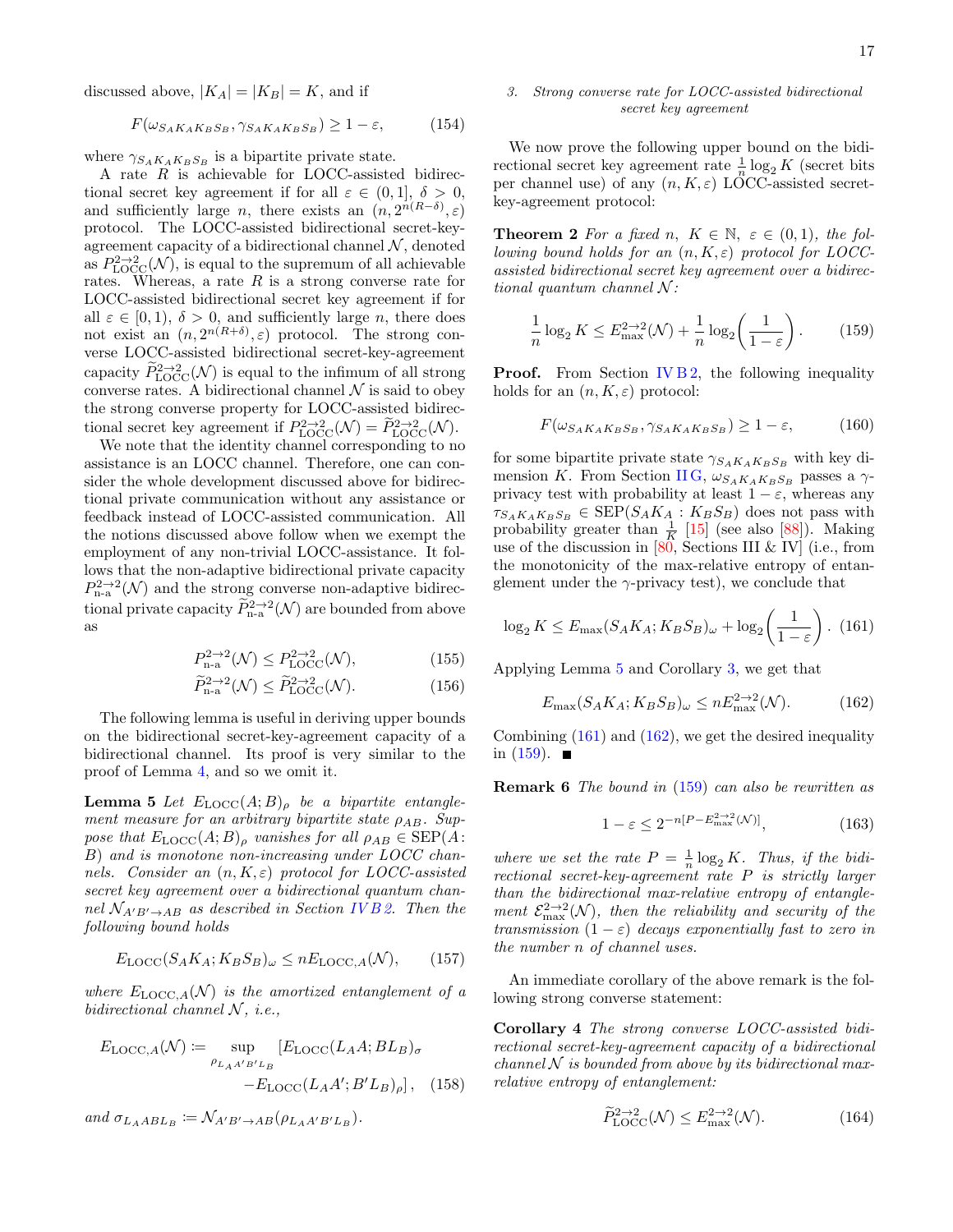## <span id="page-18-0"></span>V. BIDIRECTIONAL CHANNELS WITH SYMMETRY

Channels obeying particular symmetries have played an important role in several quantum information processing tasks in the context of quantum communication protocols [\[52,](#page-32-20) [54,](#page-32-22) [55\]](#page-32-23), quantum computing and quantum metrology [\[96–](#page-33-33)[98\]](#page-34-0), and resource theories [\[99,](#page-34-1) [100\]](#page-34-2), etc.

In this section, we define bidirectional PPT- and teleportation-simulable channels by adapting the definitions of point-to-point PPT- and LOCC-simulable channels [\[54,](#page-32-22) [55,](#page-32-23) [58\]](#page-32-26) to the bidirectional setting. Then, we give upper bounds on the entanglement and secret-keyagreement capacities for communication protocols that employ bidirectional PPT- and teleportation-simulable channels, respectively. These bounds are generally tighter than those given in the previous section, because they exploit the symmetry inherent in bidirectional PPTand teleportation-simulable channels.

#### <span id="page-18-4"></span>Definition 7 (Bidirectional PPT-simulable) A

bidirectional channel  $\mathcal{N}_{A'B'\to AB}$  is PPT-simulable with associated resource state  $\theta_{D_A D_B} \in \mathcal{D}(\mathcal{H}_{D_A} \otimes \mathcal{H}_{D_B})$  if for all input states  $\rho_{A'B'} \in \mathcal{D}(\mathcal{H}_{A'} \otimes \mathcal{H}_{B'})$  the following equality holds

$$
\mathcal{N}_{A'B' \to AB} (\rho_{A'B'}) = \mathcal{P}_{DA A'B'D_B \to AB} (\rho_{A'B'} \otimes \theta_{D_A D_B}), \quad (165)
$$

with  $\mathcal{P}_{D_A A'B'D_B\rightarrow AB}$  being a completely PPT-preserving channel acting on  $D_A A'$ :  $D_B B'$ , where the partial transposition acts on the composite system  $D_B B'$ .

The following definition was given in [\[101\]](#page-34-3) for the special case of bipartite unitary channels:

Definition 8 (Bidirectional teleportation-simulable) A bidirectional channel  $\mathcal{N}_{A'B'\to AB}$  is teleportation-<br>simulable with associated resource state  $\theta_{D_{A}D_{B}} \in$  $simulable \twith \t associated \tresource \tstate \t \theta_{D_A D_B}$  $\mathcal{D}(\mathcal{H}_{D_A} \otimes \mathcal{H}_{D_B})$  if for all input states  $\rho_{A'B'} \in$  $\mathcal{D}(\mathcal{H}_{A'} \otimes \mathcal{H}_{B'})$  the following equality holds

$$
\mathcal{N}_{A'B' \to AB} (\rho_{A'B'}) = \mathcal{L}_{DAA'B'D_B \to AB} (\rho_{A'B'} \otimes \theta_{D_A D_B}), \quad (166)
$$

where  $\mathcal{L}_{D_A A' B' D_B \rightarrow AB}$  is an LOCC channel acting on  $D_A A' : D_B B'$ .

Let G and H be finite groups, and for  $g \in G$  and  $h \in H$ , let  $g \to U_{A'}(g)$  and  $h \to V_{B'}(h)$  be unitary representations. Also, let  $(g, h) \to W_A(g, h)$  and  $(g, h) \to T_B(g, h)$ be unitary representations. A bidirectional quantum channel  $\mathcal{N}_{A'B'\rightarrow AB}$  is *bicovariant* with respect to these representations if the following relation holds for all input density operators  $\rho_{A'B'}$  and group elements  $g \in G$ and  $h \in H$ :

$$
\mathcal{N}_{A'B'\to AB}((\mathcal{U}_{A'}(g)\otimes \mathcal{V}_{B'}(h))(\rho_{A'B'})=(\mathcal{W}_A(g,h)\otimes \mathcal{T}_B(g,h))(\mathcal{N}_{A'B'\to AB}(\rho_{A'B'})), \quad (167)
$$

where  $\mathcal{U}(g)(\cdot) := U(g)(\cdot) (U(g))^{\dagger}$  denotes the unitary channel associated with a unitary operator  $U(g)$ , with a similar convention for the other unitary channels above.

<span id="page-18-1"></span>**Definition 9 (Bicovariant channel)** We define a bidirectional channel to be bicovariant if it is bicovariant with respect to groups that have representations as unitary one-designs, i.e.,  $\frac{1}{|G|}\sum_{g} \mathcal{U}_{A'}(g)(\rho_{A'}) = \pi_{A'}$  and  $\frac{1}{|H|}\sum_{h}\mathcal{V}_{B'}(h)(\rho_{B'}) = \pi_{B'}.$ 

An example of a bidirectional channel that is bicovariant is the controlled-NOT (CNOT) gate [\[19\]](#page-31-16), for which we have the following covariances [\[102,](#page-34-4) [103\]](#page-34-5):

$$
CNOT(X \otimes I) = (X \otimes X)CNOT, \qquad (168)
$$

CNOT( $Z \otimes I$ ) = ( $Z \otimes I$ )CNOT, (169)

$$
CNOT(Y \otimes I) = (Y \otimes X)CNOT, \qquad (170)
$$

CNOT $(I \otimes X) = (I \otimes X)$ CNOT, (171)

CNOT $(I \otimes Z) = (Z \otimes Z)$ CNOT, (172)<br>CNOT $(I \otimes Y) = (Z \otimes Y)$ CNOT  $CNOT(I \otimes V) = (Z \otimes V)CNOT$ 

$$
CNOT(I \otimes Y) = (Z \otimes Y)CNOT, \qquad (173)
$$

where  $\{I, X, Y, Z\}$  is the Pauli group with the identity element I. A more general example of a bicovariant channel is one that applies a CNOT with some probability and, with the complementary probability, replaces the input with the maximally mixed state.

In [\[103\]](#page-34-5), the prominent idea of gate teleportation was developed, wherein one can generate the Choi state for the CNOT gate by sending in shares of maximally entangled states and then simulate the CNOT gate's action on any input state by using teleportation through the Choi state (see also [\[104\]](#page-34-6) for earlier related developments). This idea generalized the notion of teleportation simulation of channels [\[54,](#page-32-22) [55\]](#page-32-23) from the single-sender single-receiver setting to the bidirectional setting. After these developments, [\[25,](#page-31-20) [105\]](#page-34-7) generalized the idea of gate teleportation to bipartite quantum channels that are not necessarily unitary channels.

<span id="page-18-3"></span><span id="page-18-2"></span>The following result slightly generalizes the developments in [\[25,](#page-31-20) [103,](#page-34-5) [105\]](#page-34-7):

**Proposition 3** If a bidirectional channel  $\mathcal{N}_{A'B'\to AB}$  is bicovariant, Definition [9,](#page-18-1) then it is teleportation $simulate \quad with \quad resource \quad state \quad \theta_{L_{A}ABL_{B}}$  $\mathcal{N}_{A'B'\rightarrow AB}(\Phi_{L_AA'}\otimes \Phi_{B'L_B})$  (Definition [8\)](#page-18-2).

We give a proof of Proposition [3](#page-18-3) in Appendix [B.](#page-29-0)

We now establish an upper bound on the entanglement generation rate of any  $(n, M, \varepsilon)$  PPT-assisted protocol that employs a bidirectional PPT-simulable channel.

<span id="page-18-5"></span>**Theorem 3** For a fixed n,  $M \in \mathbb{N}$ ,  $\varepsilon \in (0,1)$ , the following strong converse bound holds for an  $(n, M, \varepsilon)$  protocol for PPT-assisted bidirectional entanglement generation over a bidirectional PPT-simulable quantum channel N with associated resource state  $\theta_{D_A D_B}$ , Definition  $\gamma$ ,  $\forall \alpha > 1,$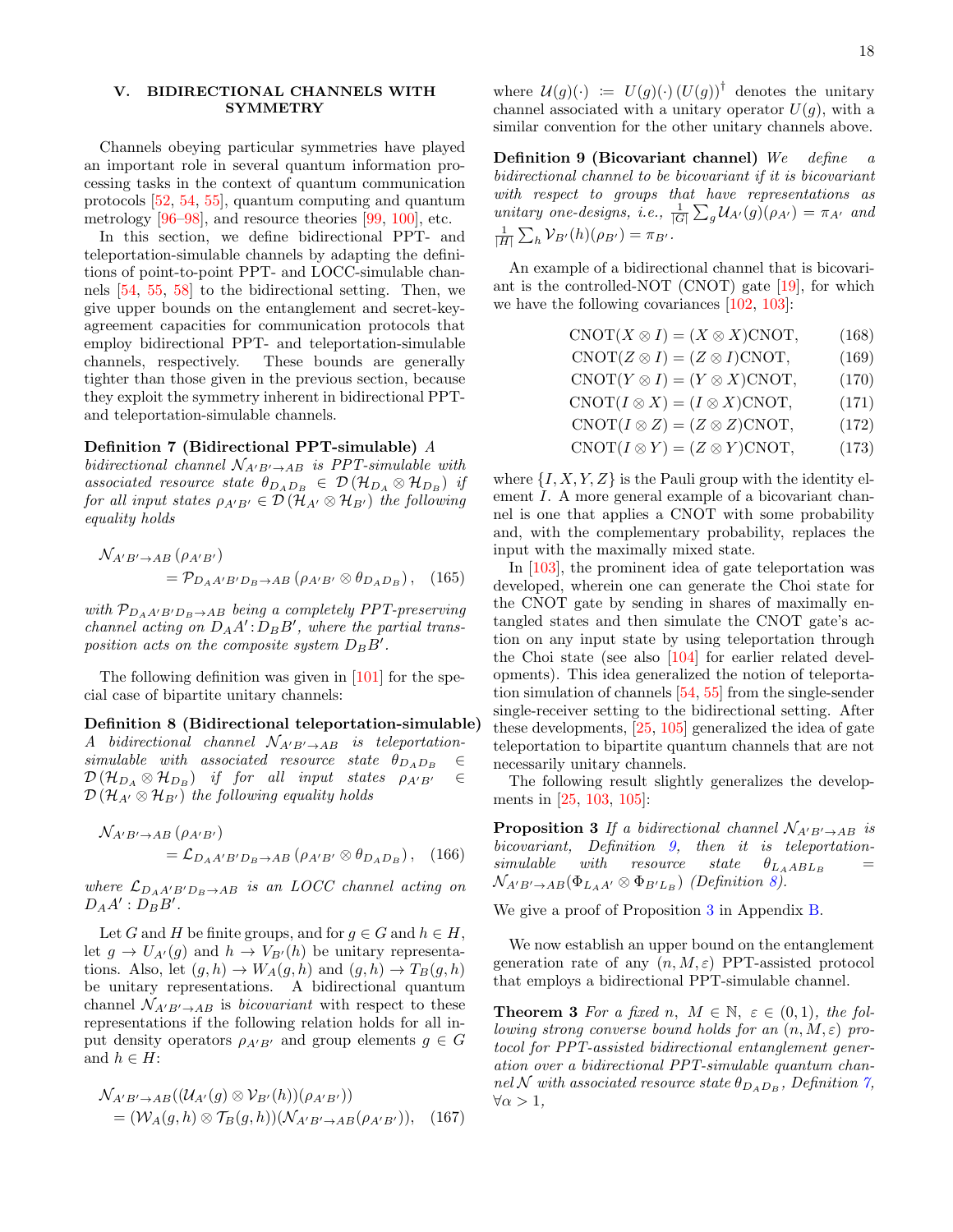$$
\frac{1}{n}\log_2 M \le \tilde{R}_{\alpha}(D_A; D_B)_{\theta} + \frac{\alpha}{n(\alpha - 1)}\log_2\left(\frac{1}{1 - \varepsilon}\right), \quad (174)
$$

where  $\widetilde{R}_{\alpha}(D_A;D_B)_{\theta}$  is the sandwiched Rains information [\(57\)](#page-8-0) of the resource state  $\theta_{D_A D_B}$ .

Proof. The first few steps are similar to those in the proof of Theorem [1.](#page-14-9) From Section [III B 1,](#page-12-1) we have that

$$
\text{Tr}\{\Phi_{M_A M_B} \omega_{M_A M_B}\} \ge 1 - \varepsilon,\tag{175}
$$

while [\[11,](#page-31-10) Lemma 2] implies that,  $\forall \sigma_{M_A M_B} \in \text{PPT}'(M_A)$ :  $M_B$ ),

$$
\text{Tr}\{\Phi_{M_A M_B} \sigma_{M_A M_B}\} \le \frac{1}{M}.\tag{176}
$$

Under an "entanglement test", which is a measurement with POVM  $\{\Phi_{M_A M_B}, I_{M_A M_B} - \Phi_{M_A M_B}\}\$ , and applying the data processing inequality for the sandwiched Rényi relative entropy, we find that (for details, see Lemma 5 of  $[106]$ , for all  $\alpha > 1$ ,

<span id="page-19-2"></span>
$$
\log_2 M \le \widetilde{R}_{\alpha}(M_A; M_B)_{\omega} + \frac{\alpha}{\alpha - 1} \log_2 \left( \frac{1}{1 - \varepsilon} \right). \tag{177}
$$

The sandwiched Rains relative entropy is monotonically non-increasing under the action of completely PPTpreserving channels and vanishing for a PPT state. Applying Lemma [4,](#page-13-2) we find that

$$
\frac{1}{n}\widetilde{R}_{\alpha}(M_A; M_B)_{\omega} \le
$$
  
\n
$$
\sup_{\rho_{L_A A'B'L_B}} \left[ \widetilde{R}_{\alpha}(L_A; BL_B)_{\mathcal{N}(\rho)} - \widetilde{R}_{\alpha}(L_A A'; B'L_B)_{\rho} \right].
$$
\n(178)

As stated in Definition [7,](#page-18-4) a PPT-simulable bidirectional channel  $\mathcal{N}_{A'B'\to AB}$  with associated resource state  $\theta_{D_A D_B}$  is such that, for any input state  $\rho'_{A'B'}$ ,

$$
\mathcal{N}_{A'B' \to AB} (\rho'_{A'B'}) = \mathcal{P}_{DA A'B'D_B \to AB} (\rho'_{A'B'} \otimes \theta_{D_A D_B}). \quad (179)
$$

Then, for any input state  $\omega'_{LA A'B' L_B}$ ,

$$
\widetilde{R}_{\alpha}(L_A A; BL_B)_{\mathcal{P}(\omega' \otimes \theta)} - \widetilde{R}_{\alpha}(L_A A'; B'L_B)_{\omega'}
$$
\n
$$
\leq \widetilde{R}_{\alpha}(D_A L_A A'; B'L_B D_B)_{\omega' \otimes \theta} - \widetilde{R}_{\alpha}(L_A A'; B'L_B)_{\omega'}
$$
\n
$$
\leq \widetilde{R}_{\alpha}(L_A A'; B'L_B)_{\omega'} + \widetilde{R}_{\alpha}(D_A; D_B)_{\theta}
$$
\n
$$
- \widetilde{R}_{\alpha}(L_A A'; B'L_B)_{\omega'}
$$
\n
$$
= \widetilde{R}_{\alpha}(D_A; D_B)_{\theta}.
$$
\n(180)

The first inequality follows from monotonicity of  $R_{\alpha}$  with respect to completely PPT-preserving channels. The second inequality follows because  $R_{\alpha}$  is sub-additive with respect to tensor-product states.

Applying the bound in  $(180)$  to  $(178)$ , we find that

<span id="page-19-3"></span>
$$
\widetilde{R}_{\alpha}(M_A; M_B)_{\omega} \le n \widetilde{R}_{\alpha}(D_A; D_B)_{\theta}.
$$
 (181)

<span id="page-19-4"></span>Combining [\(177\)](#page-19-2) and [\(181\)](#page-19-3), we get the desired inequality in  $(174)$ .

Now we establish an upper bound on the secret key rate of an  $(n, K, \varepsilon)$  secret-key-agreement protocol that employs a bidirectional teleportation-simulable channel.

<span id="page-19-6"></span>**Theorem 4** For a fixed n,  $K \in \mathbb{N}$ ,  $\varepsilon \in (0,1)$ , the following strong converse bound holds for an  $(n, K, \varepsilon)$ protocol for secret key agreement over a bidirectional teleportation-simulable quantum channel  $\mathcal N$  with associated resource state  $\theta_{D_A D_B}$ :  $\forall \alpha > 1$ ,

<span id="page-19-5"></span>
$$
\frac{1}{n}\log_2 K \le \widetilde{E}_{\alpha}(D_A; D_B)_{\theta} + \frac{\alpha}{n(\alpha - 1)}\log_2\left(\frac{1}{1 - \varepsilon}\right),\tag{182}
$$

where  $E_{\alpha}(D_A; D_B)_{\theta}$  is the sandwiched relative entropy of entanglement [\(65\)](#page-8-4) of the resource state  $\theta_{DAD_B}$ .

Proof. As stated in Definition [7,](#page-18-4) a bidirectional teleportation-simulable channel  $\mathcal{N}_{A'B'\to AB}$  is such that, for any input state  $\rho'_{A'B'}$ ,

$$
\mathcal{N}_{A'B' \to AB} (\rho'_{A'B'}) = \mathcal{L}_{DAA'B'D_B \to AB} (\rho'_{A'B'} \otimes \theta_{D_A D_B}).
$$
 (183)

Then, for any input state  $\omega'_{L'_A A' B' L'_B}$ ,

<span id="page-19-1"></span>
$$
\widetilde{E}_{\alpha}(L'_{A}A; BL'_{B})_{\mathcal{L}(\omega'\otimes\theta)} - \widetilde{E}_{\alpha}(L'_{A}A'; B'L'_{B})_{\omega'}
$$
\n
$$
\leq \widetilde{E}_{\alpha}(D_{A}L'_{A}A'; B'L'_{B}D_{B})_{\omega'\otimes\theta} - \widetilde{E}_{\alpha}(L'_{A}A'; B'L'_{B})_{\omega'}
$$
\n
$$
\leq \widetilde{E}_{\alpha}(L'_{A}A'; B'L'_{B})_{\omega'} + \widetilde{E}_{\alpha}(D_{A}; D_{B})_{\theta}
$$
\n
$$
- \widetilde{E}_{\alpha}(L'_{A}A'; B'L'_{B})_{\omega'}
$$
\n
$$
= \widetilde{E}_{\alpha}(D_{A}; D_{B})_{\theta}.
$$
\n(184)

The first inequality follows from monotonicity of  $\widetilde{E}_{\alpha}$  with respect to LOCC channels. The second inequality follows because  $E_{\alpha}$  is sub-additive.

From Section [IV B 2,](#page-16-0) the following inequality holds for an  $(n, K, \varepsilon)$  protocol:

$$
F(\omega_{S_A K_A K_B S_B}, \gamma_{S_A K_A K_B S_B}) \ge 1 - \varepsilon,\tag{185}
$$

<span id="page-19-0"></span>for some bipartite private state  $\gamma_{S_A K_A K_B S_B}$  with key di-mension K. From Section [II G,](#page-9-0)  $\omega_{S_A K_A K_B S_B}$  passes a  $\gamma$ -privacy test with probability at least  $1 - \varepsilon$ , whereas any  $\tau_{S_A K_A K_B S_B} \in \text{SEP}(S_A K_A : K_B S_B)$  does not pass with probability greater than  $\frac{1}{K}$  [\[15\]](#page-31-12). Making use of the results in [\[88,](#page-33-24) Section 5.2], we conclude that

$$
\log_2 K \le \widetilde{E}_{\alpha}(S_A K_A; K_B S_B)_{\omega} + \frac{\alpha}{\alpha - 1} \log_2 \left( \frac{1}{1 - \varepsilon} \right). \tag{186}
$$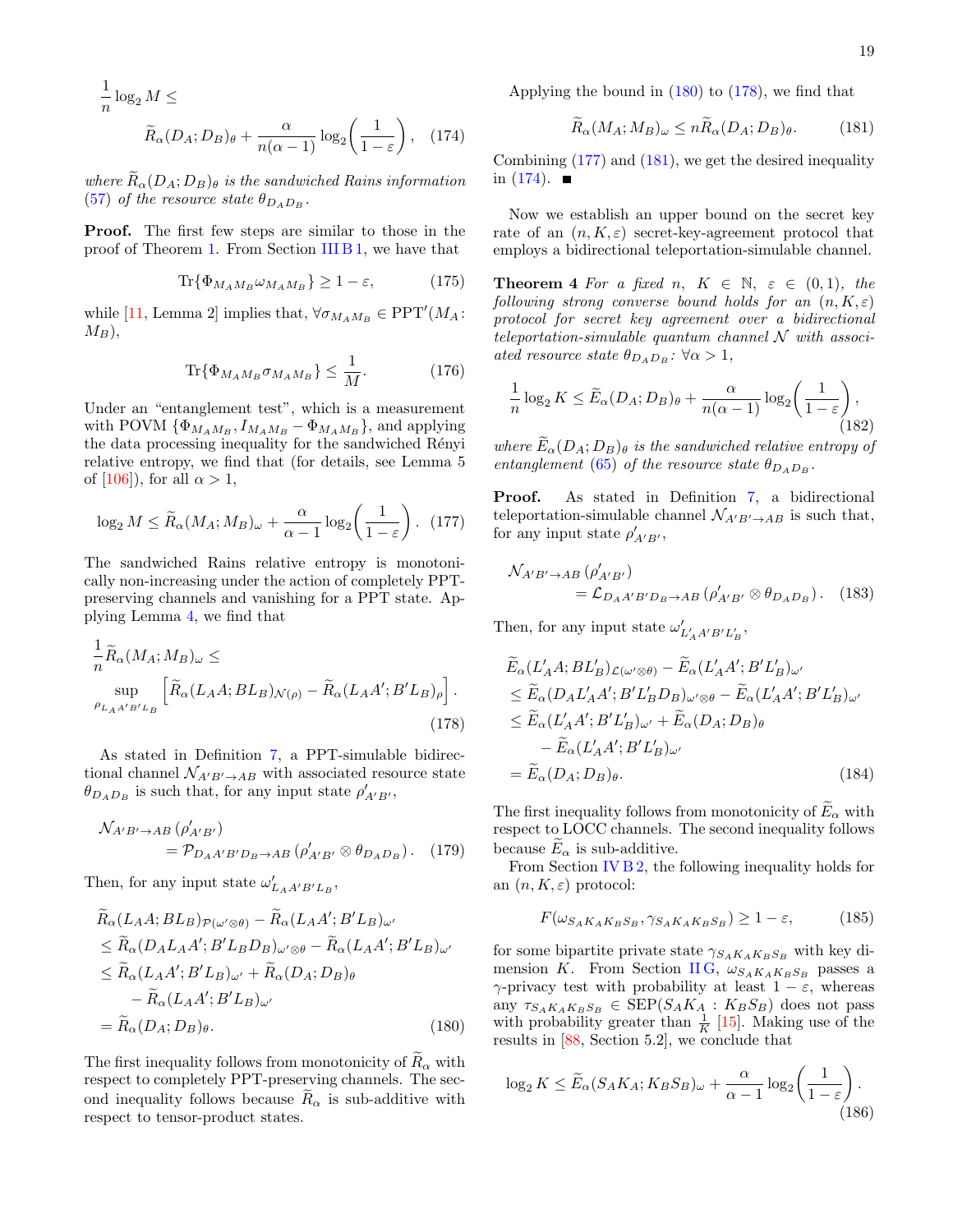Now we can follow steps similar to those in the proof of Theorem [3](#page-18-5) in order to arrive at  $(182)$ .

We can also establish the following weak converse bounds, by combining the above approach with that in [\[58,](#page-32-26) Section 3.5]:

Remark 7 The following weak converse bound holds for an  $(n, M, \varepsilon)$  PPT-assisted bidirectional quantum commu-nication protocol (Section [III B 1\)](#page-12-1) that employs a bidirectional PPT-simulable quantum channel  $\mathcal N$  with associated resource state  $\theta_{L_A L_B}$ 

$$
(1 - \varepsilon) \frac{\log_2 M}{n} \le R(L_A; L_B)_{\theta} + \frac{1}{n} h_2(\varepsilon), \tag{187}
$$

where  $R(L_A; L_B)_{\theta}$  is defined in [\(55\)](#page-8-1) and  $h_2(\varepsilon) :=$  $-\varepsilon \log_2 \varepsilon - (1-\varepsilon) \log_2 (1-\varepsilon).$ 

Remark 8 The following weak converse bound holds for an  $(n, K, \varepsilon)$  LOCC-assisted bidirectional secret key agreement protocol (Section IVB2) that employs a bidirectional teleportation-simulable quantum channel  $\mathcal N$  with associated resource state  $\theta_{D_A D_B}$ 

$$
(1 - \varepsilon) \frac{\log_2 K}{n} \le E(D_A; D_B)_{\theta} + \frac{1}{n} h_2(\varepsilon), \tag{188}
$$

where  $E(D_A; D_B)_{\theta}$  is defined in [\(66\)](#page-8-5).

Since every LOCC channel  $\mathcal{L}_{D_A A'B'D_B\rightarrow AB}$  acting with respect to the bipartite cut  $\ddot{D}_A A'$ :  $\ddot{D}_B B'$  is also a completely PPT-preserving channel with the partial transposition action on  $D_B B'$ , it follows that bidirectional teleportation-simulable channels are also bidirectional PPT-simulable channels. Based on Proposition [3,](#page-18-3) Theorem [3,](#page-18-5) Theorem [4,](#page-19-6) and the limits  $n \to \infty$  and then  $\alpha \rightarrow 1$  (in this order), [\[107\]](#page-34-9) we can then conclude the following strong converse bounds:

**Corollary 5** If a bidirectional quantum channel  $N$  is bicovariant (Definition [9\)](#page-18-1), then

<span id="page-20-1"></span>
$$
\widetilde{Q}_{\text{PPT}}^{2\to 2}(\mathcal{N}) \le R(L_A A; BL_B)_{\theta},\tag{189}
$$

$$
\widetilde{P}_{\text{LOCC}}^{2\to 2}(\mathcal{N}) \le E(L_A A; BL_B)_{\theta},\tag{190}
$$

where  $\theta_{L_{A}ABL_{B}} = \mathcal{N}_{A'B'\rightarrow AB}(\Phi_{L_{A}A'} \otimes \Phi_{B'L_{B}}),$  and  $\widetilde{Q}_{\text{PPT}}^{2\to2}(\mathcal{N})$  and  $\widetilde{P}_{\text{LOCC}}^{2\to2}(\mathcal{N})$  denote the strong converse PPT-assisted bidirectional quantum capacity and strong converse LOCC-assisted bidirectional secret-keyagreement capacity, respectively, of a bidirectional chan $nelN$ .

## <span id="page-20-0"></span>VI. PRIVATE READING OF A READ-ONLY MEMORY DEVICE

Devising a communication or information processing protocol that is secure against an eavesdropper is an area of primary interest in information theory. In this section,

we introduce the task of private reading of information stored in a memory device. A secret message can either be encrypted in a computer program with circuit gates or in a physical storage device, such as a CD-ROM, DVD, etc. Here we limit ourselves to the case in which these computer programs or physical storage devices are used for read-only tasks; for simplicity, we refer to such media as memory devices.

In [\[22\]](#page-31-18), a communication setting was considered in which a memory cell consists of unitary operations that encode a classical message. This model was generalized and studied under the name "quantum reading" in [\[42\]](#page-32-10), and it was applied to the setting of an optical memory. In subsequent works [\[59,](#page-32-27) [108,](#page-34-10) [109\]](#page-34-11), the model was extended to a memory cell consisting of arbitrary quantum channels. In [\[59\]](#page-32-27), the most natural and general definition of the reading capacity of a memory cell was given, and this work also determined the reading capacities for some broad classes of memory cells. Quantum reading can be understood as a direct application of quantum channel discrimination [\[106,](#page-34-8) [110](#page-34-12)[–117\]](#page-34-13). In many cases, one can achieve performance better than what can be achieved when using a classical strategy [\[108,](#page-34-10) [109,](#page-34-11) [118](#page-34-14)[–120\]](#page-34-15). In [\[121\]](#page-34-16), the author discussed the security of a message encoded using a particular class of optical memory cells against readers employing classical strategies.

In a reading protocol, it is assumed that the reader has a description of a memory cell, which is a set of quantum channels. The memory cell is used to encode a classical message in a memory device. The memory device containing the encoded message is then delivered to the interested reader, whose task is to read out the message stored in it. To decode the message, the reader can transmit a quantum state to the memory device and perform a quantum measurement on the output state. In general, since quantum channels are noisy, there is a loss of information to the environment, and there is a limitation on how well information can be read out from the memory device.

To motivate the task of private reading, consider that once reading devices equipped with quantum systems are built, the readers can use these devices to transmit quantum states as a probe and then perform a joint measurement for reading the memory device. There could be a circumstance in which an individual would have to access a reading device in a public library under the surveillance of a librarian or other parties, whom we suppose to be a passive eavesdropper Eve. In such a situation, an individual would want information in a memory device not to be leaked to Eve, who has access to the environment, for security and privacy reasons. This naturally gives rise to the question of whether there exists a protocol for reading out a classical message that is secure from a passive eavesdropper.

In what follows, we introduce the details of private reading: briefly, it is the task of reading out a classical message (key) stored in a memory device, encoded with a memory cell, by the reader such that the message is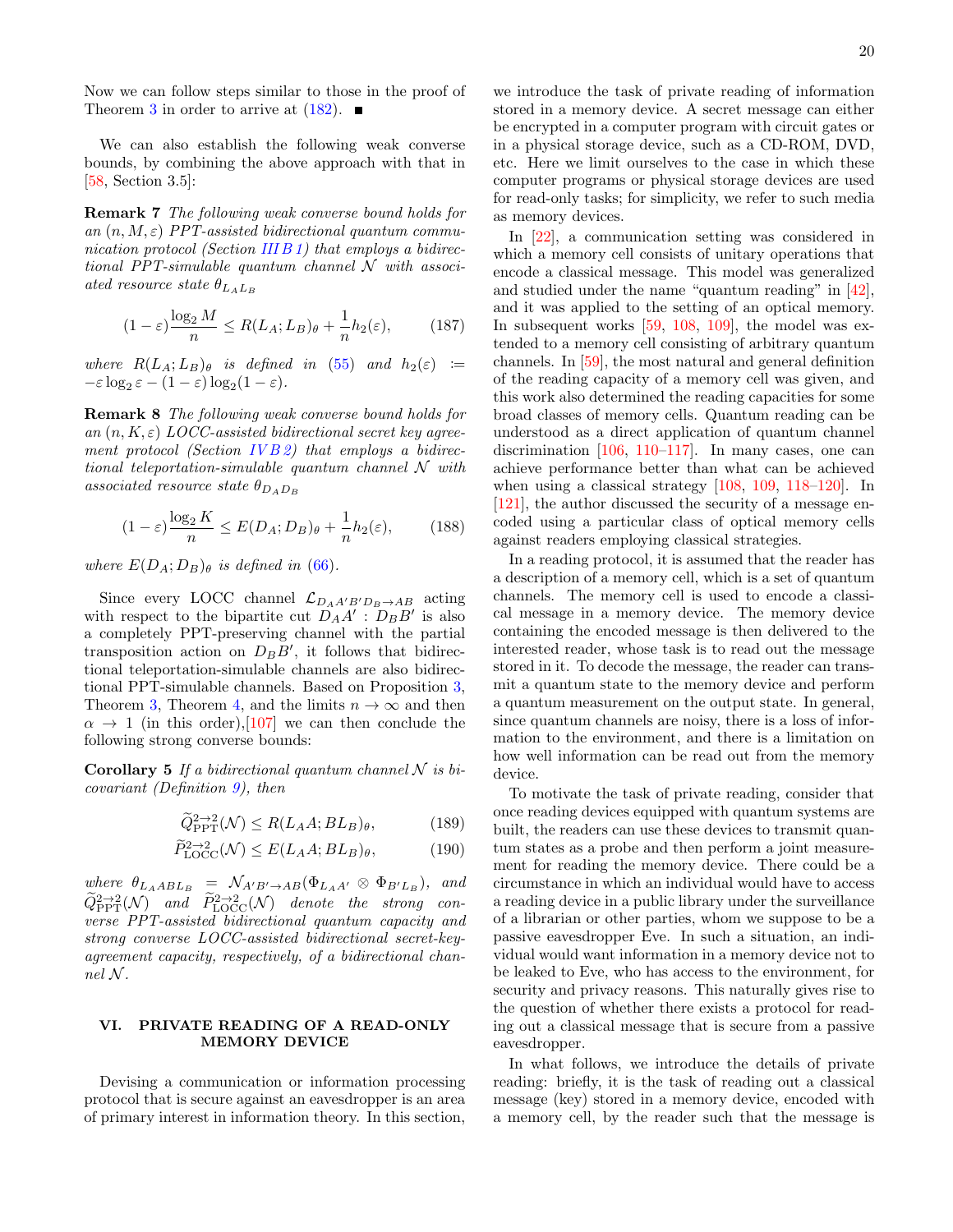not leaked to Eve. We also mention here that private reading can be understood as a particular kind of secretkey-agreement protocol that employs a particular kind of bipartite interaction, and thus, there is a strong link between the developments in Section [IV](#page-14-1) and what follows (we elaborate on this point in what follows).

#### <span id="page-21-0"></span>A. Private reading protocol

In a private reading protocol, we consider an encoder and a reader (decoder). Alice, an encoder, is one who encodes a secret classical message onto a read-only memory device that is delivered to Bob, a receiver, whose task is to read the message. We also refer to Bob as the reader. The private reading task comprises the estimation of the secret message encoded in the form of a sequence of quantum wiretap channels chosen from a given set  $\{\mathcal{M}_{B'\to BE}^{x}\}_{x\in\mathcal{X}}$  of quantum wiretap channels (called a wiretap memory cell), where  $X$  is an alphabet, such that there is negligible leakage of information to Eve, who has access to the system  $E$ . A special case of this is when each wiretap channel  $\mathcal{M}^x_{B'\to BE}$  is an isometric channel. In the most natural and general setting, the reader can use an adaptive strategy when decoding, as considered in [\[59\]](#page-32-27).

Consider a set  $\{\mathcal{M}_{B'\to BE}^x\}_{x\in\mathcal{X}}$  of wiretap quantum channels, where the size of  $B'$ ,  $B$ , and  $E$  are fixed and independent of x. The memory cell from the encoder Alice to the reader Bob is as follows:  $\overline{\mathcal{M}}_{\mathcal{X}} = {\{\mathcal{M}_{B'\to B}^x\}}_x$ , where

$$
\forall x \in \mathcal{X}: \ \mathcal{M}_{B' \to B}^{x}(\cdot) \coloneqq \text{Tr}_{E} \{ \mathcal{M}_{B' \to BE}^{x}(\cdot) \}, \qquad (191)
$$

which may also be known to Eve, before executing the reading protocol. We assume only the systems  $E$  are accessible to Eve for all channels  $\mathcal{M}^x$  in a memory cell. Thus, Eve is a passive eavesdropper in the sense that all she can do is to access the output of the channels

$$
\forall x \in \mathcal{X} : \ \mathcal{M}_{B' \to E}^{x}(\cdot) = \text{Tr}_{B} \left\{ \mathcal{M}_{B' \to BE}^{x}(\cdot) \right\}. \tag{192}
$$

We consider a classical message set  $\mathcal{K} = \{1, 2, \ldots, K\},\$ and let  $K_A$  be an associated system denoting a classical register for the secret message. In general, Alice encodes a message  $k \in \mathcal{K}$  using a codeword  $x^n(k) =$  $x_1(k)x_2(k)\cdots x_n(k)$  of length n, where  $x_i(k) \in \mathcal{X}$  for all  $i \in \{1, 2, \ldots, n\}$ . Each codeword identifies with a corresponding sequence of quantum channels chosen from the wiretap memory cell  $\overline{\mathcal{M}}_{\mathcal{X}}$ :

$$
\left(\mathcal{M}_{B'_1 \to B_1 E_1}^{x_1(k)}, \mathcal{M}_{B'_2 \to B_2 E_2}^{x_2(k)}, \dots, \mathcal{M}_{B'_n \to B_n E_n}^{x_n(k)}\right). \tag{193}
$$

An adaptive decoding strategy makes  $n$  calls to the memory cell, as depicted in Figure [3.](#page-22-2) It is specified in terms of a transmitter state  $\rho_{L_{B_1}B_1'}$ , a set of adaptive, interleaved channels  $\{\mathcal{A}_{L_{B_i}B_i \to L_{B_{i+1}}B_{i+1}'}^{i}\}_{i=1}^{n-1}$ , and a final quantum measurement $\{\Lambda_{L_B}^{(\hat k)}$  $\{E_{B_n},E_n\}_{\hat{k}}$  that outputs an estimate  $k$  of the message  $k$ . The strategy begins with Bob

preparing the input state  $\rho_{L_{B_1}B_1'}$  and sending the  $B_1'$  system into the channel  ${\mathcal M}_{B'_1\rightarrow B_1 E_1}^{x_1(k)}$ . The channel outputs the system  $B_1$  for Bob. He adjoins the system  $B_1$  to the system  $L_{B_1}$  and applies the channel  $\mathcal{A}^1_{L_{B_1}B_1 \to L_{B_2}B'_2}$ . The channel  $\mathcal{A}_{L_{B_i}B_i \to L_{B_{i+1}}B_{i+1}'}^{i}$  is called adaptive because it can take an action conditioned on the information in the system  $B_i$ , which itself might contain partial information about the message  $k$ . Then, he sends the system  $B_2'$  into the channel  $\mathcal{M}_{B_2'\rightarrow B_2E_2}^{x_2(k)}$ , which outputs systems  $B_2$  and  $E_2$ . The process of successively using the channels interleaved by the adaptive channels continues  $n-2$ more times, which results in the final output systems  $L_{B_n}$  and  $B_n$  with Bob. Next, he performs a measurement  $\{\Lambda_{L_B}^{(\hat{k})}$  $\binom{k}{L_{B_n}}_{B_n}$  on the output state  $\rho_{L_{B_n}}_{B_n}$ , and the measurement outputs an estimate  $\hat{k}$  of the original message  $k$ . It is natural to assume that the outputs of the adaptive channels and their complementary channels are inaccessible to Eve and are instead held securely by Bob.

The physical model that we assume, as is standard in QKD protocols, is that Bob's local laboratory is secure. So Bob can perform whatever local operations that he would like to in his lab. Furthermore, without loss of generality, Bob can perform all of these local steps as isometric channels, sending the original output as output and keeping the former environment to himself, thus ensuring that the new complement of each isometric channel is trivial so that Eve gets no information from these steps. So the task does not change even if we assume that Eve has access to the complements of each of the adaptive channels since it is possible to do things in this way without loss of generality.

It is apparent that a non-adaptive strategy is a special case of an adaptive strategy. In a non-adaptive strategy, the reader does not perform any adaptive channels and instead uses  $\rho_{L_{B}B^{\prime n}}$  as the transmitter state with each  $B_i'$  system passing through the corresponding channel  $\mathcal{M}_{B_i' \to B_i E_i}^{x_i(k)}$  and  $L_B$  being a reference system. The final step in such a non-adaptive strategy is to perform a decoding measurement on the joint system  $L_B B^n$ .

As argued in [\[59\]](#page-32-27), based on the physical setup of quantum reading, in which the reader assumes the role of both a transmitter and receiver, it is natural to consider the use of an adaptive strategy when defining the private reading capacity of a memory cell.

## <span id="page-21-1"></span>Definition 10 (Private reading protocol) An

 $(n, K, \varepsilon, \delta)$  private reading protocol for a wiretap memory cell  $\overline{\mathcal{M}}_{\mathcal{X}}$  is defined by an encoding map  $\mathcal{K} \to \mathcal{X}^{\otimes n}$ , an  $\emph{adaptive strategy with measurement }$  { $\Lambda_{L_B}^{(\hat{k})}$  $\binom{K}{L_{B_n}}_{B_n}$ ; such that the average success probability is at least  $1-\varepsilon$  where  $\varepsilon \in (0,1)$ :

$$
1 - \varepsilon \le 1 - p_{\text{err}} := \frac{1}{K} \sum_{k} \text{Tr} \left\{ \Lambda_{L_{B_n}B_n}^{(k)} \rho_{L_{B_n}B_n}^{(k)} \right\}, (194)
$$

where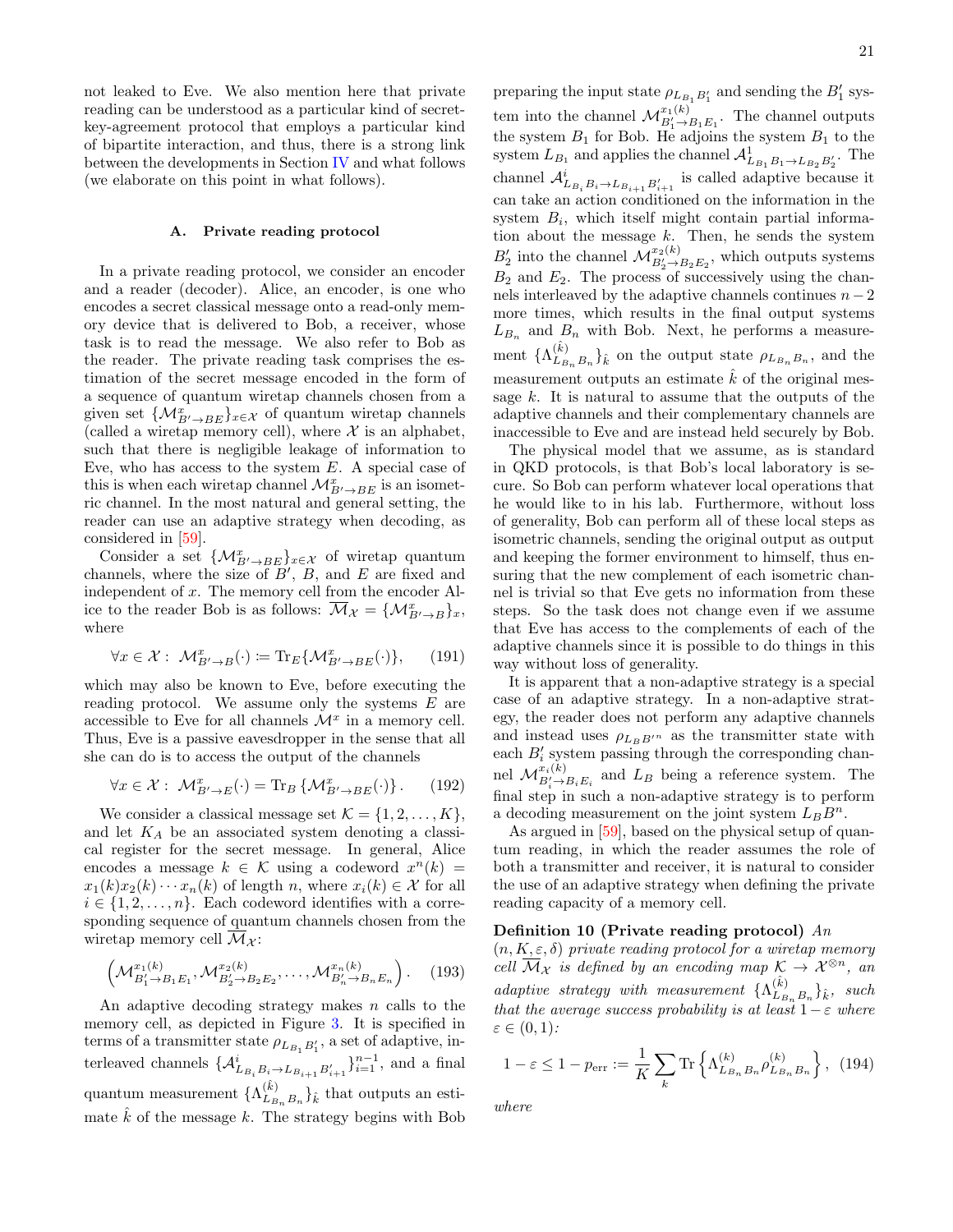

<span id="page-22-2"></span>FIG. 3. The figure depicts a private reading protocol that calls a memory cell three times to decode the key k as  $\hat{k}$ . See the discussion in Section [VI A](#page-21-0) for a detailed description of a private reading protocol.

$$
\rho_{L_{B_n}B_nE^n}^{(k)} = \left(\mathcal{M}_{B'_n \to B_nE_n}^{x_n(k)} \circ \mathcal{A}_{L_{B_{n-1}}B_{n-1} \to L_{B_n}B'_n}^{n-1} \circ \mathcal{A}_{L_{B_n}B_1}^{n-1} \circ \mathcal{A}_{L_{B_1}B_1 \to L_{B_2}B'_2}^{n-1} \circ \mathcal{M}_{B'_1 \to B_1E_1}^{x_1(k)} \right) \left(\rho_{L_{B_1}B'_1}\right). \tag{195}
$$

Furthermore, the security condition is that

$$
\frac{1}{K} \sum_{k \in \mathcal{K}} \frac{1}{2} \left\| \rho_{E^n}^{(k)} - \tau_{E^n} \right\|_1 \le \delta, \tag{196}
$$

where  $\rho_{E^n}^{(k)}$  denotes the state accessible to the passive eavesdropper when message k is encoded. Also,  $\tau_{E^n}$  is some fixed state. The rate  $P := \frac{1}{n} \log_2 K$  of a given  $(n, K, \varepsilon, \delta)$  private reading protocol is equal to the number of secret bits read per channel use.

Based on the discussions in [\[88,](#page-33-24) Appendix B], there are connections between the notions of private communication given in Section IV  $B2$  and Definition [10,](#page-21-1) and we exploit these in what follows.

To arrive at a definition of the private reading capacity, we demand that there exists a sequence of private reading protocols, indexed by  $n$ , for which the error probability  $p_{\text{err}} \rightarrow 0$  and security parameter  $\delta \rightarrow 0$  as  $n \rightarrow \infty$  at a fixed rate P.

A rate P is called achievable if for all  $\varepsilon, \delta \in (0, 1],$ δ  $> 0$ , and sufficiently large *n*, there exists an  $(n, 2^{n(P-\delta')}, \varepsilon, \delta)$  private reading protocol. The private reading capacity  $P^{\text{read}}(\overline{\mathcal{M}}_{\mathcal{X}})$  of a wiretap memory cell  $\overline{\mathcal{M}}_{\mathcal{X}}$  is defined as the supremum of all achievable rates.

An  $(n, K, \varepsilon, \delta)$  private reading protocol for a wiretap memory cell  $\overline{\mathcal{M}}_{\mathcal{X}}$  is a non-adaptive private reading protocol when the reader abstains from employing any adaptive strategy for decoding. The non-adaptive private reading capacity  $P_{n-a}^{\text{read}}(\overline{\mathcal{M}}_{\mathcal{X}})$  of a wiretap memory cell  $\mathcal{M}_{\mathcal{X}}$  is defined as the supremum of all achievable rates for a private reading protocol that is limited to non-adaptive strategies.

#### <span id="page-22-0"></span>B. Non-adaptive private reading capacity

In what follows we restrict our attention to reading protocols that employ a non-adaptive strategy, and we now derive a regularized expression for the non-adaptive private reading capacity of a general wiretap memory cell.

<span id="page-22-1"></span>Theorem 5 The non-adaptive private reading capacity of a wiretap memory cell  $\overline{\mathcal{M}}_{\mathcal{X}}$  is given by

$$
P_{n-a}^{\text{read}}\left(\overline{\mathcal{M}}_{\mathcal{X}}\right) = \sup_{n \text{ para } n} \max_{p_{X^n}, \sigma_{L_B B'^n}} \frac{1}{n} \left[ I(X^n; L_B B^n)_{\tau} - I(X^n; E^n)_{\tau} \right],\tag{197}
$$

where

<span id="page-22-3"></span>
$$
\tau_{X^n L_B B^n E^n} :=
$$
  

$$
\sum_{x^n} p_{X^n}(x^n) |x^n\rangle\langle x^n|_{X^n} \otimes \mathcal{M}_{B'^n \to B^n E^n}^{x^n}(\sigma_{L_B B'^n}),
$$
  
(198)

and it suffices for  $\sigma_{L_B}B^{n}$  to be a pure state such that  $L_B \simeq B^{\prime n}$ .

Proof. Let us begin by defining a cq-state corresponding to the task of private reading. Consider a wiretap memory cell  $\overline{\mathcal{M}}_{\mathcal{X}} = \{\mathcal{M}_{B'\to BE}^x\}_{x\in\mathcal{X}}$ . The initial state  $\rho_{K_A L_B B^{\prime n}}$  of a non-adaptive private reading protocol takes the form

$$
\rho_{K_A L_B B'^n} := \frac{1}{K} \sum_k |k\rangle\langle k|_{K_A} \otimes \rho_{L_B B'^n}.\tag{199}
$$

The action of the encoding is to apply an instrument that measures the  $K_A$  register and, conditioned on the outcome, presents Bob with a channel codeword sequence  $\mathcal{M}_{B'^n \to B^n E^n}^{x^n(k)} := \bigotimes_{i=1}^n \mathcal{M}_{B'_{i} \to B_i E_i}^{x_i(k)}$ . Bob then passes the transmitter state  $\rho_{L_B B'^n}$  through  $\mathcal{M}_{B'^n \to B^n E^n}^{x^n(k)}$ . Then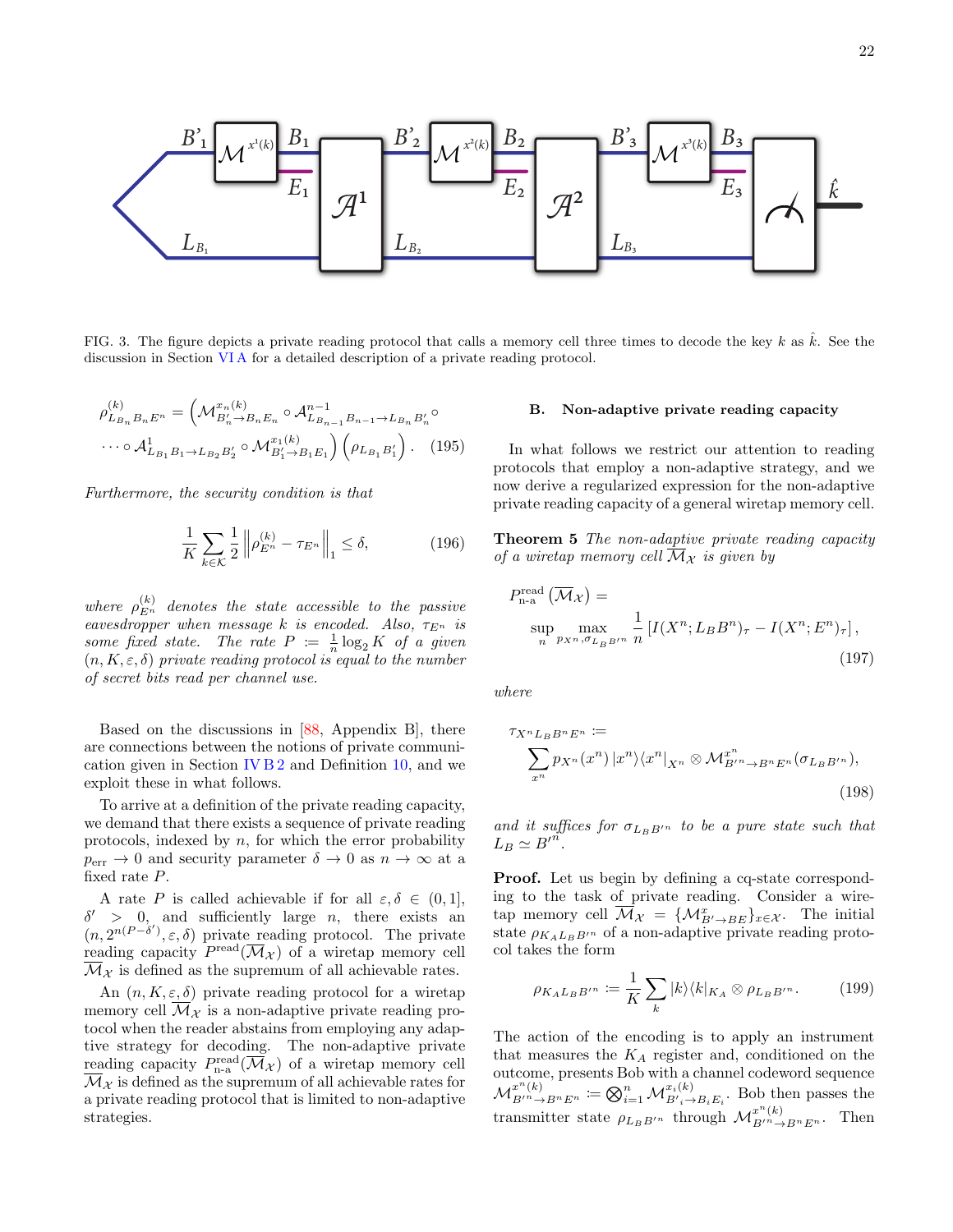$$
\rho_{K_A L_B B^n E^n} = \frac{1}{K} \sum_k |k\rangle\langle k|_{K_A} \otimes \mathcal{M}_{B'^n \to B^n E^n}^{x^n(k)} (\rho_{L_B B'^n}).
$$
\n(200)

Let  $\rho_{K_A K_B} = \mathcal{D}_{L_B B^n \to K_B}(\rho_{K_A L_B B^n})$  be the output state at the end of the protocol after the decoding channel  $\mathcal{D}_{L_{B}B^{n}\to K_{B}}$  is performed by Bob. The privacy criterion introduced in Definition [10](#page-21-1) requires that

$$
\frac{1}{K} \sum_{k \in \mathcal{K}} \frac{1}{2} \left\| \rho_{E^n}^{x^n(k)} - \tau_{E^n} \right\|_1 \le \delta, \tag{201}
$$

where  $\rho_{E^n}^{x^n(k)} := \text{Tr}_{L_B B^n} \{ \mathcal{M}^{x^n(k)}_{B'^n \to B^n E^n} (\rho_{L_B B'^n}) \}$ and  $\tau_{E^n}$  is some arbitrary constant state. Hence

$$
\delta \ge \frac{1}{2} \sum_{k} \frac{1}{K} \left\| \rho_{E^{n}}^{x^{n}(k)} - \tau_{E^{n}} \right\|_{1}
$$
 (202)

$$
= \frac{1}{2} \|\rho_{K_A E^n} - \pi_{K_A} \otimes \tau_{E^n} \|_1, \tag{203}
$$

where  $\pi_{K_A}$  denotes maximally mixed state, i.e.,  $\pi_{K_A}$  :=  $\frac{1}{K} \sum_{k} |k\rangle \langle k|_{K_A}$ . We note that

$$
I(K_A; E^n)_{\rho} = S(K_A)_{\rho} - S(K_A | E^n)_{\rho}
$$
 (204)

$$
=S(K_A|E^n)_{\pi\otimes\tau}-S(K_A|E^n)_{\rho}\qquad(205)
$$

$$
\leq \delta \log_2 K + g(\delta),\tag{206}
$$

which follows from an application of Lemma [2.](#page-6-3)

We are now ready to derive a weak converse bound on the private reading rate:

$$
\log_2 K
$$
  
=  $S(K_A)_{\rho}$   
=  $I(K_A; K_B)_{\rho} + S(K_A|K_B)_{\rho}$   
 $\leq I(K_A; K_B)_{\rho} + \varepsilon \log_2 K + h_2(\varepsilon)$   
 $\leq I(K_A; L_B B^n)_{\rho} + \varepsilon \log_2 K + h_2(\varepsilon)$   
 $\leq I(K_A; L_B B^n)_{\rho} - I(K_A; E^n)_{\rho} + \varepsilon \log_2 K$   
 $+ h_2(\varepsilon) + \delta \log_2 K + g(\delta)$   
 $\leq \max_{p_{X^n}, \sigma_{L_B B^n}} [I(X^n; L_B B^n)_{\tau} - I(X^n; E^n)_{\tau}]$   
 $+ \varepsilon \log_2 K + h_2(\varepsilon) + \delta \log_2 K + g(\delta),$  (207)

where  $\tau_{X^n L_B B^n E^n}$  is a state of the form in [\(198\)](#page-22-3). The first inequality follows from Fano's inequality [\[122\]](#page-34-17). The second inequality follows from the monotonicity of mutual information under the action of a local quantum channel by Bob (Holevo bound). The final inequality follows because the maximization is over all possible probability distributions and input states. Then,

$$
\frac{\log_2 K}{n} (1 - \varepsilon - \delta)
$$
\n
$$
\leq \max_{p_{X^n}, \sigma_{L_B B'^n}} \frac{1}{n} [I(X^n; L_B B^n)_\tau - I(X^n; E^n)_\tau]
$$
\n
$$
+ \frac{h_2(\varepsilon) + g(\delta)}{n}. \quad (208)
$$

Now considering a sequence of non-adaptive  $(n, K_n, \varepsilon_n, \delta_n)$  protocols with  $\lim_{n\to\infty} \frac{\log_2 K_n}{n} = P$ ,  $\lim_{n\to\infty} \varepsilon_n = 0$ , and  $\lim_{n\to\infty} \delta_n = 0$ , the converse bound on non-adaptive private reading capacity of memory cell  $\mathcal{M}_{\mathcal{X}}$  is given by

<span id="page-23-1"></span>
$$
P \le \sup_{n} \max_{p_{X^{n}}, \sigma_{L_{B}B^{/n}}} \frac{1}{n} \left[ I(X^{n}; L_{B}B^{n})_{\tau} - I(X^{n}; E^{n})_{\tau} \right],
$$
\n(209)

which follows by taking the limit as  $n \to \infty$ .

It follows from the results of [\[12,](#page-31-11) [13\]](#page-31-21) that right-hand side of [\(209\)](#page-23-1) is also an achievable rate in the limit  $n \to \infty$ . Indeed, the encoder and reader can induce the cq wiretap channel  $x \to \mathcal{M}_{B'\to BE}^x(\sigma_{L_B B'})$ , to which the results of [\[12,](#page-31-11) [13\]](#page-31-21) apply. A regularized coding strategy then gives the general achievability statement. Therefore, the nonadaptive private reading capacity is given as stated in the theorem.  $\blacksquare$ 

## <span id="page-23-0"></span>C. Purifying private reading protocols

As observed in  $[14, 15]$  $[14, 15]$  and reviewed in Section [II G,](#page-9-0) any protocol of the above form, discussed in Section [VI B,](#page-22-0) can be purified in the following sense. In this section, we assume that each wiretap memory cell consists of a set of isometric channels, written as  $\{\mathcal{U}_{B'\to BE}^{\mathcal{M}^x}\}_x$ . Thus, Eve has access to system  $E$ , which is the output of a particular isometric extension of the channel  $\mathcal{M}_{B'\to B}^x$ , i.e.,  $\widehat{\mathcal{M}}_{B'\to E}^{x}(\cdot) = \text{Tr}_{B}\{\mathcal{U}_{B'\to BE}^{\mathcal{M}^x}(\cdot)\},$  for all  $x \in \mathcal{X}$ . We refer to such memory cell as an isometric wiretap memory cell.

We begin by considering non-adaptive private reading protocols. A non-adaptive purified secret-key-agreement protocol that uses an isometric wiretap memory cell begins with Alice preparing a purification of the maximally classically correlated state:

$$
\frac{1}{\sqrt{K}}\sum_{k\in\mathcal{K}}|k\rangle_{K_A}|k\rangle_{\hat{K}}|k\rangle_C, \qquad (210)
$$

where  $\mathcal{K} = \{1, 2, \ldots, K\}$ , and  $K_A$ ,  $\hat{K}$ , and C are classical registers. Alice coherently encodes the value of the register C using the memory cell, the codebook  $\{x^n(k)\}_k$ , and the isometric mapping  $|k\rangle_C \rightarrow |x^n(k)\rangle_{X^n}$ . Alice makes two coherent copies of the codeword  $\hat{x}^n(k)$  and stores them safely in coherent classical registers  $X^n$  and  $\tilde{X}^n$ . At the same time, she acts on Bob's input state  $\rho_{L_B}B^{n}$ with the following isometry:

$$
\sum_{x^n} |x^n\rangle\langle x^n|_{X^n} \otimes U_{B'^n \to B^n E^n}^{\mathcal{A}^{x^n}} \otimes |x^n\rangle_{\hat{X}^n}.
$$
 (211)

For the task of reading, Bob inputs the state  $\rho_{L_B}B^{n}$  to the channel sequence  $\mathcal{M}^{x^n(k)}$ , with the goal of decoding  $k$ . In the purified setting, the resulting output state is  $\psi_{K_A \hat{K} X^n L'_B L_B B^n E^n \hat{X}^n}$ , which includes all concerned coherent classical registers or quantum systems accessible by Alice, Bob and Eve: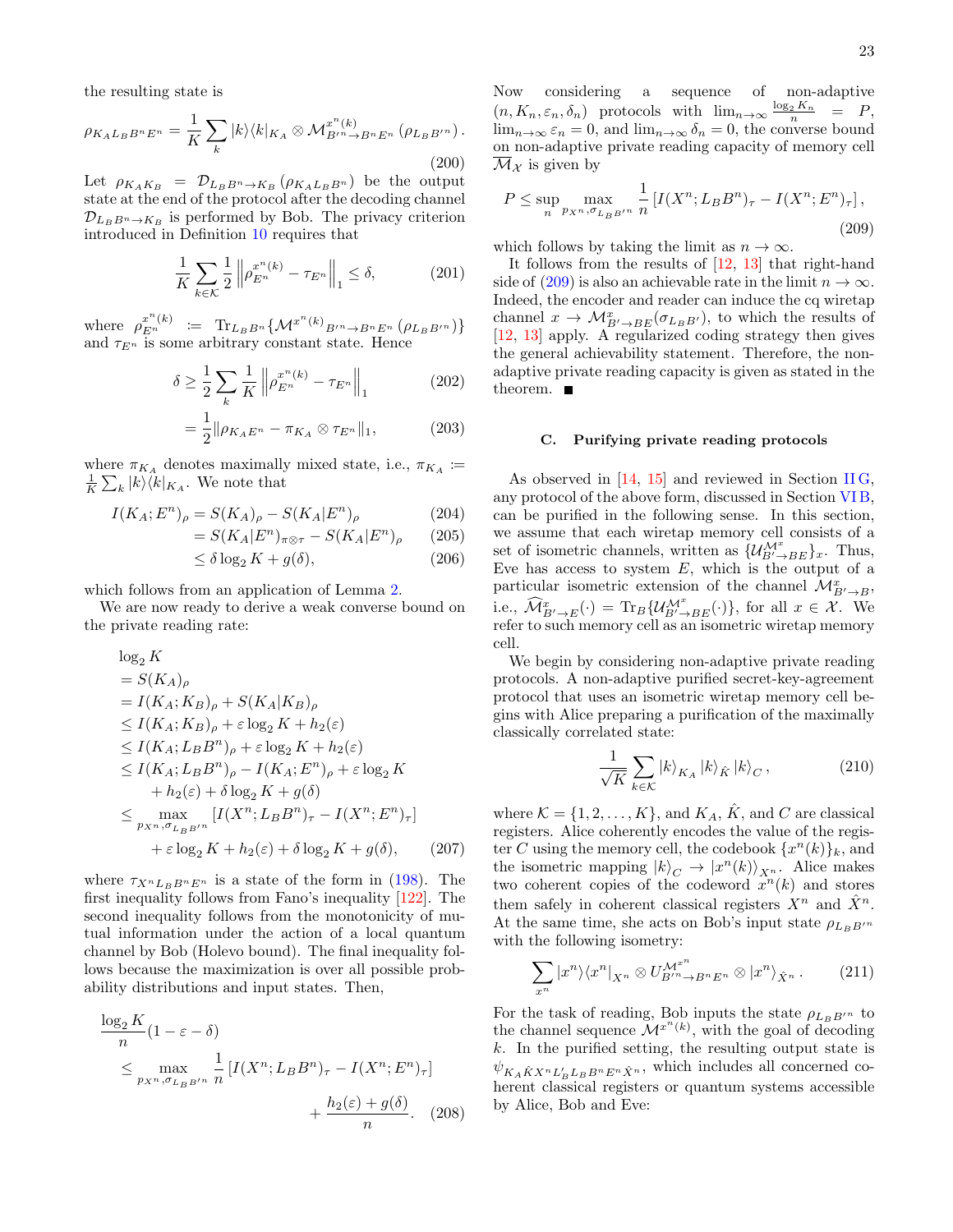$$
|\psi\rangle_{K_A \hat{K} X^n L'_B L_B B^n E^n \hat{X}^n} := \frac{1}{\sqrt{K}} \sum_k |k\rangle_{K_A} |k\rangle_{\hat{K}} \otimes
$$
  

$$
|x^n(k)\rangle_{X^n} U_{B'^n \to B^n E^n}^{\mathcal{M}^{n}} |\psi\rangle_{L'_B L_B B'^n} |x^n(k)\rangle_{\hat{X}^n}, \quad (212)
$$

where  $\psi_{L'_B L_B B'^n}$  is a purification of  $\rho_{L_B B'^n}$  and the systems  $\tilde{L}_B$ ,  $L_B$ , and  $B^n$  are held by Bob, whereas Eve has access only to  $E^n$ . The final global state is  $\psi_{K_A \hat{K} X^n L'_B K_B E^n \hat{X}^n}$  after Bob applies the decoding channel  $\mathcal{D}_{L_{B}B^{n}\to K_{B}}$ , where

$$
\begin{aligned} \vert \psi \rangle_{K_A \hat{K} X^n L'_B L''_B K_B E^n \hat{X}^n} \\ &\coloneqq U_{L_B B^n \to L''_B K_B}^{\mathcal{D}} \vert \psi \rangle_{K_A \hat{K} X^n L'_B L_B B^n E^n \hat{X}^n} \,, \end{aligned} \tag{213}
$$

 $U^{\mathcal{D}}$  is an isometric extension of the decoding channel  $\mathcal{D}$ , and  $L_B''$  is part of the shield system of Bob.

At the end of the purified protocol, Alice possesses the key system  $K_A$  and the shield systems  $\hat{K}X^n\hat{X}^n$ , Bob possesses the key system  $K_B$  and the shield systems  $L_B^\prime L_B^{\prime\prime}$ and Eve possesses the environment system  $E<sup>n</sup>$ . The state  $\psi_{K_A \hat{K} X^n L'_B L''_B K_B \hat{X}^n E^n}$  at the end of the protocol is a pure state.

For a fixed n,  $K \in \mathbb{N}$ ,  $\varepsilon \in [0,1]$ , the original protocol is an  $(n, 2^{nP}, \sqrt{\epsilon}, \sqrt{\epsilon})$  private reading protocol if the memory cell is called  $n$  times as discussed above, and if

<span id="page-24-2"></span>
$$
F(\psi_{K_A \hat{K} X^n L'_B L''_B K_B \hat{X}^n}, \gamma_{S_A K_A K_B S_B}) \ge 1 - \varepsilon, \quad (214)
$$

where  $\gamma$  is a private state such that  $S_A$  $\hat{K}X^{n}\hat{X}^{n}$ ,  $K_{A} = K_{A}$ ,  $K_{B} = K_{B}$ ,  $S_{B} = L'_{B}L''_{B}$ . See [\[88,](#page-33-24) Appendix B] for further details.

Similarly, it is possible to purify a general adaptive private reading protocol, but we omit the details.

#### <span id="page-24-0"></span>D. Converse bounds on private reading capacities

In this section, we derive different upper bounds on the private reading capacity of an isometric wiretap memory cell. The first is a weak converse upper bound on the non-adaptive private reading capacity in terms of the squashed entanglement. The second is a strong converse upper bound on the (adaptive) private reading capacity in terms of the bidirectional max-relative entropy of entanglement. Finally, we evaluate the private reading capacity for an example: a qudit erasure memory cell.

We derive the first converse bound on non-adaptive private reading capacity by making the following observation, related to the development in [\[88,](#page-33-24) Appendix B]: any non-adaptive  $(n, 2^n, \varepsilon, \delta)$  private reading protocol of an isometric wiretap memory cell  $\overline{\mathcal{M}}_{\mathcal{X}}$ , for reading out a secret key, can be realized by an  $(n, 2^{nP}, \varepsilon'(2 - \varepsilon'))$  nonadaptive purified secret-key-agreement reading protocol,

where  $\varepsilon' := \varepsilon + 2\delta$ . As such, a converse bound for the latter protocol implies a converse bound for the former.

First, we derive an upper bound on the non-adaptive private reading capacity in terms of the squashed entanglement [\[90\]](#page-33-26):

<span id="page-24-1"></span>Proposition 4 The non-adaptive private reading capac- $\frac{ity}{T}$   $\frac{P_{\text{nead}}(M_{\mathcal{X}})}{T}$  of an isometric wiretap memory cell  $\overline{\mathcal{M}}_{\mathcal{X}} = {\mathcal{U}_{B'\to BE}^{\mathcal{M}^x}}_{\mathcal{X} \to BE}$  is bounded from above as

$$
P_{\mathbf{n}\text{-a}}^{\text{read}}(\overline{\mathcal{M}}_{\mathcal{X}}) \le \sup_{p_{\mathcal{X}}, \psi_{LB'}} E_{\text{sq}}(XL_B; B)_{\omega},\tag{215}
$$

where  $\omega_{XL_{B}B} = \text{Tr}_{E}\{\omega_{XL_{B}BE}\}\text{, such that }\psi_{L_{B}B'}$  is a pure state and

<span id="page-24-5"></span>
$$
|\omega\rangle_{X L B E} = \sum_{x \in \mathcal{X}} \sqrt{p_X(x)} |x\rangle_X \otimes U_{B' \to BE}^{M^x} |\psi\rangle_{L_B B'}.
$$
 (216)

Proof. For the discussed purified non-adaptive secretkey-agreement reading protocol, when [\(214\)](#page-24-2) holds, the dimension of the secret key system is upper bounded as [\[123,](#page-34-18) Theorem 2]:

$$
\log_2 K \le E_{\text{sq}}(\hat{K}X^n \hat{X}^n K_A; K_B L_B L_B'')_{\psi} + f_1(\sqrt{\varepsilon}, K),
$$
\n(217)

where

<span id="page-24-6"></span>
$$
f_1(\varepsilon, K_A) := 2\varepsilon \log_2 K + 2g(\varepsilon). \tag{218}
$$

We can then proceed as follows:

$$
\log_2 K \le E_{\text{sq}}(\hat{K}X^n \hat{X}^n K_A; K_B L_B'' L_B')_{\psi} + f_1(\sqrt{\varepsilon}, K)
$$
\n(219)\n
$$
= E_{\text{sq}}(\hat{K}X^n \hat{X}^n K_A; B^n L_B L_B')_{\psi} + f_1(\sqrt{\varepsilon}, K).
$$
\n(220)

where the first equality is due to the invariance of  $E_{\rm{so}}$ under isometries.

For any five-partite pure state  $\phi_{B'B_1B_2E_1E_2}$ , the following inequality holds [\[93,](#page-33-29) Theorem 7]:

<span id="page-24-3"></span>
$$
E_{\text{sq}}(B';B_1B_2)_{\phi} \le E_{\text{sq}}(B'B_2E_2;B_1)_{\phi} + E_{\text{sq}}(B'B_1E_1;B_2)_{\phi}.
$$
\n(221)\n\nChoosing  $B' = \hat{K}X^n\hat{X}^nK_A$ ,  $B_1 = B_n$ ,  $B_2 = L_B L'_B B^{n-1}$ ,  $E_1 = E_n$  and  $E_2 = E^{n-1}$ , this implies that

<span id="page-24-4"></span>
$$
E_{\text{sq}}(\hat{K}X^{n}\hat{X}^{n}K_{A};B^{n}L_{B}L'_{B})_{\psi}
$$
  
\n
$$
\leq E_{\text{sq}}(\hat{K}X^{n}\hat{X}^{n}K_{A}L_{B}L'_{B}B^{n-1}E^{n-1};B_{n})_{\psi}
$$
  
\n
$$
+ E_{\text{sq}}(\hat{K}X^{n}\hat{X}^{n}K_{A}B_{n}E_{n};L_{B}L'_{B}B^{n-1})_{\psi}
$$
  
\n
$$
= E_{\text{sq}}(\hat{K}X^{n}\hat{X}^{n}K_{A}L_{B}L'_{B}B^{n-1}E^{n-1};B_{n})_{\psi}
$$
  
\n
$$
+ E_{\text{sq}}(\hat{K}X^{n}\hat{X}^{n-1}K_{A}B'_{n};L_{B}L'_{B}B^{n-1})_{\psi}. \quad (222)
$$

where the equality holds by considering an isometry with the following uncomputing action: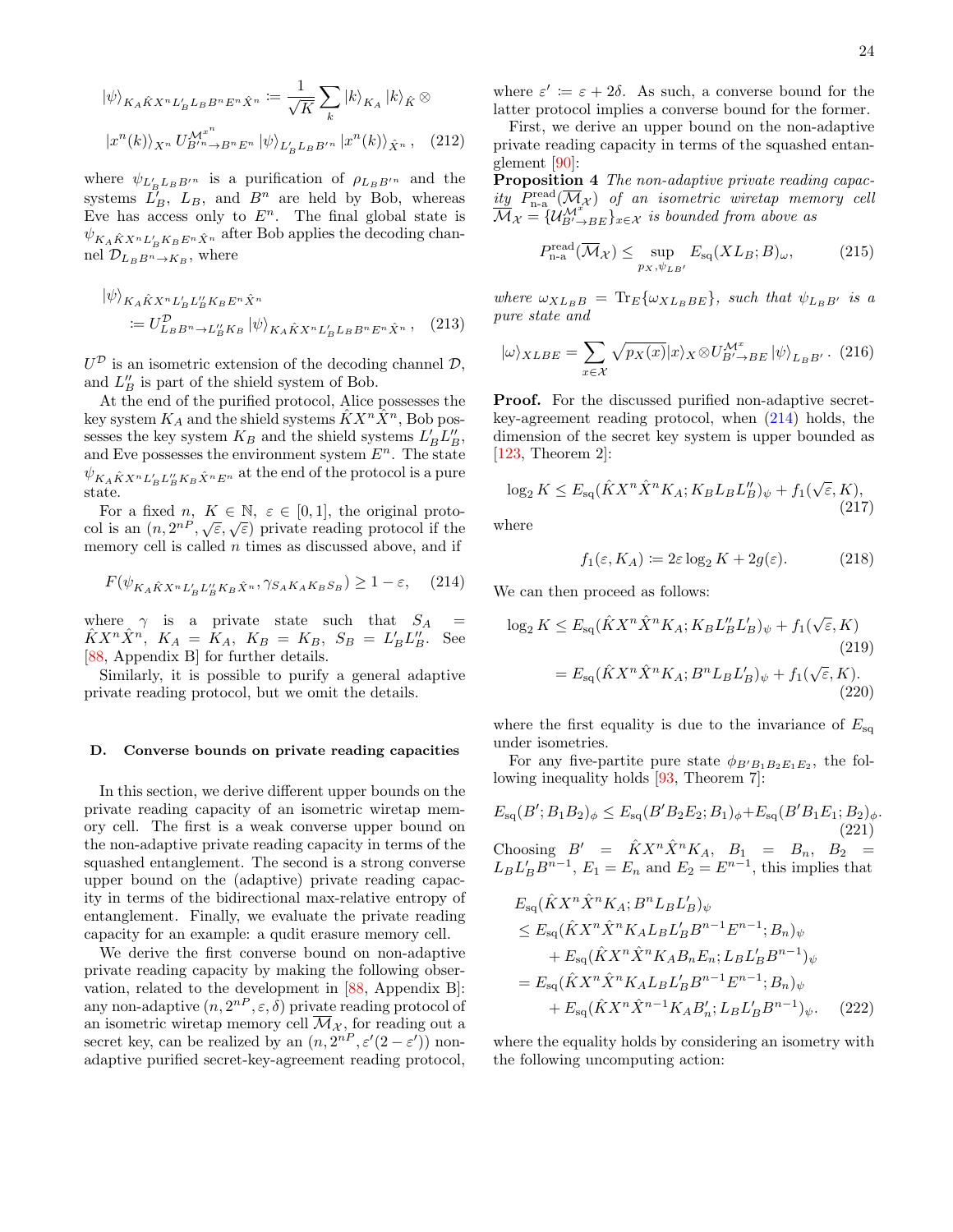$$
|k\rangle_{K_{A}} |k\rangle_{\hat{K}} |x^{n}(k)\rangle_{X^{n}} U^{\mathcal{M}^{x^{n}}}_{B^{n}\to B^{n}E^{n}} |\psi\rangle_{L'_{B}L_{B}B^{n}} |x^{n}(k)\rangle_{\hat{X}^{n}} \rightarrow |k\rangle_{K_{A}} |k\rangle_{\hat{K}} |x^{n}(k)\rangle_{X^{n}} U^{\mathcal{M}^{x^{n-1}}}_{B^{n-1}\to B^{n-1}E^{n-1}} |\psi\rangle_{L'_{B}L_{B}B^{n}} |x^{n-1}(k)\rangle_{\hat{X}^{n-1}}.
$$
\n(223)

Applying the inequality in [\(221\)](#page-24-3) and uncomputing isometries like the above repeatedly to [\(222\)](#page-24-4), we find that

$$
E_{\text{sq}}(\hat{K}X^n \hat{X}^n K_A; B^n L_B L'_B)_{\psi}
$$
  
\$\leq \sum\_{i=1}^n E\_{\text{sq}}(\hat{K}X^n \hat{X}\_i K\_A L\_B L'\_B B'^{n \setminus \{i\}}; B\_i), \quad (224)\$

where the notation  $B'^{n \setminus \{i\}}$  indicates the composite system  $B_1' B_2' \cdots B_{i-1}' B_{i+1}' \cdots B_n'$ , i.e. all  $n-1$  B'-labeled systems except  $B_i'$ . Each summand above is equal to the squashed entanglement of some state of the following form: a bipartite state is prepared on some auxiliary system  $Z$  and a control system  $X$ , a bipartite state is prepared on systems  $L_B$  and  $B'$ , a controlled isometry  $\sum_{x} |x\rangle\langle x|_X \otimes U_{B'\to BE}^{\mathcal{M}^x}$  is performed from X to B', and then  $E$  is traced out. By applying the development in [\[41,](#page-32-9) Appendix A, we conclude that the auxiliary system  $Z$  is not necessary. Thus, the state of systems  $X, L_B, B'$ , and  $E$  can be taken to have the form in  $(216)$ . From  $(220)$  and the above reasoning, since  $\lim_{\varepsilon \to 0} \lim_{n \to \infty} \frac{f_1(\sqrt{\varepsilon}, K)}{n} = 0$ , we conclude that

$$
\widetilde{P}_{n-a}^{\text{read}}(\overline{\mathcal{M}}_{\mathcal{X}}) \le \sup_{p_{X}, \psi_{L_{B}B'}} E_{\text{sq}}(XL;B)_{\omega},\tag{225}
$$

where  $\omega_{XL_BB} = \text{Tr}_E\{\omega_{XL_BBE}\}\$ , such that  $\psi_{L_BB'}$  is a pure state and

$$
|\omega\rangle_{XL_BBE} = \sum_{x \in \mathcal{X}} \sqrt{p_X(x)} |x\rangle_X \otimes U_{B' \to BE}^{\mathcal{M}^x} | \psi\rangle_{LBB'}.
$$
\n(226)

This concludes the proof. ■

We now bound the strong converse private reading capacity of an isometric wiretap memory cell in terms of the bidirectional max-relative entropy.

Theorem 6 The strong converse private reading capacity  $\widetilde{P}^{\text{read}}(\overline{\mathcal{M}}_{\mathcal{X}})$  of an isometric wiretap memory cell  $\overline{\mathcal{M}}_{\mathcal{X}} = \{ \mathcal{U}_{B' \to BE}^{\mathcal{M}^x} \}_{x \in \mathcal{X}}$  is bounded from above by the bidirectional max-relative entropy of entangle- $\begin{split} \mathit{m}_{\text{ent}}\quad E_{\text{max}}^{2\to2}(\mathcal{N}_{X'B'\to XB}^{\mathcal{M}_\mathcal{X}}) \quad & \text{of \ the \ bidirectional \ channel} \end{split}$  $\mathcal{N}_{X^{\prime}B^{\prime}\rightarrow XB}^{\overline{\mathcal{M}}_{\mathcal{X}}}$ , i.e.,

<span id="page-25-1"></span>
$$
\widetilde{P}^{\text{read}}(\overline{\mathcal{M}}_{\mathcal{X}}) \le E_{\text{max}}^{2 \to 2}(\mathcal{N}_{XB' \to XB}^{\overline{\mathcal{M}}_{\mathcal{X}}}),\tag{227}
$$

where

<span id="page-25-2"></span>
$$
\mathcal{N}_{XB'\to XB'}^{\overline{\mathcal{M}}_{\mathcal{X}}}(\cdot) \coloneqq \text{Tr}_{E} \left\{ U_{XB'\to XBE}^{\overline{\mathcal{M}}_{\mathcal{X}}}(\cdot) \left( U_{XB'\to XBE}^{\overline{\mathcal{M}}_{\mathcal{X}}} \right)^{\dagger} \right\},\tag{228}
$$

such that

$$
U_{XB'\to XBE}^{\overline{\mathcal{M}}_{\mathcal{X}}} := \sum_{x \in \mathcal{X}} |x\rangle \langle x|_X \otimes U_{B'\to BE}^{\mathcal{M}^x}.
$$
 (229)

Proof. First we recall, as stated previously, that a  $(n, 2^{n}, \varepsilon, \delta)$  (adaptive) private reading protocol of a memory cell  $\overline{\mathcal{M}}_{\mathcal{X}}$ , for reading out a secret key, can be realized by an  $(n, 2^{nP}, \varepsilon'(2-\varepsilon'))$  purified secret-keyagreement reading protocol, where  $\varepsilon' \coloneqq \varepsilon + 2\delta$ . Given that a purified secret-key-agreement reading protocol can be understood as particular case of a bidirectional secretkey-agreement protocol (as discussed in Section [IV B 2\)](#page-16-0), we conclude that the strong converse private reading capacity is bounded from above by

$$
\widetilde{P}_{\text{n-a}}^{\text{read}}(\overline{\mathcal{M}}_{\mathcal{X}}) \le E_{\text{max}}^{2 \to 2}(\mathcal{N}_{XB' \to XB}^{\overline{\mathcal{M}}_{\mathcal{X}}}),\tag{230}
$$

where the bidirectional channel is

$$
\mathcal{N}_{XB'\to XB}^{\overline{\mathcal{M}}_X}(\cdot) = \text{Tr}_E \left\{ U_{XB'\to XBE}^{\overline{\mathcal{M}}_X}(\cdot) \left( U_{XB'\to XBE}^{\overline{\mathcal{M}}_X} \right)^{\dagger} \right\},\tag{231}
$$

such that

$$
U_{XB'\to XBE}^{\overline{\mathcal{M}}_{\mathcal{X}}} := \sum_{x \in \mathcal{X}} |x\rangle \langle x|_X \otimes U_{B'\to BE}^{\mathcal{M}^x}.
$$
 (232)

The reading protocol is a particular instance of an LOCCassisted bidirectional secret-key-agreement protocol in which classical communication between Alice and Bob does not occur. The local operations of Bob in the bidirectional secret-key-agreement protocol are equivalent to adaptive operations by Bob in reading. Therefore, applying Theorem [2,](#page-17-5) we conclude that [\(227\)](#page-25-1) holds, where the strong converse in this context means that  $\varepsilon + 2\delta \to 1$  in the limit as  $n \to \infty$  if the reading rate exceeds  $E_{\text{max}}^{2\rightarrow2}(\mathcal{N}_{XB'\rightarrow XB}^{\mathcal{M}_{\mathcal{X}}})$ .[\[124\]](#page-34-19)

#### <span id="page-25-0"></span>1. Qudit erasure wiretap memory cell

The main goal of this section is to evaluate the private reading capacity of the qudit erasure wiretap memory cell [\[59\]](#page-32-27).

Definition 11 (Erasure wiretap memory cell) The qudit erasure wiretap memory cell  $\overline{Q}_{\mathcal{X}}^q = \{Q_{B'\to BE}^{q,x}\}_{x \in \mathcal{X}}$ ,  $|\mathcal{X}| = d^2$ , consists of the following qudit channels:

$$
\mathcal{Q}^{q,x}(\cdot) = \mathcal{Q}^q(\sigma^x(\cdot) \left(\sigma^x\right)^\dagger),\tag{233}
$$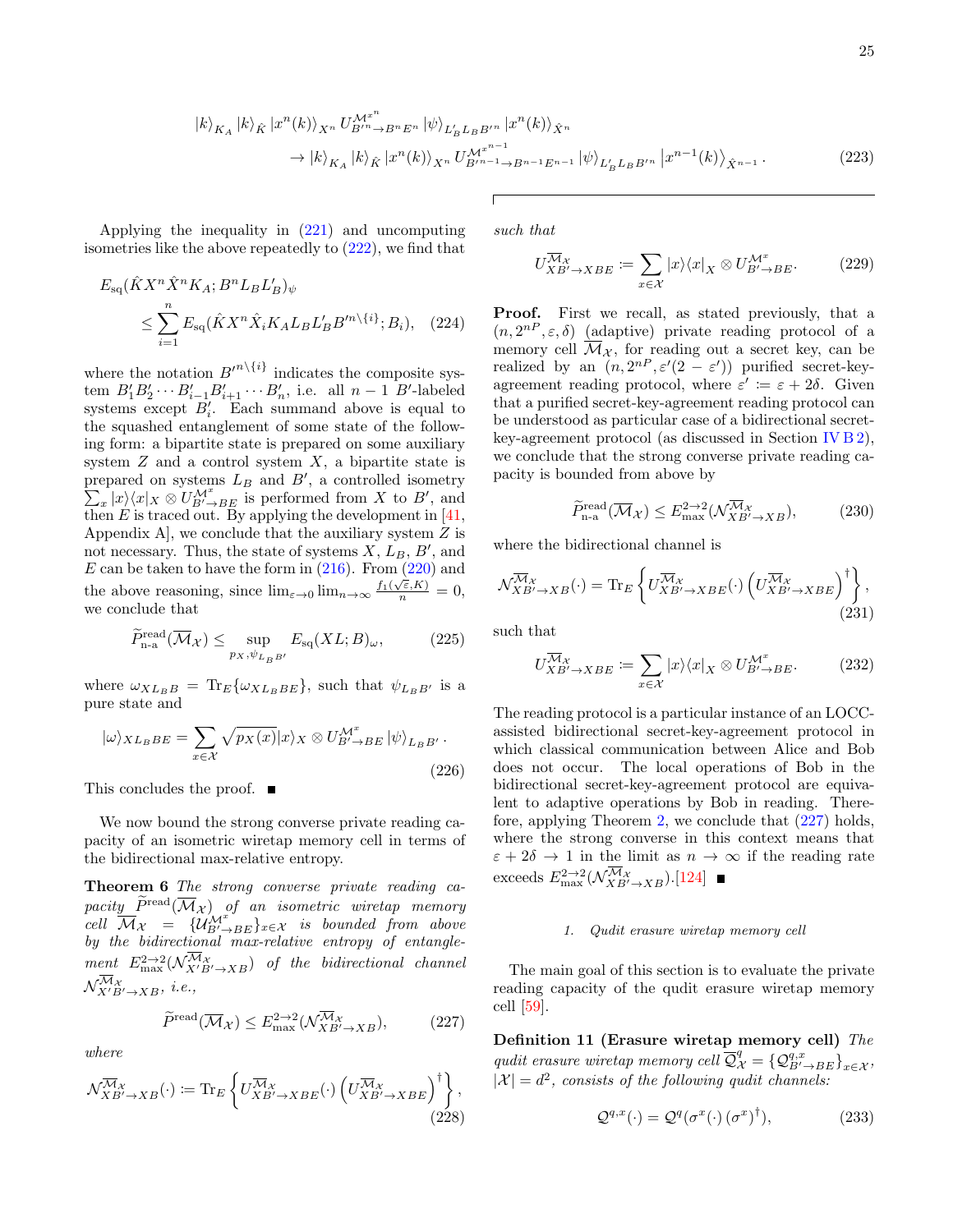where  $Q^q$  is an isometric channel extending the qudit era-sure channel [\[125\]](#page-34-20):

$$
\mathcal{Q}^q(\rho_{B'}) = U^q \rho_{B'} (U^q)^\dagger, \tag{234}
$$

$$
U^{q}|\psi\rangle_{B'} = \sqrt{1-q}|\psi\rangle_{B}|e\rangle_{E} + \sqrt{q}|e\rangle_{B}|\psi\rangle_{E}, \qquad (235)
$$

such that  $q \in [0,1]$ ,  $\dim(\mathcal{H}_{B'}) = d$ ,  $|e\rangle\langle e|$  is some state orthogonal to the support of input state  $\rho$ , and  $\forall x \in \mathcal{X}$ :  $\sigma^x \in \mathbf{H}$  are the Heisenberg–Weyl operators as reviewed in [\(C5\)](#page-31-22) of Appendix [C.](#page-30-0) Observe that  $\mathcal{Q}_{\mathcal{X}}^q$  is jointly covariant with respect to the Heisenberg–Weyl group H because the qudit erasure channel  $Q^q$  is covariant with respect to **H**.

Now we establish the private reading capacity of the qudit erasure wiretap memory cell.

Proposition 5 The private reading capacity and strong converse private reading capacity of the qudit erasure wiretap memory cell  $\overline{Q}_{\mathcal{X}}^{q}$  are given by

$$
P^{\text{read}}(\overline{Q}_{\mathcal{X}}^{q}) = \widetilde{P}^{\text{read}}(\overline{Q}_{\mathcal{X}}^{q}) = 2(1-q)\log_2 d. \tag{236}
$$

**Proof.** To prove the proposition, consider that  $\mathcal{N}^{\overline{Q}_{\mathcal{X}}^{q}}$ as defined in [\(228\)](#page-25-2) is bicovariant and  $\mathcal{Q}_{B'\to B}^q$  is covariant. Thus, to get an upper bound on the strong converse private reading capacity, it is sufficient to consider the action of a coherent use of the memory cell on a maximally entangled state (see Corollary [5\)](#page-20-1). We furthermore apply the development in  $[41,$  Appendix A $]$  to restrict to the following state:

$$
\phi_{XL_BBE}
$$
\n
$$
:= \frac{1}{\sqrt{|\mathcal{X}|}} \sum_{x \in \mathcal{X}} |x\rangle_X \otimes U_{B' \to BE}^{Q^{q,x}} |\Phi\rangle_{L_BB'}
$$
\n
$$
= \sqrt{\frac{1-q}{d|\mathcal{X}|}} \sum_{i=0}^d \sum_x |x\rangle_X \otimes \sigma^x |i\rangle_B |i\rangle_{L_B} |e\rangle_E
$$
\n
$$
+ \sqrt{\frac{q}{d|\mathcal{X}|}} \sum_{i=0}^d \sum_x |x\rangle_X \otimes |e\rangle_B |i\rangle_{L_B} \otimes \sigma^x |i\rangle_E.
$$
\n(237)

Observe that  $\sum_{i=0}^{d-1} \sum_x |x\rangle_X \otimes |e\rangle_B |i\rangle_{L_B} \otimes \sigma^x |i\rangle_E$  and  $\sum_{i=0}^{d-1} \sum_x |x\rangle_X \otimes \sigma^x |i\rangle_B |i\rangle_{L_B} |e\rangle_E$  are orthogonal. Also, since,  $|e\rangle$  is orthogonal to the input Hilbert space, the only term contributing to the relative entropy of entanglement is  $\sqrt{1-q} \frac{1}{d} \sum_{i=0}^d \sum_x |x\rangle_X \otimes \sigma^x |i\rangle_B |i\rangle_{L_B}$ . Let

$$
|\psi\rangle_{XL_BB} = \frac{1}{\sqrt{|\mathcal{X}|}} \sum_{x=0}^{d^2-1} |x\rangle_X \otimes \sigma^x |\Phi\rangle_{BL_B}.
$$
 (238)

 ${\lbrace \sigma^x | \Phi \rangle_{BL_B} }$ <sub> $x \in \mathcal{X}$ </sub> forms an orthonormal basis in  $\mathcal{H}_B$  ⊗  $\mathcal{H}_{L_B}$  (see Appendix [C\)](#page-30-0), so

$$
|\psi\rangle_{XL_BB} = |\Phi\rangle_{X:BL_B} = \frac{1}{d} \sum_{x=0}^{d^2-1} |x\rangle_X \otimes |x\rangle_{BL_B}, \quad (239)
$$

and  $E(X; LB)_{\Phi} = 2 \log_2 d$ . Applying Corollary [5](#page-20-1) and convexity of relative entropy of entanglement, we conclude that

<span id="page-26-1"></span>
$$
\widetilde{P}^{\text{read}}(\overline{Q}_{\mathcal{X}}^q) \le 2(1-q)\log_2 d. \tag{240}
$$

From Theorem [5,](#page-22-1) the following bound holds

$$
P^{\text{read}}(\overline{\mathcal{Q}}_{\mathcal{X}}^{q}) \ge P_{\text{n-a}}^{\text{read}}(\overline{\mathcal{Q}}_{\mathcal{X}}^{q})
$$
\n
$$
\ge I(X; L_{B}B)_{\rho} - I(X; E)_{\rho}, \qquad (242)
$$

where

$$
\rho_{XL_BBE} = \frac{1}{d^2} \sum_{x=0}^{d^2-1} |x\rangle\langle x|_X \otimes \mathcal{U}_{B'\to BE}^{\mathcal{Q}^{q,x}}(\Phi_{X:L_BB'})
$$
 (243)

After a calculation, we find that  $I(X;E)_{\rho} = 0$  and  $I(X;L_B B)$ <sub>*ρ*</sub> = 2(1 – *q*) log<sub>2</sub> *d*. Therefore, from [\(240\)](#page-26-1) and the above, we conclude the statement of the theorem.  $\blacksquare$ 

From the above and [\[59,](#page-32-27) Corollary 4], we conclude that there is no difference between the private reading capacity of the qudit erasure memory cell and its reading capacity.

## <span id="page-26-0"></span>VII. ENTANGLEMENT GENERATION FROM A COHERENT MEMORY CELL OR CONTROLLED ISOMETRY

In this section, we consider an entanglement distillation task between two parties Alice and Bob holding systems  $X$  and  $B$ , respectively. The set up is similar to purified secret key generation when using a memory cell (see Section  $VIC$ ). The goal of the protocol is as follows: Alice and Bob, who are spatially separated, try to generate a maximally entangled state between them by making coherent use of an isometric wiretap memory cell  $\overline{\mathcal{M}}_{\mathcal{X}} = {\mathcal{U}_{B'\to BE}^{\mathcal{M}^x}}_{B\in\mathcal{X}}$  known to both parties. That is, Alice and Bob have access to the following controlled isometry:

<span id="page-26-2"></span>
$$
U_{XB'\to XBE}^{\overline{\mathcal{M}}_{\mathcal{X}}} := \sum_{x \in \mathcal{X}} |x\rangle \langle x|_X \otimes U_{B'\to BE}^{\mathcal{M}^x},\tag{244}
$$

such that  $X$  and  $E$  are inaccessible to Bob. Using techniques from [\[13\]](#page-31-21), we can state an achievable rate of entanglement generation by coherently using the memory cell.

Theorem 7 The following rate is achievable for entanglement generation when using the controlled isometry in  $(244)$ :

$$
I(X \rangle L_B B)_{\omega}, \tag{245}
$$

where  $I(X|L_B B)_{\omega}$  is the coherent information of state  $\omega_{XL_{B}B}$  [\(32\)](#page-6-4) such that

$$
|\omega\rangle_{XL_BBE} = \sum_{x} \sqrt{p_X(x)} |x\rangle_X \otimes U_{B'\to BE}^{\mathcal{M}^x} |\psi\rangle_{L_BB'}. \tag{246}
$$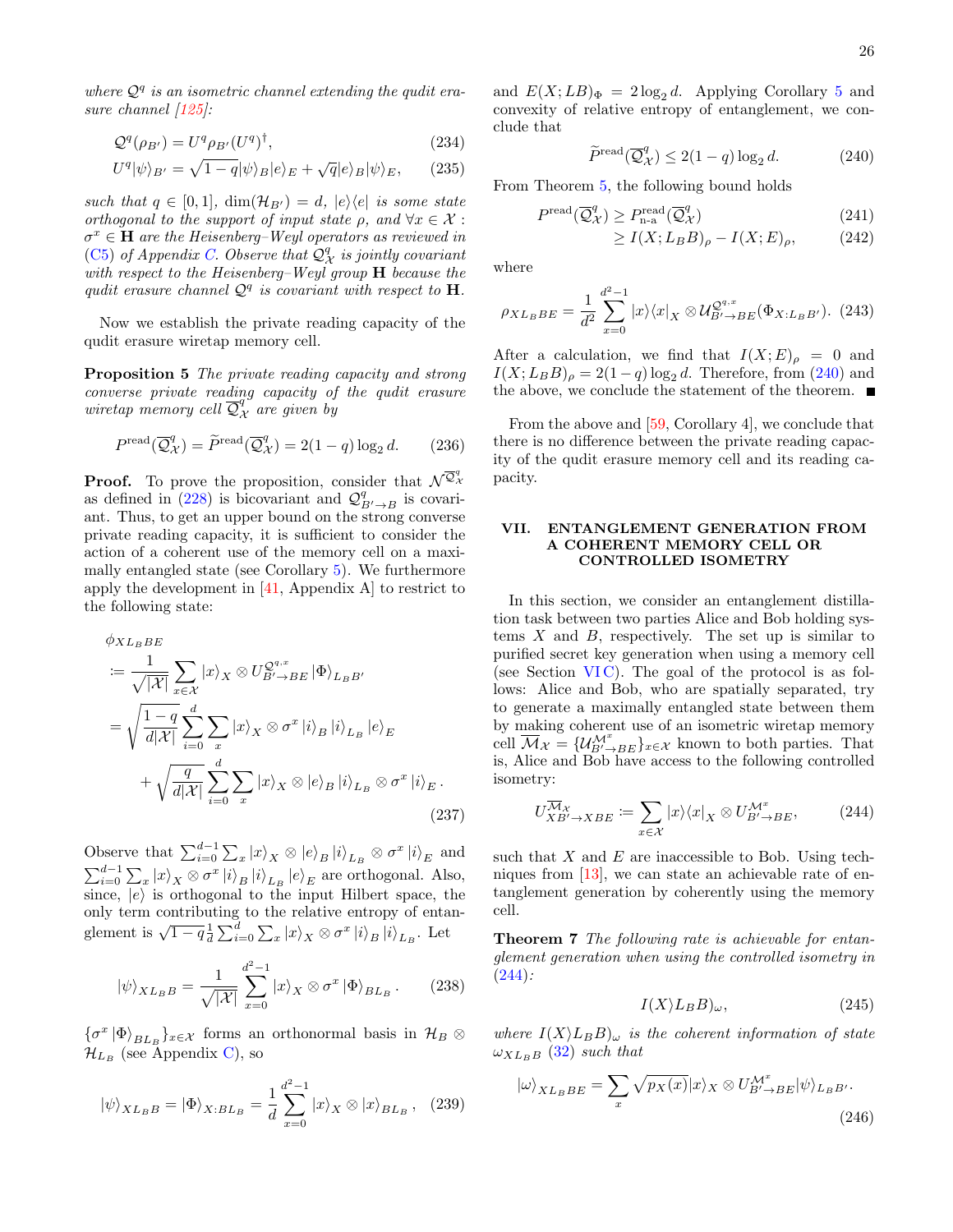**Proof.** Let  ${x<sup>n</sup>(m,k)}_{m,k}$  denote a codebook for private reading, as discussed in Section VIB, and let  $\psi_{L_B B}$  denote a pure state that can be fed in to each coherent use of the memory cell. The codebook is such that for each m and k, the codeword  $x^n(m, k)$  is unique. The rate of private reading is given by

$$
I(X; L_B B)_{\rho} - I(X; E)_{\rho}, \qquad (247)
$$

where

$$
\rho_{XB'BE} = \sum_{x} p_X(x) |x\rangle\langle x|_X \otimes \mathcal{U}_{B' \to BE}^{\mathcal{M}^x}(\psi_{L_B B'})
$$
 (248)

Note that the following equality holds

$$
I(X; L_B B)_{\rho} - I(X; E)_{\rho} = I(X/L_B B)_{\omega}, \qquad (249)
$$

where

$$
|\omega\rangle_{XL_BBE} = \sum_{x} \sqrt{p_X(x)} |x\rangle_X \otimes U_{B'\to BE}^{M^x} |\psi\rangle_{L_BB'}.
$$
\n(250)

The code is such that there is a measurement  $\Lambda^{m,k}_{L^n_B B^n}$  for all  $m, k$ , for which

$$
\text{Tr}\{\Lambda_{L_B^nB^n}^{m,k}\mathcal{M}_{B'^n\to B^n}^{x^n(m,k)}(\psi_{L_BB'}^{\otimes n})\} \ge 1-\varepsilon,\qquad(251)
$$

and

<span id="page-27-1"></span>
$$
\frac{1}{2} \left\| \frac{1}{K} \sum_{k} \widehat{\mathcal{M}}_{B^{\prime n} \to E^{n}}^{x^{n}(m,k)} (\psi_{B^{\prime}}^{\otimes n}) - \sigma_{E^{n}} \right\|_{1} \leq \delta. \tag{252}
$$

From this private reading code, we construct a coherent reading code as follows. Alice begins by preparing the state

$$
\frac{1}{\sqrt{MK}} \sum_{m,k} |m\rangle_{M_A} |k\rangle_{K_A}.\tag{253}
$$

Alice performs a unitary that implements the following isometry:

<span id="page-27-0"></span>
$$
|m\rangle_{M_A}|k\rangle_{K_A} \to |m\rangle_{M_A}|k\rangle_{K_A}|x^n(m,k)\rangle_{X^n}, \qquad (254)
$$

so that the state above becomes

$$
\frac{1}{\sqrt{MK}} \sum_{m,k} |m\rangle_{M_A} |k\rangle_{K_A} |x^n(m,k)\rangle_{X^n}.
$$
 (255)

Bob prepares the state  $|\psi\rangle_{L_B}^{\otimes n}$ , so that the overall state is

$$
\frac{1}{\sqrt{MK}} \sum_{m,k} |m\rangle_{M_A} |k\rangle_{K_A} |x^n(m,k)\rangle_{X^n} |\psi\rangle_{L_B}^{\otimes n} B^n. \tag{256}
$$

Now Alice and Bob are allowed to access  $n$  instances of the controlled isometry

$$
\sum_{x} |x\rangle\langle x|_{X} \otimes U^{\mathcal{M}^{x}}_{B' \to BE}, \tag{257}
$$

and the state becomes

$$
\frac{1}{\sqrt{MK}}\sum_{m,k}|m\rangle_{M_A}|k\rangle_{K_A}|x^n(m,k)\rangle_{X^n}U_{B'^n\to B^nE^n}^{\mathcal{M}^{n^m(m,k)}}|\psi\rangle_{L_B}^{\otimes n}y. \tag{258}
$$

Bob now performs the isometry

$$
\sum_{m,k} \sqrt{\Lambda_{L_B^n B^n}^{m,k}} \otimes |m\rangle_{M_1} |k\rangle_{K_1},\tag{259}
$$

and the resulting state is close to

$$
\frac{1}{\sqrt{MK}} \sum_{m,k} |m\rangle_{M_A} |k\rangle_{K_A} |x^n(m,k)\rangle_{X^n}
$$

$$
\otimes U_{B^{\prime n} \to B^n E^n}^{\,x^n(m,k)} |\psi\rangle_{L_B}^{\otimes n} |\omega|_{M_1} |k\rangle_{K_1}.
$$
 (260)

At this point, Alice locally uncomputes the unitary from  $(254)$  and discards the  $X<sup>n</sup>$  register, leaving the following state:

$$
\frac{1}{\sqrt{MK}} \sum_{m,k} |m\rangle_{M_A} |k\rangle_{K_A} U_{B^{\prime n} \to B^n E^n}^{M_A x^n(m,k)} |\psi\rangle_{L_B B^{\prime}}^{\otimes n}
$$

$$
\otimes |m\rangle_{M_1} |k\rangle_{K_1}.
$$
 (261)

Following the scheme of [\[13\]](#page-31-21) for entanglement distillation, she then performs a Fourier transform on the register  $K_A$ and measures it, obtaining an outcome  $k' \in \{0, \ldots, K - \}$ 1}, leaving the following state:

$$
\frac{1}{\sqrt{MK}} \sum_{m,k} e^{2\pi i k' k/K} |m\rangle_{M_A} \otimes U_{B^{\prime n} \to B^n E^n}^{\mathcal{M}_A x^{n(m,k)}} |\psi\rangle_{L_B B^{\prime}}^{\otimes n}
$$

$$
\otimes |m\rangle_{M_1} |k\rangle_{K_1}.
$$
 (262)

She communicates the outcome to Bob, who can then perform a local unitary on system  $K_1$  to bring the state to

$$
\frac{1}{\sqrt{MK}}\sum_{m,k}|m\rangle_{M_A}U_{B^{\prime n}\to B^n E^n}^{\mathcal{M}^{n}(m,k)}|\psi\rangle_{L_B B^{\prime}}^{\otimes n}|m\rangle_{M_1}|k\rangle_{K_1}.
$$
\n(263)

Now consider that, conditioned on a value  $m$  in register M, the local state of Eve's register  $E^n$  is given by

$$
\frac{1}{K_A} \sum_{k} \widehat{\mathcal{M}}_{B'^n \to E^n}^{x^n(m,k)} (\psi_{B'}^{\otimes n}). \tag{264}
$$

Thus, by invoking the security condition in [\(252\)](#page-27-1) and Uhlmann's theorem [\[44\]](#page-32-12), there exists a isometry  $V^m_{L^n_B B^n K_1 \to \widetilde{B}}$  such that

$$
V_{L_B^n B^n K_1 \to \tilde{B}}^m \left[ \frac{1}{\sqrt{K_A}} \sum_k U_{B'^n \to B^n E^n}^{\mathcal{M}^{x^n(m,k)}} |\psi\rangle_{L_B B'}^{\otimes n} |k\rangle_{K_1} \right] \approx |\varphi^{\sigma}\rangle_{E^n \tilde{B}}.
$$
 (265)

Thus, Bob applies the controlled isometry

$$
\sum_{m} |m\rangle\langle m|_{M_1} \otimes V^m_{L_B^n B^n K_1 \to \widetilde{B}},\tag{266}
$$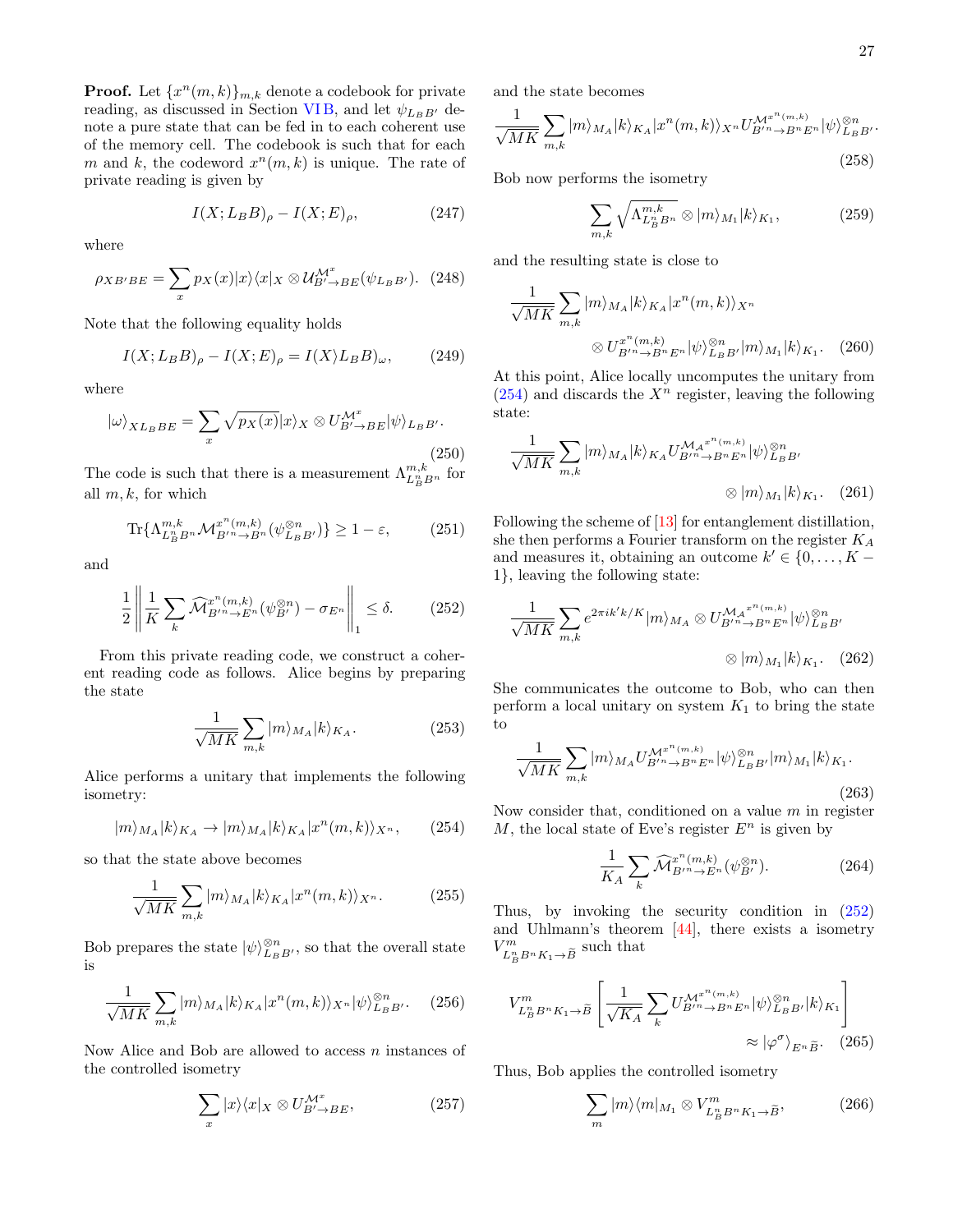and then the overall state is close to

$$
\frac{1}{\sqrt{M}}\sum_{m}|m\rangle_{M_{A}}|\varphi^{\sigma}\rangle_{E^{n}\widetilde{B}}|m\rangle_{M_{1}}.\tag{267}
$$

Bob now discards the register  $\tilde{B}$  and Alice and Bob are left with a maximally entangled state that is locally equivalent to approximately  $n[I(X;L_B B)_{\rho}-I(X; E)_{\rho}] =$  $nI(X|L_BB)_{\omega}$  ebits.

#### <span id="page-28-0"></span>VIII. DISCUSSION

In this work, we mainly focused on two different information processing tasks: entanglement distillation and secret key distillation using bipartite quantum interactions or bidirectional channels. We determined several bounds on the entanglement and secret-key-agreement capacities of bipartite quantum interactions. In deriving these bounds, we described communication protocols in the bidirectional setting, related to those discussed in [\[4\]](#page-31-4) and which generalize related point-to-point communication protocols. We introduced an entanglement measure called the bidirectional max-Rains information of a bidirectional channel and showed that it is a strong converse upper bound on the PPT-assisted quantum capacity of the given bidirectional channel. We also introduced a related entanglement measure called the bidirectional maxrelative entropy of entanglement and showed that it is a strong converse bound on the LOCC-assisted secretkey-agreement capacity of a given bidirectional channel. When the bidirectional channels are either teleportationor PPT-simulable, the upper bounds on the bidirectional quantum and bidirectional secret-key-agreement capacities depend only on the entanglement of an underlying resource state. If a bidirectional channel is bicovariant, then the underlying resource state can be taken to be the Choi state of the bidirectional channel.

Next, we introduced a private communication task called private reading. This task allows for secret key agreement between an encoder and a reader in the presence of a passive eavesdropper. Observing that access to an isometric wiretap memory cell by an encoder and the reader is a particular kind of bipartite quantum interaction, we were able to leverage our bounds on the LOCC-assisted bidirectional secret-key-agreement capacity to determine bounds on its private reading capacity. We also determined a regularized expression for the nonadaptive private reading capacity of an arbitrary wiretap memory cell. For particular classes of memory cells obeying certain symmetries, such that there is an adaptive-tonon-adaptive reduction in a reading protocol, as in [\[59\]](#page-32-27), the private reading capacity and the non-adaptive private reading capacity are equal. We derived a single-letter, weak converse upper bound on the non-adaptive private reading capacity of an isometric wiretap memory cell in terms of the squashed entanglement. We also proved a strong converse upper bound on the private reading capacity of an isometric wiretap memory cell in terms of

the bidirectional max-relative entropy of entanglement. We applied our results to show that the private reading capacity and the reading capacity of the qudit erasure memory cell are equal. Finally, we determined an achievable rate at which entanglement can be generated between two parties who have coherent access to a memory cell.

We have left open the question of determining a relation between the bidirectional max-Rains information and the bidirectional max-relative entropy of entanglement for an arbitrary bidirectional channel. However, we strongly suspect that the bidirectional max-Rains information can never exceed the bidirectional max-relative entropy of entanglement. It would also be interesting to derive an upper bound on the bidirectional secret-keyagreement capacity in terms of the squashed entanglement. Another future direction would be to determine classes of memory cells for which the regularized expressions of the non-adaptive private reading capacities reduce to single-letter expressions. For this, one could consider memory cells consisting of degradable channels [\[126,](#page-34-21) [127\]](#page-34-22). More generally, determining the private reading capacity of an arbitrary wiretap memory cell is an important open question.

Acknowledgements. We thank Koji Azuma, Aram Harrow, Cosmo Lupo, Bill Munro, Mio Murao, and George Siopsis for helpful discussions. SD acknowledges support from the LSU Graduate School Economic Development Assistantship and the LSU Coates Conference Travel Award. MMW acknowledges support from the US Office of Naval Research and the National Science Foundation. Part of this work was completed during the workshop "Beyond i.i.d. in Information Theory," hosted by the Institute for Mathematical Sciences, NUS Singapore, 24-28 July 2017.

#### <span id="page-28-1"></span>Appendix A: Covariant channel

**Proof of Lemma [1.](#page-5-3)** Given is a group  $G$  and a quantum channel  $\mathcal{M}_{A\rightarrow B}$  that is covariant in the following sense:

<span id="page-28-2"></span>
$$
\mathcal{M}_{A \to B} (U_A^g \rho_A U_A^{g\dagger}) = V_B^g \mathcal{M}_{A \to B} (\rho_A) V_B^{g\dagger}, \tag{A1}
$$

for a set of unitaries  $\{U_A^g\}_{g \in G}$  and  $\{V_B^g\}_{g \in G}$ .

Let a Kraus representation of  $\mathcal{M}_{A\rightarrow B}$  be given as

$$
\mathcal{M}_{A \to B}(\rho_A) = \sum_j L^j \rho_A L^{j\dagger}.
$$
 (A2)

We can rewrite  $(A1)$  as

$$
V_B^{g\dagger} \mathcal{M}_{A \to B} (U_A^g \rho_A U_A^{g\dagger}) V_B^g = \mathcal{M}_{A \to B} (\rho_A), \tag{A3}
$$

which means that for all  $g$ , the following equality holds

$$
\sum_{j} L^{j} \rho_{A} L^{j\dagger} = \sum_{j} V_{B}^{g\dagger} L^{j} U_{A}^{g} \rho_{A} \left( V_{B}^{g\dagger} L^{j} U_{A}^{g} \right)^{\dagger} . \quad (A4)
$$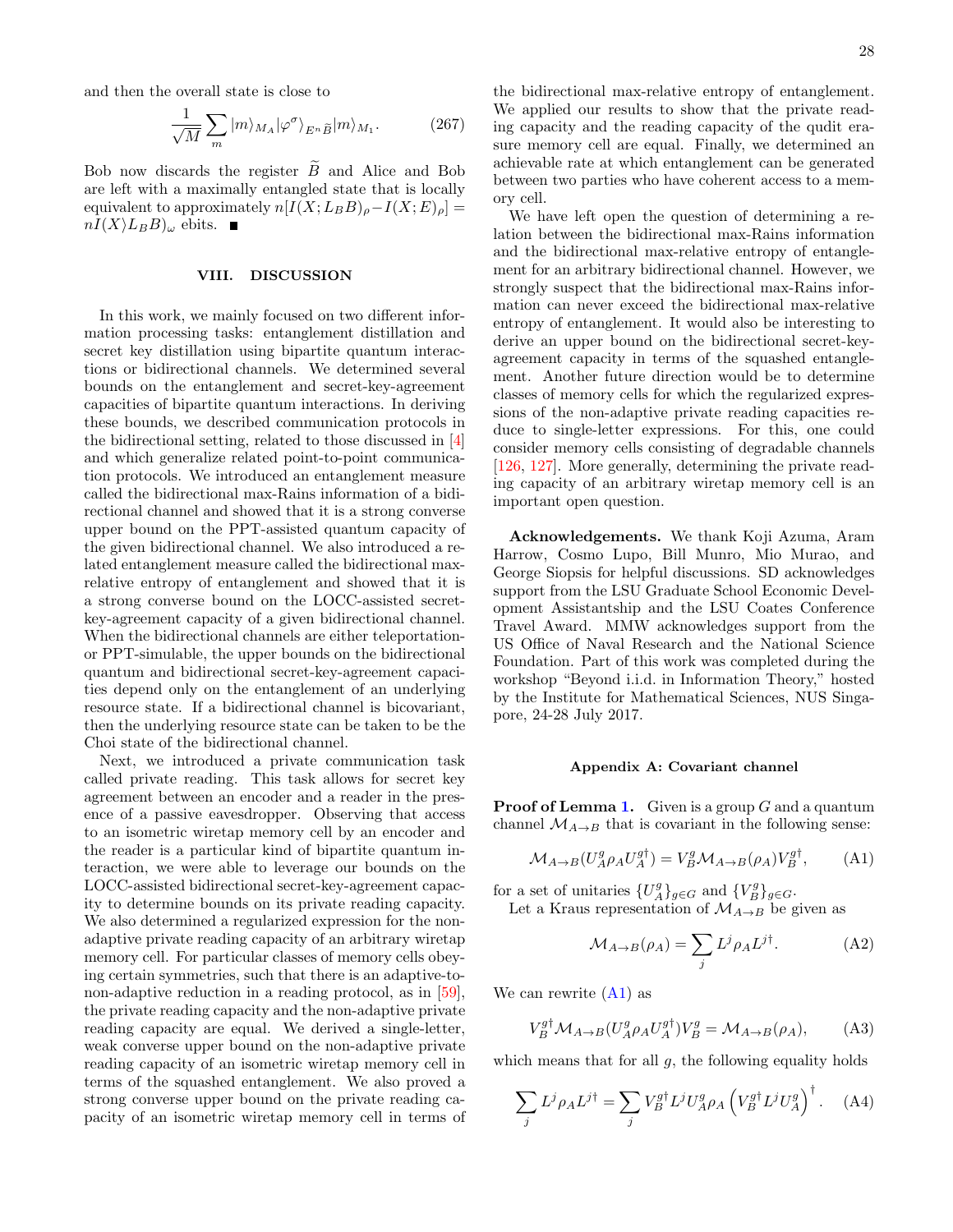Thus, the channel has two different Kraus representations  $\{L^{j}\}_j$  and  $\{V^{\mathfrak{gl}}_B L^{j} U^{\mathfrak{gl}}_A\}_j$ , and these are necessarily related by a unitary with matrix elements  $w_{jk}^{g}$  [\[94,](#page-33-31) [128\]](#page-34-23):

$$
V_B^{g\dagger} L^j U_A^g = \sum_k w_{jk}^g L^k. \tag{A5}
$$

A canonical isometric extension  $U^{\mathcal{M}}_{A\to BE}$  of  $\mathcal{M}_{A\to B}$  is given as

$$
U_{A\to BE}^{\mathcal{M}} = \sum_{j} L^{j} \otimes |j\rangle_{E}, \tag{A6}
$$

where  $\{|j\rangle_E\}_j$  is an orthonormal basis. Defining  $W_E^g$  as the following unitary

$$
W_E^g|k\rangle_E = \sum_j w_{jk}^g|j\rangle_E,\tag{A7}
$$

where the states  $|k\rangle_E$  are chosen from  $\{|j\rangle_E\}_j$ , consider that

$$
U_{A\to BE}^{\mathcal{M}}U_A^g = \sum_j L^j U_A^g \otimes |j\rangle_E \tag{A8}
$$

$$
= \sum_{j} V_{B}^{g} V_{B}^{g\dagger} L^{j} U_{A}^{g} \otimes |j\rangle_{E}
$$
 (A9)

$$
= \sum_{j} V_{B}^{g} \left[ \sum_{k} w_{jk}^{g} L^{k} \right] \otimes |j\rangle_{E} \qquad (A10)
$$

$$
= V_B^g \sum_k L^k \otimes \sum_j w_{jk}^g |j\rangle_E \tag{A11}
$$

$$
= V_B^g \sum_k L^k \otimes W_E^g |k\rangle_E \tag{A12}
$$

$$
= (V_B^g \otimes W_E^g) U_{A \to BE}^{\mathcal{M}}.
$$
 (A13)

This concludes the proof. ■

## <span id="page-29-0"></span>Appendix B: Bicovariant channels and teleportation simulation

**Proof of Proposition [3.](#page-18-3)** Let  $\mathcal{N}_{A'B'\to AB}$  be a bidirectional quantum channel, and let  $G$  and  $H$  be groups with unitary representations  $g \to \mathcal{U}_{A'}(g)$  and  $h \to V_{B'}(h)$  and  $(g, h) \to W_A(g, h)$  and  $(g, h) \to T_B(g, h)$ , such that

<span id="page-29-1"></span>
$$
\frac{1}{|G|} \sum_{g} \mathcal{U}_{A'}(g)(X_{A'}) = \text{Tr}\{X_{A'}\}\pi_{A'},\tag{B1}
$$

$$
\frac{1}{|H|} \sum_{h} \mathcal{V}_{B'}(h)(Y_{B'}) = \text{Tr}\{Y_{B'}\}\pi_{B'},\tag{B2}
$$

and

$$
\mathcal{N}_{A'B'\to AB}((\mathcal{U}_{A'}(g)\otimes \mathcal{V}_{B'}(h))(\rho_{A'B'}) )
$$
  
=  $(\mathcal{W}_A(g,h)\otimes \mathcal{T}_B(g,h))(\mathcal{N}_{A'B'\to AB}(\rho_{A'B'})),$  (B3)

where  $X_{A'} \in \mathcal{B}(\mathcal{H}_{A'})$ ,  $Y_{B'} \in \mathcal{B}(\mathcal{H}_{B'})$ , and  $\pi$  denotes the maximally mixed state. Consider that

<span id="page-29-2"></span>
$$
\frac{1}{|G|}\sum_{g} \mathcal{U}_{A^{\prime\prime}}(g)(\Phi_{A^{\prime\prime}A^{\prime}}) = \pi_{A^{\prime\prime}} \otimes \pi_{A^{\prime}},
$$
 (B4)

where  $\Phi$  denotes a maximally entangled state and  $A''$  is a system isomorphic to  $A'$ . Similarly,

$$
\frac{1}{|H|}\sum_{h} \mathcal{V}_{B^{\prime\prime}}(h)(\Phi_{B^{\prime\prime}B^{\prime}}) = \pi_{B^{\prime\prime}} \otimes \pi_{B^{\prime}}.
$$
 (B5)

Note that in order for  $\{U_{A'}^g\}$  to satisfy [\(B1\)](#page-29-1), it is necessary that  $|A'|^2 \leq |G|$  [\[129\]](#page-34-24). Similarly, it is necessary that  $|B'|^2 \leq |H|$ . Consider the POVM  $\{E_{A''L_A}^g\}_g$ , with each element  $E_{A''L_A}^g$  defined as

$$
E_{A''L_A}^g := \frac{|A'|^2}{|G|} U_{A''}^g \Phi_{A''L_A} (U_{A''}^g)^\dagger. \tag{B6}
$$

It follows from the fact that  $|A'|^2 \leq |G|$  and  $(B4)$  that  ${E^g_{A''L_A}}_g$  is a valid POVM. Similarly, we define the POVM  ${F_{B''L_B}^h}$  as

$$
F_{B''L_B}^h := \frac{|B'|^2}{|H|} V_{B''}^h \Phi_{B''L_B} (V_{B''}^h)^{\dagger}
$$
 (B7)

The simulation of the channel  $\mathcal{N}_{A'B'\to AB}$  via teleportation begins with a state  $\rho_{A''B''}$  and a shared resource  $\theta_{L_{A}ABL_{B}} = \mathcal{N}_{A'B'\rightarrow AB}(\Phi_{L_{A}A'} \otimes \Phi_{B'L_{B}}).$  The desired outcome is for the receivers to receive the state  $\mathcal{N}_{A'B'\rightarrow AB}(\rho_{A'B'})$  and for the protocol to work independently of the input state  $\rho_{A'B'}$ . The first step is for the senders to locally perform the measurement  $\{E_{A''L_A}^g\otimes F_{B''L_B}^h\}_{g,h}$  and then send the outcomes  $g$  and h to the receivers. Based on the outcomes  $g$  and  $h$ , the receivers then perform  $W_A^{g,h}$  and  $T_B^{g,h}$ . The following analysis demonstrates that this protocol works, by simplifying the form of the post-measurement state:

$$
|G|\,|H|\, {\rm Tr}_{A^{\prime\prime}L_A B^{\prime\prime}L_B}\{(E^g_{A^{\prime\prime}L_A}\otimes F^h_{B^{\prime\prime}L_B})(\rho_{A^{\prime\prime}B^{\prime\prime}}\otimes\theta_{L_A A B L_B})\}
$$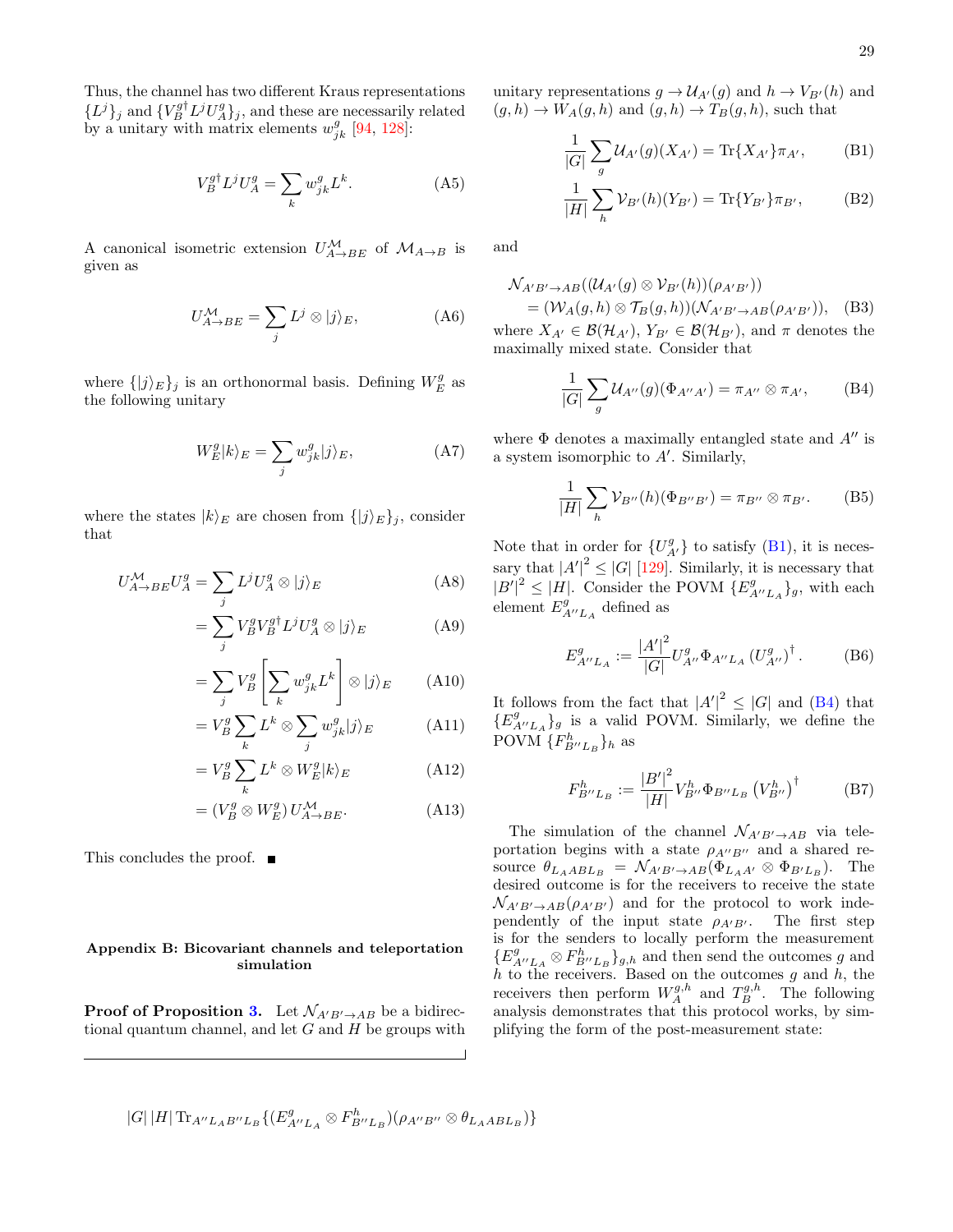<span id="page-30-1"></span>30

$$
= |A'|^2 |B'|^2 \operatorname{Tr}_{A''L_A B''L_B} \{ [U_{A''}^g \Phi_{A''L_A} (U_{A''}^g)^{\dagger} \otimes V_{B''}^h \Phi_{B''L_B} (V_{B''}^h)^{\dagger}](\rho_{A''B''} \otimes \theta_{L_A A B L_B}) \} \tag{B8}
$$

$$
=|A'|^2|B'|^2\langle\Phi|_{A''L_A}\otimes\langle\Phi|_{B''L_B}\left(U_{A''}^g\otimes V_{B''}^h\right)^{\dagger}(\rho_{A''B''}\otimes\theta_{L_AABL_B})(U_{A''}^g\otimes V_{B''}^h)|\Phi\rangle_{A''L_A}\otimes|\Phi\rangle_{B''L_B}
$$
(B9)  

$$
=|A'|^2|B'|^2\langle\Phi|_{A''L_A}\otimes\langle\Phi|_{B''L_B}\left[\left(U_{A''}^g\otimes V_{B''}^h\right)^{\dagger}\rho_{A''B''}\left(U_{A''}^g\otimes V_{B''}^h\right)\right]
$$

$$
= |A'| |B'| \langle \Phi | A'' L_A \otimes \langle \Phi | B'' L_B | (U''_{A''} \otimes V''_{B''}) \rho_{A'' B''} (U''_{A''} \otimes V''_{B''}) \rangle
$$
  

$$
\otimes \mathcal{N}_{A'B' \to AB} (\Phi_{L_A A'} \otimes \Phi_{B' L_B}) | \Phi \rangle_{A'' L_A} \otimes | \Phi \rangle_{B'' L_B}
$$
(B10)

$$
=|A'|^2|B'|^2\langle\Phi|_{A''L_A}\otimes\langle\Phi|_{B''L_B}\left[\left(U_{L_A}^g\otimes V_{L_B}^h\right)^{\dagger}\rho_{L_AL_B}\left(U_{L_A}^g\otimes V_{L_B}^h\right)\right]^*
$$
  

$$
\mathcal{N}_{A'B'\to AB}(\Phi_{L_AA'}\otimes\Phi_{B'L_B}))|\Phi\rangle_{A''L_A}\otimes|\Phi\rangle_{B''L_B}.
$$
 (B11)

The first three equalities follow by substitution and some rewriting. The fourth equality follows from the fact that

<span id="page-30-2"></span>
$$
\langle \Phi |_{A'A} M_{A'} = \langle \Phi |_{A'A} M_A^* \tag{B12}
$$

for any operator  $M$  and where  $*$  denotes the complex conjugate, taken with respect to the basis in which  $|\Phi\rangle_{A/A}$ is defined. Continuing, we have that

$$
\text{Eq. (B11)} = |A'||B'|\text{Tr}_{L_A L_B}\left\{ \left[ \left(U_{L_A}^g \otimes V_{L_B}^h \right)^\dagger \rho_{L_A L_B} \left(U_{L_A}^g \otimes V_{L_B}^h \right) \right]^* \mathcal{N}_{A'B' \to AB}(\Phi_{L_A A'} \otimes \Phi_{B'L_B}) \right) \right\}
$$
(B13)

$$
=|A'||B'|\operatorname{Tr}_{L_A L_B}\left\{\mathcal{N}_{A'B'\to AB}\left(\left[\left(U^g_{A'}\otimes V^h_{B'}\right)^{\dagger}\rho_{A'B'}(U^g_{A'}\otimes V^h_{B'})\right]^{\dagger}\left(\Phi_{L_A A'}\otimes\Phi_{B'L_B}\right)\right)\right\}\tag{B14}
$$

$$
= \mathcal{N}_{A'B'\to AB} \left( \left[ \left( U_{A'}^g \otimes V_{B'}^h \right)^{\dagger} \rho_{A'B'} \left( U_{A'}^g \otimes V_{B'}^h \right)^{\dagger} \right) \right) \tag{B15}
$$

$$
= \mathcal{N}_{A'B'\to AB} \left( \left( U_{A'}^g \otimes V_{B'}^h \right)^{\dagger} \rho_{A'B'} \left( U_{A'}^g \otimes V_{B'}^h \right) \right) \tag{B16}
$$

$$
= \left(W_A^{g,h} \otimes T_B^{g,h}\right)^{\dagger} \mathcal{N}_{A'B' \to AB} \left(\rho_{A'B'}\right) \left(W_A^{g,h} \otimes T_B^{g,h}\right) \tag{B17}
$$

The first equality follows because  $|A|\langle \Phi|_{A'A} (I_{A'} \otimes M_{AB})|\Phi\rangle_{A'A}$  = Tr<sub>A</sub>{ $M_{AB}$ } for any operator  $M_{AB}$ . The second equality follows by applying the conjugate transpose of [\(B12\)](#page-30-2). The final equality follows from the covariance property of the channel.

Thus, if the receivers finally perform the unitaries  $W_A^{g,h} \otimes T_B^{g,h}$  upon receiving g and h via a classical channel from the senders, then the output of the protocol is  $\mathcal{N}_{A'B'\rightarrow AB}(\rho_{A'B'})$ , so that this protocol simulates the action of the channel N on the state  $\rho$ .

## <span id="page-30-0"></span>Appendix C: Qudit system and Heisenberg–Weyl group

Here we introduce some basic notations and definitions related to qudit systems. A system represented with a d-dimensional Hilbert space is called a qudit system. Let  $J_{B'} = \{ |j\rangle_{B'}\}_{j\in\{0,\ldots,d-1\}}$  be a computational orthonormal basis of  $\mathcal{H}_{B'}$  such that  $\dim(\mathcal{H}_{B'}) = d$ . There exists a unitary operator called *cyclic shift operator*  $X(k)$  that acts on the orthonormal states as follows:

$$
\forall |j\rangle_{B'} \in J_{B'}: \quad X(k)|j\rangle = |k \oplus j\rangle, \tag{C1}
$$

where  $\oplus$  is a cyclic addition operator, i.e.,  $k \oplus j := (k +$  $j$ ) mod  $d$ . There also exists another unitary operator called the *phase operator*  $Z(l)$  that acts on the qudit computational basis states as

$$
\forall |j\rangle_{B'} \in J_{B'}: \quad Z(l)|j\rangle = \exp\left(\frac{\iota 2\pi l j}{d}\right)|j\rangle. \tag{C2}
$$

The  $d^2$  operators  $\{X(k)Z(l)\}_{k,l\in\{0,\ldots,d-1\}}$  are known as the Heisenberg–Weyl operators. Let  $\sigma(k, l) := X(k)Z(l)$ . The maximally entangled state  $\Phi_{R:B'}$  of qudit systems  $RB'$  is given as  $|\Phi\rangle_{RB'} := \frac{1}{\sqrt{2}}$  $\frac{1}{\overline{d}}\sum_{j=0}^{d-1}|j\rangle_R|j\rangle_{B'}$ , and we define  $|\Phi^{k,l}\rangle_{RB'} := (I_{R} \otimes \sigma_{B'}^{k,l})|\Phi\rangle_{R:B'}.$  The  $d^2$  states  $\{|\Phi^{k,l}\rangle_{RB'}\}_{k,l\in\{0,\ldots,d-1\}}$  form a complete, orthonormal basis:

$$
\langle \Phi^{k_1, l_1} | \Phi^{k_2, l_2} \rangle = \delta_{k_1, k_2} \delta_{l_1, l_2}, \quad (C3)
$$

$$
\sum_{k,l=0}^{d-1} |\Phi^{k,l}\rangle \langle \Phi^{k,l}|_{RB'} = I_{RB'}.
$$
 (C4)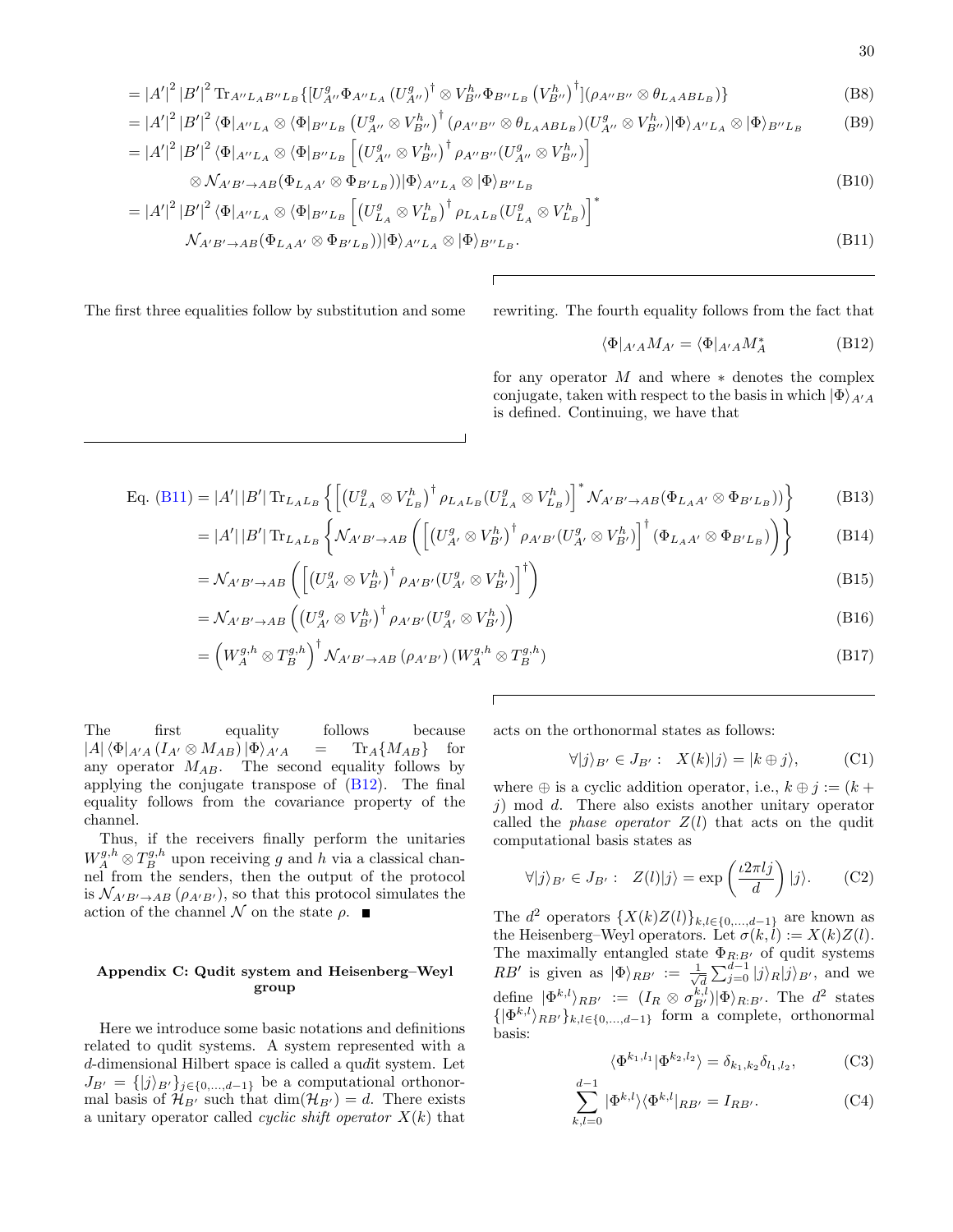Let W be a discrete set such that  $|\mathcal{W}| = d^2$ . There exists one-to-one mapping  $\{(k, l)\}_{k,l\in\{0,d-1\}} \leftrightarrow \{w\}_{w\in\mathcal{W}}$ . For example, we can use the following map:  $w = k + d \cdot l$ for  $W = \{0, ..., d^2 - 1\}$ . This allows us to define  $\sigma^w :=$ 

 $\sigma(k, l)$  and  $\Phi_{RB'}^w := \Phi_{RB'}^{k, l}$ . Let the set of  $d^2$  Heisenberg– Weyl operators be denoted as

<span id="page-31-22"></span>
$$
\mathbf{H} := \{\sigma^w\}_{w \in \mathcal{W}} = \{X(k)Z(l)\}_{k,l \in \{0,\dots,d-1\}},\tag{C5}
$$

<span id="page-31-0"></span>and we refer to  $H$  as the Heisenberg–Weyl group.

- <span id="page-31-1"></span>[1] Paul A. M. Dirac, The Principles of Quantum Mechanics, Fourth Edition, International series of monographs on physics 27 (Clarendon Press, 1981).
- <span id="page-31-2"></span>[2] Jun John Sakurai and Eugene D. Commins, [Modern](http://dx.doi.org/10.1119/1.17781) [Quantum Mechanics, Revised Edition](http://dx.doi.org/10.1119/1.17781), Vol. 63 (American Association of Physics Teachers (AAPT), 1995) pp. 93–95.
- <span id="page-31-3"></span>[3] William F. Stinespring, "Positive functions on C\* algebras," [Proceedings of the American Mathematical](http://dx.doi.org/10.2307/2032342) Society 6[, 211–216 \(1955\).](http://dx.doi.org/10.2307/2032342)
- <span id="page-31-4"></span>[4] Charles H. Bennett, Aram W. Harrow, Debbie W. Leung, and John A. Smolin, "On the capacities of bipartite Hamiltonians and unitary gates," [IEEE Trans](http://dx.doi.org/10.1109/TIT.2003.814935)[actions on Information Theory](http://dx.doi.org/10.1109/TIT.2003.814935) 49, 1895–1911 (2003), arXiv:quant-ph/0205057.
- <span id="page-31-5"></span>[5] Martin B. Plenio and Shashank Virmani, "An introduction to entanglement measures," [Quantum Infor](http://dl.acm.org/citation.cfm?id=2011706.2011707)[mation & Computation](http://dl.acm.org/citation.cfm?id=2011706.2011707) 7, 1–51 (2007), arXiv:quantph/0504163.
- <span id="page-31-6"></span>[6] Ryszard Horodecki, Paweł Horodecki, Michał Horodecki, and Karol Horodecki, "Quantum entanglement," [Review of Modern Physics](http://dx.doi.org/10.1103/RevModPhys.81.865) 81, 865–942 [\(2009\),](http://dx.doi.org/10.1103/RevModPhys.81.865) arXiv:quant-ph/0702225.
- <span id="page-31-7"></span>[7] Albert Einstein, Boris Podolsky, and Nathan Rosen, "Can quantum-mechanical description of physical reality be considered complete?" [Physical Review](http://dx.doi.org/10.1103/PhysRev.47.777) 47, 777– [780 \(1935\).](http://dx.doi.org/10.1103/PhysRev.47.777)
- <span id="page-31-8"></span>[8] Erwin Schrödinger, "Discussion of probability relations between separated systems," [Mathematical Proceed](http://dx.doi.org/10.1017/S0305004100013554)[ings of the Cambridge Philosophical Society](http://dx.doi.org/10.1017/S0305004100013554) 31, 555563 [\(1935\).](http://dx.doi.org/10.1017/S0305004100013554)
- <span id="page-31-9"></span>[9] Charles H. Bennett, Herbert J. Bernstein, Sandu Popescu, and Benjamin Schumacher, "Concentrating partial entanglement by local operations," [Physical Re](http://dx.doi.org/ 10.1103/PhysRevA.53.2046)view A 53[, 2046–2052 \(1996\),](http://dx.doi.org/ 10.1103/PhysRevA.53.2046) arXiv:quant-ph/9511030.
- [10] Charles H. Bennett, Gilles Brassard, Sandu Popescu, Benjamin Schumacher, John A. Smolin, and William K. Wootters, "Purification of noisy entanglement and faithful teleportation via noisy channels," [Physical Review](http://dx.doi.org/10.1103/PhysRevLett.78.2031) Letters 76[, 722–725 \(1996\),](http://dx.doi.org/10.1103/PhysRevLett.78.2031) arXiv:quant-ph/9511027.
- <span id="page-31-10"></span>[11] Eric M. Rains, "Bound on distillable entanglement," [Physical Review A](http://dx.doi.org/10.1103/PhysRevA.60.179)  $60$ , 179–184 (1999), arXiv:quantph/9809082.
- <span id="page-31-11"></span>[12] Igor Devetak, "The private classical capacity and quantum capacity of a quantum channel," [IEEE Trans](http://dx.doi.org/10.1109/TIT.2004.839515)[actions on Information Theory](http://dx.doi.org/10.1109/TIT.2004.839515) 51, 44–55 (2005), arXiv:quant-ph/0304127.
- <span id="page-31-21"></span>[13] Igor Devetak and Andreas Winter, "Distillation of secret key and entanglement from quantum states," [Pro](http://dx.doi.org/ 10.1098/rspa.2004.1372)[ceedings of the Royal Society of London A: Mathemat](http://dx.doi.org/ 10.1098/rspa.2004.1372)[ical, Physical and Engineering Sciences](http://dx.doi.org/ 10.1098/rspa.2004.1372) 461, 207–235 [\(2005\),](http://dx.doi.org/ 10.1098/rspa.2004.1372) arXiv:quant-ph/0306078.
- <span id="page-31-19"></span>[14] Karol Horodecki, Michał Horodecki, Paweł Horodecki,

and Jonathan Oppenheim, "Secure key from bound entanglement," [Physical Review Letters](http://dx.doi.org/ 10.1103/PhysRevLett.94.160502) 94, 160502 [\(2005\),](http://dx.doi.org/ 10.1103/PhysRevLett.94.160502) arXiv:quant-ph/0309110.

- <span id="page-31-12"></span>[15] Karol Horodecki, Michal Horodecki, Pawel Horodecki, and Jonathan Oppenheim, "General paradigm for distilling classical key from quantum states," [IEEE Trans](http://dx.doi.org/10.1109/TIT.2008.2009798)[actions on Information Theory](http://dx.doi.org/10.1109/TIT.2008.2009798) 55, 1898–1929 (2009), arXiv:quant-ph/0506189.
- <span id="page-31-13"></span>[16] Charles H. Bennett, Gilles Brassard, Claude Crépeau, Richard Jozsa, Asher Peres, and William K. Wootters, "Teleporting an unknown quantum state via dual classical and Einstein-Podolsky-Rosen channels," [Physical](http://dx.doi.org/10.1103/PhysRevLett.70.1895) Review Letters 70[, 1895–1899 \(1993\).](http://dx.doi.org/10.1103/PhysRevLett.70.1895)
- <span id="page-31-14"></span>[17] Charles H. Bennett and Stephen J. Wiesner, "Communication via one- and two-particle operators on Einstein-Podolsky-Rosen states," [Physical Review Letters](http://dx.doi.org/ 10.1103/PhysRevLett.69.2881) 69, [2881–2884 \(1992\).](http://dx.doi.org/ 10.1103/PhysRevLett.69.2881)
- <span id="page-31-15"></span>[18] Claude E. Shannon, "Two-way communication channels," in [Proceedings of the Fourth Berkeley Symposium](https://projecteuclid.org/euclid.bsmsp/1200512185) [on Mathematical Statistics and Probability, Volume 1:](https://projecteuclid.org/euclid.bsmsp/1200512185) [Contributions to the Theory of Statistics](https://projecteuclid.org/euclid.bsmsp/1200512185) (University of California Press, Berkeley, California, 1961) pp. 611– 644.
- <span id="page-31-16"></span>[19] Adriano Barenco, David Deutsch, Artur Ekert, and Richard Jozsa, "Conditional quantum dynamics and logic gates," [Physical Review Letters](http://dx.doi.org/10.1103/physrevlett.74.4083) 74, 4083–4086 [\(1995\),](http://dx.doi.org/10.1103/physrevlett.74.4083) arXiv:quant-ph/9503017.
- <span id="page-31-17"></span>[20] Paolo Zanardi, Christof Zalka, and Lara Faoro, "Entangling power of quantum evolutions," [Physical Review A](http://dx.doi.org/10.1103/PhysRevA.62.030301) 62[, 030301 \(2000\),](http://dx.doi.org/10.1103/PhysRevA.62.030301) arXiv:quant-ph/0005031.
- [21] Jens Eisert, Kurt Jacobs, Polykarpos Papadopoulos, and Martin B. Plenio, "Optimal local implementation of nonlocal quantum gates," [Physical Review A](http://dx.doi.org/10.1103/PhysRevA.62.052317) 62, 052317 [\(2000\),](http://dx.doi.org/10.1103/PhysRevA.62.052317) arXiv:quant-ph/0005101.
- <span id="page-31-18"></span>[22] Sougato Bose, Luke Rallan, and Vlatko Vedral, "Communication capacity of quantum computation," [Physi](http://dx.doi.org/10.1103/physrevlett.85.5448)cal Review Letters 85[, 5448–5451 \(2000\),](http://dx.doi.org/10.1103/physrevlett.85.5448) arXiv:quantph/0003072.
- [23] Michael A. Nielsen and Isaac L. Chuang, *Quantum com*putation and quantum information (Cambridge University Press, 2000).
- [24] Daniel Collins, Noah Linden, and Sandu Popescu, "Nonlocal content of quantum operations," [Physical Re](http://dx.doi.org/10.1103/PhysRevA.64.032302)view A 64[, 032302 \(2001\),](http://dx.doi.org/10.1103/PhysRevA.64.032302) arXiv:quant-ph/0005102.
- <span id="page-31-20"></span>[25] J. I. Cirac, W. Dür, B. Kraus, and M. Lewenstein, "Entangling operations and their implementation using a small amount of entanglement," [Physical Review Let](http://dx.doi.org/ 10.1103/PhysRevLett.86.544)ters 86[, 544–547 \(2001\),](http://dx.doi.org/ 10.1103/PhysRevLett.86.544) arXiv:quant-ph/0007057.
- [26] Andrew M. Childs, Debbie W. Leung, and Guifré Vidal, "Reversible simulation of bipartite product Hamiltonians," [IEEE Transactions on Information Theory](http://dx.doi.org/10.1109/tit.2004.828069) 50, [1189–1197 \(2004\),](http://dx.doi.org/10.1109/tit.2004.828069) arXiv:quant-ph/0303097.
- [27] Bhargavi Jonnadula, Prabha Mandayam, Karol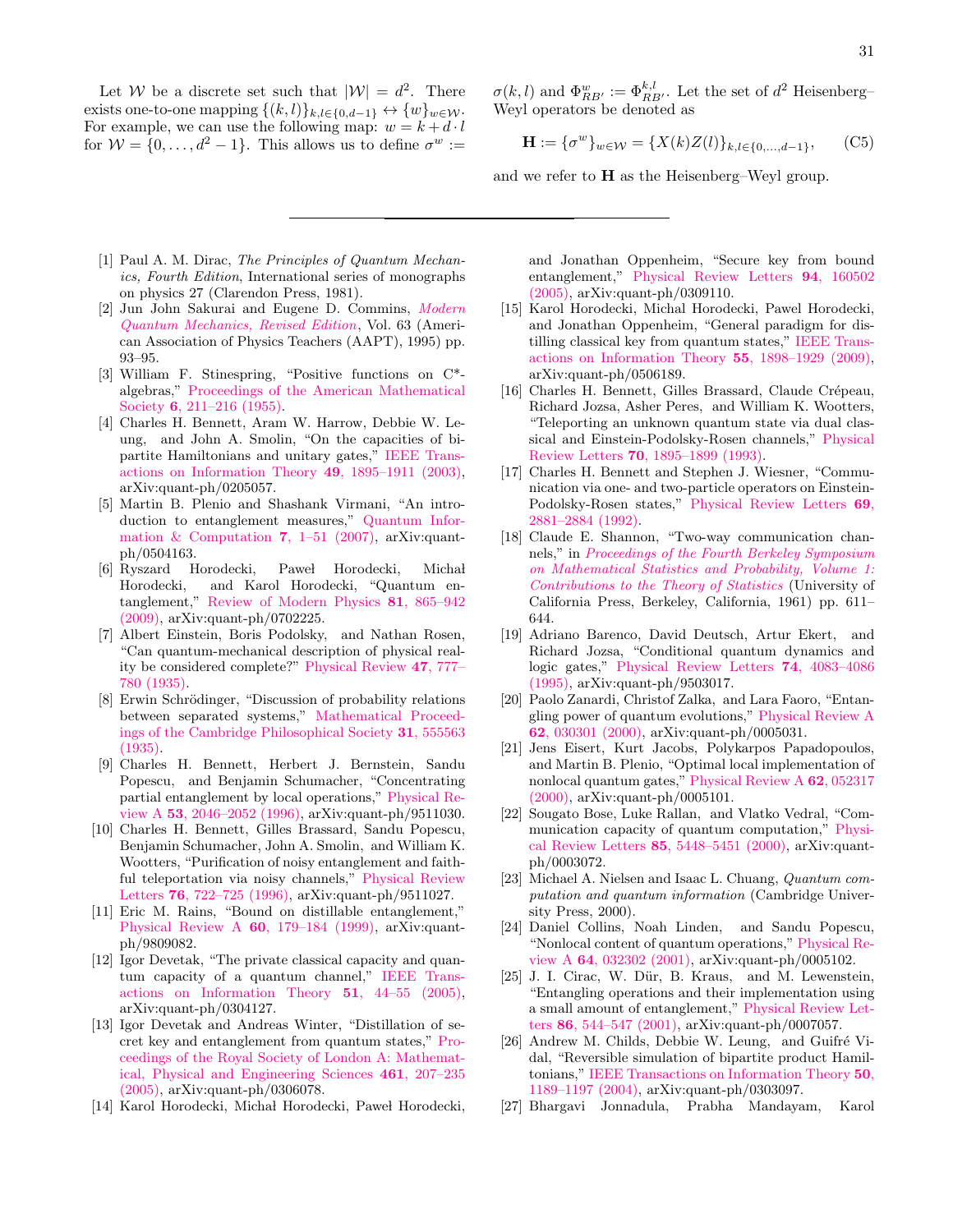Zyczkowski, and Arul Lakshminarayan, "Impact of local dynamics on entangling power," [Physical Review](http://dx.doi.org/10.1103/PhysRevA.95.040302) A 95[, 040302 \(2017\),](http://dx.doi.org/10.1103/PhysRevA.95.040302) arXiv:1611.00479.

- <span id="page-32-0"></span>[28] Siddhartha Das, George Siopsis, and Christian Weedbrook, "Continuous-variable quantum Gaussian process regression and quantum singular value decomposition of non-sparse low rank matrices," [Physical Review A](http://dx.doi.org/10.1103/PhysRevA.97.022315) 97, [022315 \(2018\),](http://dx.doi.org/10.1103/PhysRevA.97.022315) arXiv:1707.00360.
- <span id="page-32-1"></span>[29] Yasuhiro Sekino and Leonard Susskind, "Fast scramblers," [Journal of High Energy Physics](http://dx.doi.org/10.1088/1126-6708/2008/10/065) 2008, 065 [\(2008\),](http://dx.doi.org/10.1088/1126-6708/2008/10/065) arXiv:0808.2096.
- [30] Pavan Hosur, Xiao-Liang Qi, Daniel A. Roberts, and Beni Yoshida, "Chaos in quantum channels," [Journal of High Energy Physics](http://dx.doi.org/10.1007/jhep02(2016)004) 2016 (2016), [10.1007/jhep02\(2016\)004,](http://dx.doi.org/10.1007/jhep02(2016)004) arXiv:1511.04021.
- <span id="page-32-2"></span>[31] Dawei Ding, Patrick Hayden, and Michael Walter, "Conditional mutual information of bipartite unitaries and scrambling," [Journal of High Energy Physics](http://dx.doi.org/ 10.1007/jhep12(2016)145) 2016 [\(2016\), 10.1007/jhep12\(2016\)145,](http://dx.doi.org/ 10.1007/jhep12(2016)145) arXiv:1608.04750.
- <span id="page-32-3"></span>[32] Patrick Hayden and John Preskill, "Black holes as mirrors: quantum information in random subsystems," [Journal of High Energy Physics](http://dx.doi.org/ 10.1088/1126-6708/2007/09/120) 2007, 120–120 (2007), arXiv:0708.4025.
- <span id="page-32-4"></span>[33] Stephen W. Hawking, "Breakdown of predictability in gravitational collapse," [Physical Review D](http://dx.doi.org/ 10.1103/PhysRevD.14.2460) 14, 2460– [2473 \(1976\).](http://dx.doi.org/ 10.1103/PhysRevD.14.2460)
- <span id="page-32-5"></span>[34] Andrew M. Childs, Debbie W. Leung, and Hoi-Kwong Lo, "Two-way quantum communication channels," [In](http://dx.doi.org/ 10.1142/s0219749906001621)[ternational Journal of Quantum Information](http://dx.doi.org/ 10.1142/s0219749906001621) 04, 63–83 [\(2006\),](http://dx.doi.org/ 10.1142/s0219749906001621) arXiv:quant-ph/0506039.
- <span id="page-32-6"></span>[35] Sergey Bravyi, "Upper bounds on entangling rates of bipartite Hamiltonians," [Physical Review A](http://dx.doi.org/ 10.1103/PhysRevA.76.052319) 76, 052319 [\(2007\),](http://dx.doi.org/ 10.1103/PhysRevA.76.052319) arXiv:0704.0964.
- <span id="page-32-7"></span>[36] Siddhartha Das, Sumeet Khatri, George Siopsis, and Mark M. Wilde, "Fundamental limits on quantum dynamics based on entropy change," [Journal of Mathe](http://dx.doi.org/ 10.1063/1.4997044)matical Physics 59[, 012205 \(2018\),](http://dx.doi.org/ 10.1063/1.4997044) arXiv:1707.06584.
- <span id="page-32-8"></span>[37] Matthew S. Leifer, Leah Henderson, and Noah Linden, "Optimal entanglement generation from quantum operations," [Physical Review A](http://dx.doi.org/ 10.1103/physreva.67.012306) 67, 012306 (2003), arXiv:quant-ph/0205055.
- [38] Aram W. Harrow and Debbie W. Leung, "Bidirectional coherent classical communication," [Quantum Informa](http://dl.acm.org/citation.cfm?id=2011645.2011653)[tion & Computation](http://dl.acm.org/citation.cfm?id=2011645.2011653) 5, 380–395 (2005), arXiv:quantph/0412126v3.
- [39] Noah Linden, John A. Smolin, and Andreas Winter, "Entangling and disentangling power of unitary transformations are not equal," [Physical Review Letters](http://dx.doi.org/10.1103/PhysRevLett.103.030501) 103, [030501 \(2009\),](http://dx.doi.org/10.1103/PhysRevLett.103.030501) arXiv:quant-ph/0511217.
- [40] Eyuri Wakakuwa, Akihito Soeda, and Mio Murao, "A coding theorem for bipartite unitaries in distributed quantum computation," [IEEE Transactions on Informa](http://dx.doi.org/10.1109/tit.2017.2709754)tion Theory 63[, 5372–5403 \(2017\),](http://dx.doi.org/10.1109/tit.2017.2709754) arXiv:1505.04352.
- <span id="page-32-9"></span>[41] Lin Chen and Li Yu, "Entangling and assisted entangling power of bipartite unitary operations," [Physical](http://dx.doi.org/ 10.1103/PhysRevA.94.022307) Review A 94[, 022307 \(2016\),](http://dx.doi.org/ 10.1103/PhysRevA.94.022307) arXiv:1604.05788.
- <span id="page-32-10"></span>[42] Stefano Pirandola, "Quantum reading of a classical digital memory," [Physical Review Letters](http://dx.doi.org/ 10.1103/PhysRevLett.106.090504) 106, 090504 [\(2011\),](http://dx.doi.org/ 10.1103/PhysRevLett.106.090504) arXiv:1103.3478.
- <span id="page-32-11"></span>[43] Stefan Bäuml, Siddhartha Das, and Mark M. Wilde, "Fundamental limits on the capacities of bipartite quantum interactions," [Physical Review Letters](http://dx.doi.org/10.1103/PhysRevLett.121.250504) 121, 250504 [\(2018\),](http://dx.doi.org/10.1103/PhysRevLett.121.250504) arXiv:1812.08223.
- <span id="page-32-12"></span>[44] Armin Uhlmann, "The "transition probability" in the

state space of a \*-algebra," [Reports on Mathematical](http://dx.doi.org/10.1016/0034-4877(76)90060-4) Physics 9[, 273–279 \(1976\).](http://dx.doi.org/10.1016/0034-4877(76)90060-4)

- <span id="page-32-13"></span>[45] Gary T. Horowitz and Juan Maldacena, "The black hole final state," [Journal of High Energy Physics](http://dx.doi.org/10.1088/1126-6708/2004/02/008) 2004, 008– [008 \(2004\),](http://dx.doi.org/10.1088/1126-6708/2004/02/008) arXiv:hep-th/0310281.
- <span id="page-32-14"></span>[46] Michał Horodecki, Paweł Horodecki, and Ryszard Horodecki, "Separability of mixed states: necessary and sufficient conditions," [Physics Letters A](http://dx.doi.org/10.1016/s0375-9601(96)00706-2) 223, 1–8 [\(1996\),](http://dx.doi.org/10.1016/s0375-9601(96)00706-2) arXiv:quant-ph/9605038.
- <span id="page-32-15"></span>[47] Asher Peres, "Separability criterion for density matrices," [Physical Review Letters](http://dx.doi.org/ 10.1103/PhysRevLett.77.1413) 77, 1413–1415 (1996), arXiv:quant-ph/9604005.
- <span id="page-32-16"></span>[48] Koenraad Audenaert, Bart De Moor, Karl Gerd H. Vollbrecht, and Reinhard F. Werner, "Asymptotic relative entropy of entanglement for orthogonally invariant states," [Physical Review A](http://dx.doi.org/ 10.1103/PhysRevA.66.032310) 66, 032310 (2002), arXiv:quant-ph/0204143.
- <span id="page-32-17"></span>[49] Eric M. Rains, "A semidefinite program for distillable entanglement," [IEEE Transactions on Information The](http://dx.doi.org/10.1109/18.959270)ory 47[, 2921–2933 \(2001\),](http://dx.doi.org/10.1109/18.959270) arXiv:quant-ph/0008047.
- <span id="page-32-18"></span>[50] Eric Chitambar, Julio I. de Vicente, Mark W. Girard, and Gilad Gour, "Entanglement manipulation and distillability beyond LOCC," (2017), arXiv:1711.03835.
- <span id="page-32-19"></span>[51] Eric Chitambar, Debbie Leung, Laura Mančinska, Maris Ozols, and Andreas Winter, "Everything you always wanted to know about locc (but were afraid to ask)," [Communications in Mathematical Physics](http://dx.doi.org/10.1007/s00220-014-1953-9) 328, [303–326 \(2014\),](http://dx.doi.org/10.1007/s00220-014-1953-9) arXiv:1210.4583.
- <span id="page-32-20"></span>[52] Alexander S. Holevo, "Remarks on the classical capacity of quantum channel," (2002), quant-ph/0212025.
- <span id="page-32-21"></span>[53] Alexander S. Holevo, [Quantum systems, channels, in](https://www.degruyter.com/view/product/180320)[formation: A mathematical introduction](https://www.degruyter.com/view/product/180320), Vol. 16 (Walter de Gruyter, 2012).
- <span id="page-32-22"></span>[54] Charles H. Bennett, David P. DiVincenzo, John A. Smolin, and William K. Wootters, "Mixed-state entanglement and quantum error correction," [Physical Re](http://dx.doi.org/ 10.1103/PhysRevA.54.3824)view A 54[, 3824–3851 \(1996\),](http://dx.doi.org/ 10.1103/PhysRevA.54.3824) arXiv:quant-ph/9604024.
- <span id="page-32-23"></span>[55] Michał Horodecki, Paweł Horodecki, and Ryszard Horodecki, "General teleportation channel, singlet fraction, and quasidistillation," [Physical Review A](http://dx.doi.org/10.1103/PhysRevA.60.1888) 60, [1888–1898 \(1999\),](http://dx.doi.org/10.1103/PhysRevA.60.1888) arXiv:quant-ph/9807091.
- <span id="page-32-24"></span>[56] Reinhard F. Werner, "All teleportation and dense coding schemes," [Journal of Physics A: Mathematical and](http://dx.doi.org/ 10.1088/0305-4470/34/35/332) General 34[, 7081 \(2001\),](http://dx.doi.org/ 10.1088/0305-4470/34/35/332) arXiv:quant-ph/0003070.
- <span id="page-32-25"></span>[57] Giulio Chiribella, Giacomo Mauro DAriano, and Paolo Perinotti, "Realization schemes for quantum instruments in finite dimensions," [Journal of Mathematical](http://dx.doi.org/ 10.1063/1.3105923) Physics 50[, 042101 \(2009\),](http://dx.doi.org/ 10.1063/1.3105923) arXiv:0810.3211.
- <span id="page-32-26"></span>[58] Eneet Kaur and Mark M. Wilde, "Amortized entanglement of a quantum channel and approximately teleportation-simulable channels," [Journal of Physics](http://iopscience.iop.org/10.1088/1751-8121/aa9da7) [A: Mathematical and Theoretical](http://iopscience.iop.org/10.1088/1751-8121/aa9da7) 51, 035303 (2018), arXiv:1707.07721.
- <span id="page-32-27"></span>[59] Siddhartha Das and Mark M. Wilde, "Quantum reading capacity: General definition and bounds," [IEEE Trans](http://dx.doi.org/ 10.1109/TIT.2019.2929925)[actions on Information Theory](http://dx.doi.org/ 10.1109/TIT.2019.2929925) 65, 7566–7583 (2019), arXiv:1703.03706.
- <span id="page-32-28"></span>[60] Johann von Neumann, Mathematische grundlagen der quantenmechanik (Verlag von Julius Springer Berlin, 1932).
- <span id="page-32-29"></span>[61] Benjamin Schumacher and Michael A. Nielsen, "Quantum data processing and error correction," [Physical Re](http://dx.doi.org/10.1103/PhysRevA.54.2629)view A 54[, 2629–2635 \(1996\),](http://dx.doi.org/10.1103/PhysRevA.54.2629) arXiv:quant-ph/9604022.
- <span id="page-32-30"></span>[62] Hisaharu Umegaki, "Conditional expectations in an op-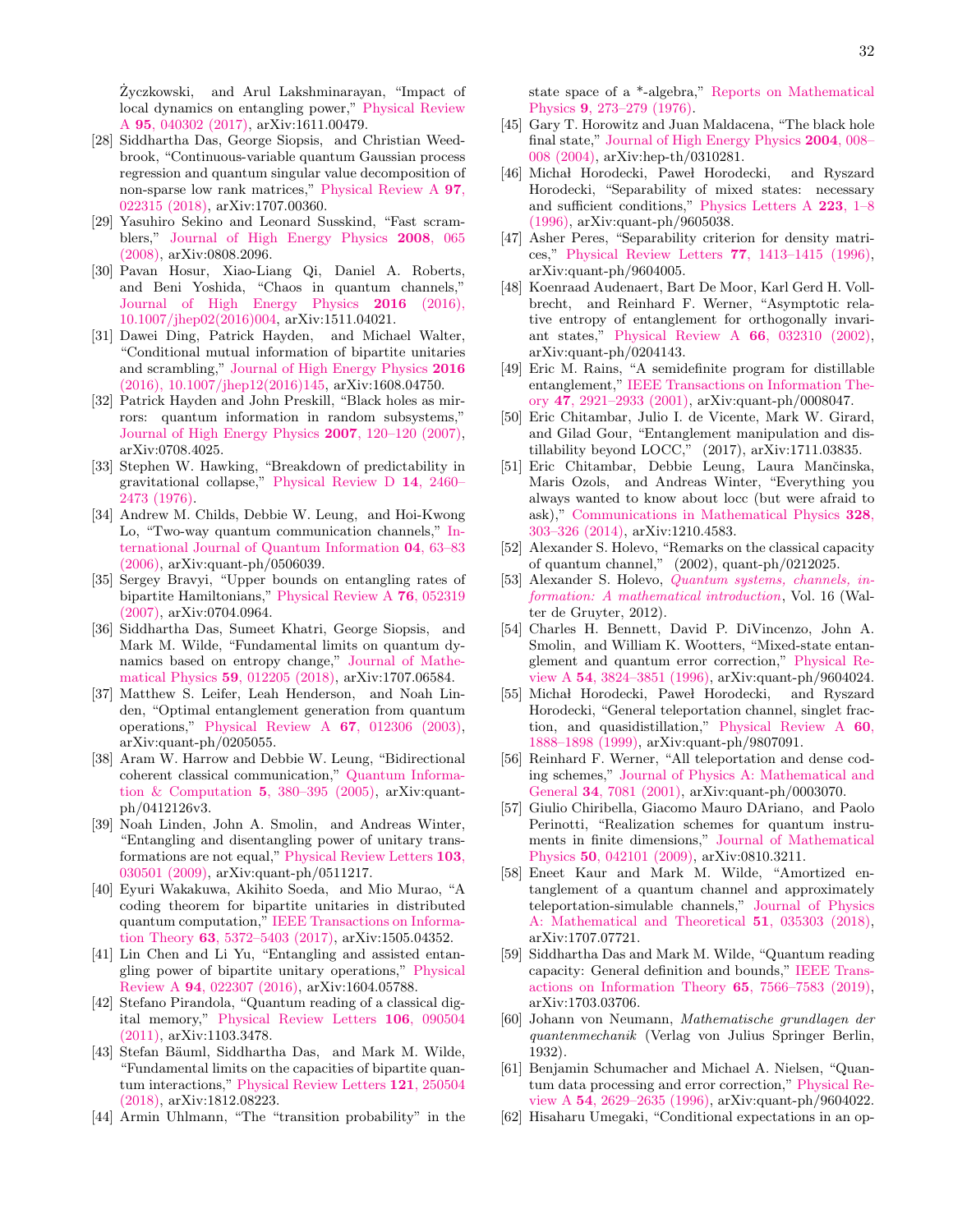erator algebra, IV (entropy and information)," [Kodai](http://dx.doi.org/10.2996/kmj/1138844604) [Mathematical Seminar Reports](http://dx.doi.org/10.2996/kmj/1138844604) 14, 59–85 (1962).

- <span id="page-33-0"></span>[63] Alexander Mueller-Hermes and David Reeb, "Monotonicity of the quantum relative entropy under positive maps," Annales Henri Poincaré 18, 1777–1788 (2017), arXiv:1512.06117.
- <span id="page-33-1"></span>[64] Göran Lindblad, "Completely positive maps and entropy inequalities," [Communications in Mathematical](http://dx.doi.org/ 10.1007/BF01609396) Physics 40[, 147–151 \(1975\).](http://dx.doi.org/ 10.1007/BF01609396)
- <span id="page-33-2"></span>[65] Elliott H. Lieb and Mary Beth Ruskai, "Proof of the strong subadditivity of quantum-mechanical entropy," [Journal of Mathematical Physics](http://dx.doi.org/10.1063/1.1666274) 14, 1938–1941 (1973).
- <span id="page-33-3"></span>[66] Elliott H. Lieb and Mary Beth Ruskai, "A fundamental property of quantum-mechanical entropy," [Physical](http://dx.doi.org/ 10.1103/PhysRevLett.30.434) Review Letters 30[, 434–436 \(1973\).](http://dx.doi.org/ 10.1103/PhysRevLett.30.434)
- <span id="page-33-4"></span>[67] Robert Alicki and Mark Fannes, "Continuity of quantum conditional information," [Journal of Physics](http://dx.doi.org/ 10.1088/0305-4470/37/5/L01) [A: Mathematical and General](http://dx.doi.org/ 10.1088/0305-4470/37/5/L01)  $37$ , L55-L57 (2004), arXiv:quant-ph/0312081.
- <span id="page-33-5"></span>[68] Andreas Winter, "Tight uniform continuity bounds for quantum entropies: conditional entropy, relative entropy distance and energy constraints," [Communica](http://dx.doi.org/ 10.1007/s00220-016-2609-8)[tions in Mathematical Physics](http://dx.doi.org/ 10.1007/s00220-016-2609-8) 347, 291–313 (2016), arXiv:1507.07775.
- <span id="page-33-6"></span>[69] Yury Polyanskiy and Sergio Verdú, "Arimoto channel coding converse and Rényi divergence," in [Proceedings](http://dx.doi.org/ 10.1109/ALLERTON.2010.5707067) [of the 48th Annual Allerton Conference on Communica](http://dx.doi.org/ 10.1109/ALLERTON.2010.5707067)[tion, Control, and Computation](http://dx.doi.org/ 10.1109/ALLERTON.2010.5707067) (2010) pp. 1327–1333.
- <span id="page-33-7"></span>[70] Naresh Sharma and Naqueeb Ahmad Warsi, "On the strong converses for the quantum channel capacity theorems," (2012), arXiv:1205.1712.
- <span id="page-33-8"></span>[71] Mark M. Wilde, Andreas Winter, and Dong Yang, "Strong converse for the classical capacity of entanglement-breaking and Hadamard channels via a sandwiched Rényi relative entropy," [Communica](http://dx.doi.org/ 10.1007/s00220-014-2122-x)[tions in Mathematical Physics](http://dx.doi.org/ 10.1007/s00220-014-2122-x) 331, 593–622 (2014), arXiv:1306.1586.
- <span id="page-33-9"></span>[72] Martin Müller-Lennert, Frédéric Dupuis, Oleg Szehr, Serge Fehr, and Marco Tomamichel, "On quantum Rényi entropies: a new definition and some properties," [Journal of Mathematical Physics](http://dx.doi.org/ 10.1063/1.4838856) 54, 122203 (2013), arXiv:1306.3142.
- <span id="page-33-10"></span>[73] Rupert L. Frank and Elliott H. Lieb, "Monotonicity of a relative R´enyi entropy," [Journal of Mathematical](http://dx.doi.org/ 10.1063/1.4838835) Physics 54[, 122201 \(2013\),](http://dx.doi.org/ 10.1063/1.4838835) arXiv:1306.5358.
- <span id="page-33-11"></span>[74] Mark M. Wilde, "Optimized quantum f-divergences and data processing," [Journal of Physics A](http://dx.doi.org/ 10.1088/1751-8121/aad5a1) 51, 374002 [\(2018\).](http://dx.doi.org/ 10.1088/1751-8121/aad5a1)
- <span id="page-33-12"></span>[75] Salman Beigi, "Sandwiched Rényi divergence satisfies data processing inequality," [Journal of Mathematical](http://dx.doi.org/10.1063/1.4838855) Physics 54[, 122202 \(2013\),](http://dx.doi.org/10.1063/1.4838855) arXiv:1306.5920.
- <span id="page-33-13"></span>[76] Nilanjana Datta, "Min- and max-relative entropies and a new entanglement monotone," [IEEE Transac](http://dx.doi.org/10.1109/TIT.2009.2018325)[tions on Information Theory](http://dx.doi.org/10.1109/TIT.2009.2018325) 55, 2816–2826 (2009), arXiv:0803.2770.
- <span id="page-33-14"></span>[77] Nilanjana Datta, "Max-relative entropy of entanglement, alias log robustness," [International Jour](http://dx.doi.org/10.1142/S0219749909005298)[nal of Quantum Information](http://dx.doi.org/10.1142/S0219749909005298) 7, 475–491 (2009), arXiv:0807.2536.
- <span id="page-33-15"></span>[78] Francesco Buscemi and Nilanjana Datta, "The quantum capacity of channels with arbitrarily correlated noise," [IEEE Transactions on Information Theory](http://dx.doi.org/10.1109/TIT.2009.2039166) 56, 1447– [1460 \(2010\),](http://dx.doi.org/10.1109/TIT.2009.2039166) arXiv:0902.0158.
- <span id="page-33-16"></span>[79] Ligong Wang and Renato Renner, "One-shot classical-

quantum capacity and hypothesis testing," [Physical Re](http://dx.doi.org/ 10.1103/PhysRevLett.108.200501)view Letters 108[, 200501 \(2012\),](http://dx.doi.org/ 10.1103/PhysRevLett.108.200501) arXiv:1007.5456.

- <span id="page-33-17"></span>[80] Matthias Christandl and Alexander Müller-Hermes, "Relative entropy bounds on quantum, private and repeater capacities," [Communications in Mathematical](http://dx.doi.org/10.1007/s00220-017-2885-y) Physics 353[, 821–852 \(2017\),](http://dx.doi.org/10.1007/s00220-017-2885-y) arXiv:1604.03448.
- <span id="page-33-30"></span>[81] Khaled Ben Dana, María García Díaz, Mohamed Mejatty, and Andreas Winter, "Resource theory of coherence: Beyond states," [Physical Review A](http://dx.doi.org/ 10.1103/PhysRevA.95.062327) 95, 062327 [\(2017\),](http://dx.doi.org/ 10.1103/PhysRevA.95.062327) arXiv:1704.03710.
- <span id="page-33-18"></span>[82] Luca Rigovacca, Go Kato, Stefan Bäuml, Myunghik Kim, William J. Munro, and Koji Azuma, "Versatile relative entropy bounds for quantum networks," [New](http://dx.doi.org/10.1088/1367-2630/aa9fcf) [Journal of Physics](http://dx.doi.org/10.1088/1367-2630/aa9fcf) 20, 013033 (2018), arXiv:1707.05543.
- <span id="page-33-19"></span>[83] Marco Tomamichel, Mark M. Wilde, and Andreas Winter, "Strong converse rates for quantum communication," [IEEE Transactions on Information Theory](http://dx.doi.org/ 10.1109/tit.2016.2615847) 63, [715–727 \(2017\),](http://dx.doi.org/ 10.1109/tit.2016.2615847) arXiv:1406.2946.
- <span id="page-33-20"></span>[84] Xin Wang and Runyao Duan, "A semidefinite programming upper bound of quantum capacity," in [2016](http://dx.doi.org/ 10.1109/isit.2016.7541587) [IEEE International Symposium on Information Theory](http://dx.doi.org/ 10.1109/isit.2016.7541587) [\(ISIT\)](http://dx.doi.org/ 10.1109/isit.2016.7541587) (IEEE, 2016) arXiv:1601.06888.
- <span id="page-33-21"></span>[85] Xin Wang, Kun Fang, and Runyao Duan, "Semidefinite programming converse bounds for quantum communication," [IEEE Transactions on Information Theory](http://dx.doi.org/10.1109/TIT.2018.2874031) 65, [2583–2592 \(2019\),](http://dx.doi.org/10.1109/TIT.2018.2874031) arXiv:1709.00200.
- <span id="page-33-22"></span>[86] Mario Berta and Mark M. Wilde, "Amortization does not enhance the max-Rains information of a quantum channel," [New Journal of Physics](http://dx.doi.org/10.1088/1367-2630/aac153) 20, 053044 (2018), arXiv:1709.04907.
- <span id="page-33-23"></span>[87] Xin Wang and Runyao Duan, "Improved semidefinite programming upper bound on distillable entanglement," [Physical Review A](http://dx.doi.org/10.1103/physreva.94.050301) 94, 050301 (2016), arXiv:1601.07940.
- <span id="page-33-24"></span>[88] Mark M. Wilde, Marco Tomamichel, and Mario Berta, "Converse bounds for private communication over quantum channels," [IEEE Transactions on Information The](http://dx.doi.org/ 10.1109/TIT.2017.2648825)ory 63[, 1792–1817 \(2017\),](http://dx.doi.org/ 10.1109/TIT.2017.2648825) arXiv:1602.08898.
- <span id="page-33-25"></span>[89] Vlatko Vedral and Martin B. Plenio, "Entanglement measures and purification procedures," [Physical Review](http://dx.doi.org/ 10.1103/PhysRevA.57.1619) A 57[, 1619–1633 \(1998\),](http://dx.doi.org/ 10.1103/PhysRevA.57.1619) arXiv:quant-ph/9707035.
- <span id="page-33-26"></span>[90] Matthias Christandl and Andreas Winter, ""Squashed entanglement": An additive entanglement measure," [Journal of Mathematical Physics](http://dx.doi.org/10.1063/1.1643788) 45, 829–840 (2004), arXiv:quant-ph/0308088.
- <span id="page-33-27"></span>[91] Robert R. Tucci, "Quantum entanglement and conditional information transmission," (1999), arXiv: quantph/9909041.
- <span id="page-33-28"></span>[92] Robert R. Tucci, "Entanglement of distillation and conditional mutual information," (2002), arXiv:quantph/0202144.
- <span id="page-33-29"></span>[93] Masahiro Takeoka, Saikat Guha, and Mark M. Wilde, "The squashed entanglement of a quantum channel," [IEEE Transactions on Information Theory](http://dx.doi.org/ 10.1109/TIT.2014.2330313) 60, 4987– [4998 \(2014\),](http://dx.doi.org/ 10.1109/TIT.2014.2330313) arXiv:1310.0129.
- <span id="page-33-31"></span>[94] John Watrous, Theory of Quantum Information (2015) available at [https://cs.uwaterloo.ca/~watrous/](https://cs.uwaterloo.ca/~watrous/TQI/) [TQI/](https://cs.uwaterloo.ca/~watrous/TQI/).
- <span id="page-33-32"></span>[95] Rajendra Bhatia, [Matrix Analysis](http://dx.doi.org/10.1007/978-1-4612-0653-8) (Springer New York, 1997).
- <span id="page-33-33"></span>[96] Giacomo Mauro D'Ariano and Paolo Perinotti, "Programmable quantum channels and measurements," (2005), arXiv quant-ph/0510033.
- [97] Zhengfeng Ji, Guoming Wang, Runyao Duan, Yuan